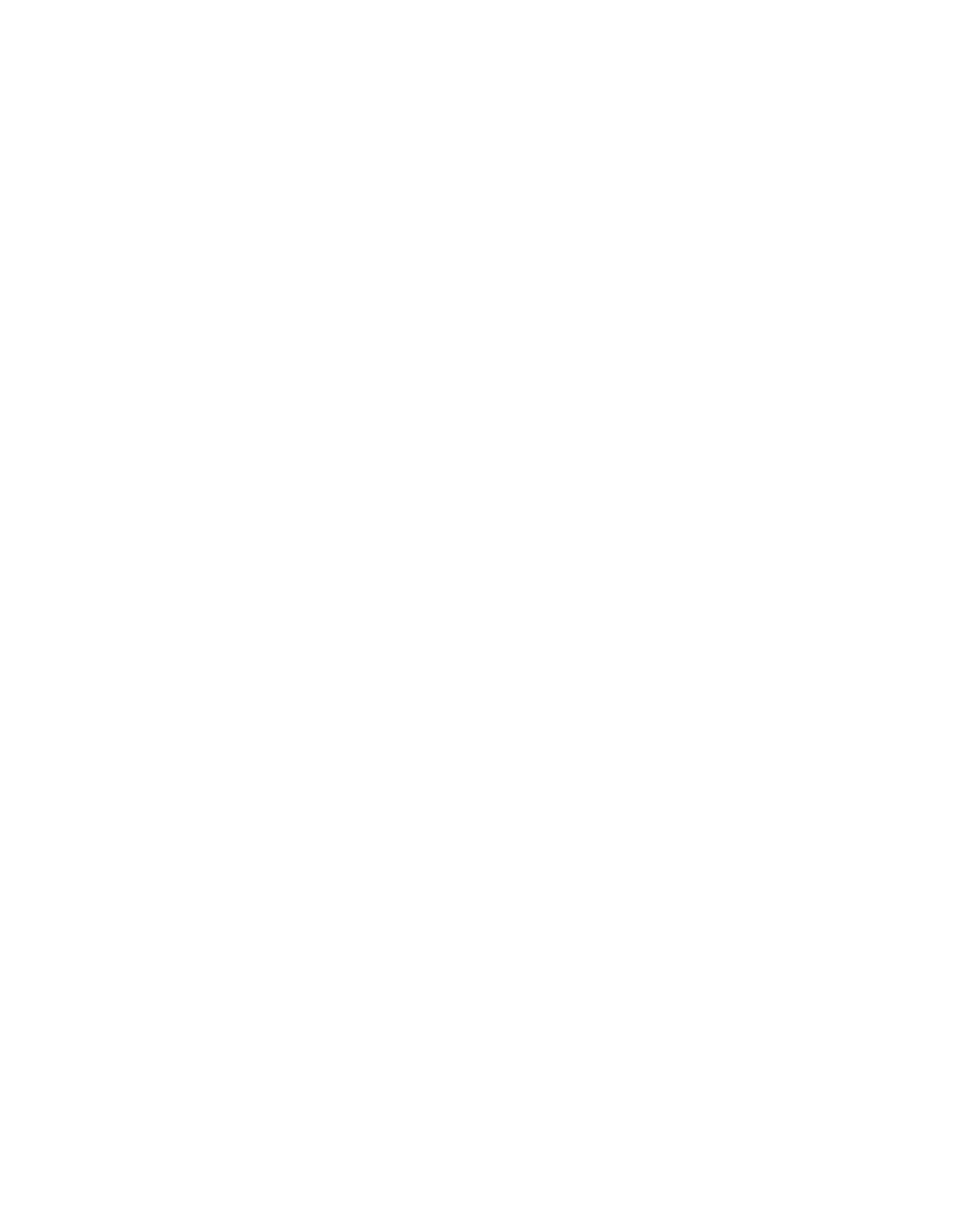## **IMF Working Paper**

#### Fiscal Affairs Department

## **The "Flat Tax(es)": Principles and Evidence**

## **Prepared by Michael Keen, Yitae Kim, and Ricardo Varsano**<sup>1</sup>

September 2006

#### **Abstract**

**This Working Paper should not be reported as representing the views of the IMF.** The views expressed in this Working Paper are those of the author(s) and do not necessarily represent those of the IMF or IMF policy. Working Papers describe research in progress by the author(s) and are published to elicit comments and to further debate.

One of the most striking tax developments in recent years, and one that continues to attract considerable attention, is the adoption by several countries of a form of "flat tax." Discussion of these quite radical reforms has been marked, however, more by assertion and rhetoric than by analysis and evidence. This paper reviews experience with the flat tax, seeking to redress the balance. It stresses that the flat taxes that have been adopted differ fundamentally, and that empirical evidence on their effects is very limited. This precludes simple generalization, but several lessons emerge: there is no sign of Laffer-type behavioral responses generating revenue increases from the tax cut elements of these reforms; their impact on compliance is theoretically ambiguous, but there is evidence for Russia that compliance did improve; the distributional effects of the flat taxes are not unambiguously regressive, and in some cases they may have increased progressivity, including through the impact on compliance; adoption of the flat tax has not resolved common challenges in taxing capital income; and it may have strengthened, not weakened, the automatic stabilizers. Looking forward, the question is not so much whether more countries will adopt a flat tax as whether those that have will move away from it.

JEL Classification Numbers: H20, H30

 $\overline{a}$ 

Keywords: Flat tax, tax reform, income tax

Author's E-Mail Address: mkeen@imf.org; ykim@imf.org; rvarsano@imf.org

<sup>&</sup>lt;sup>1</sup> We are grateful to Mark de Broeck, Bob Conrad, Isaias Coelho, Anna Ivanova, Alex Klemm, Tim Muzondo, and participants in several seminars for helpful comments and suggestions.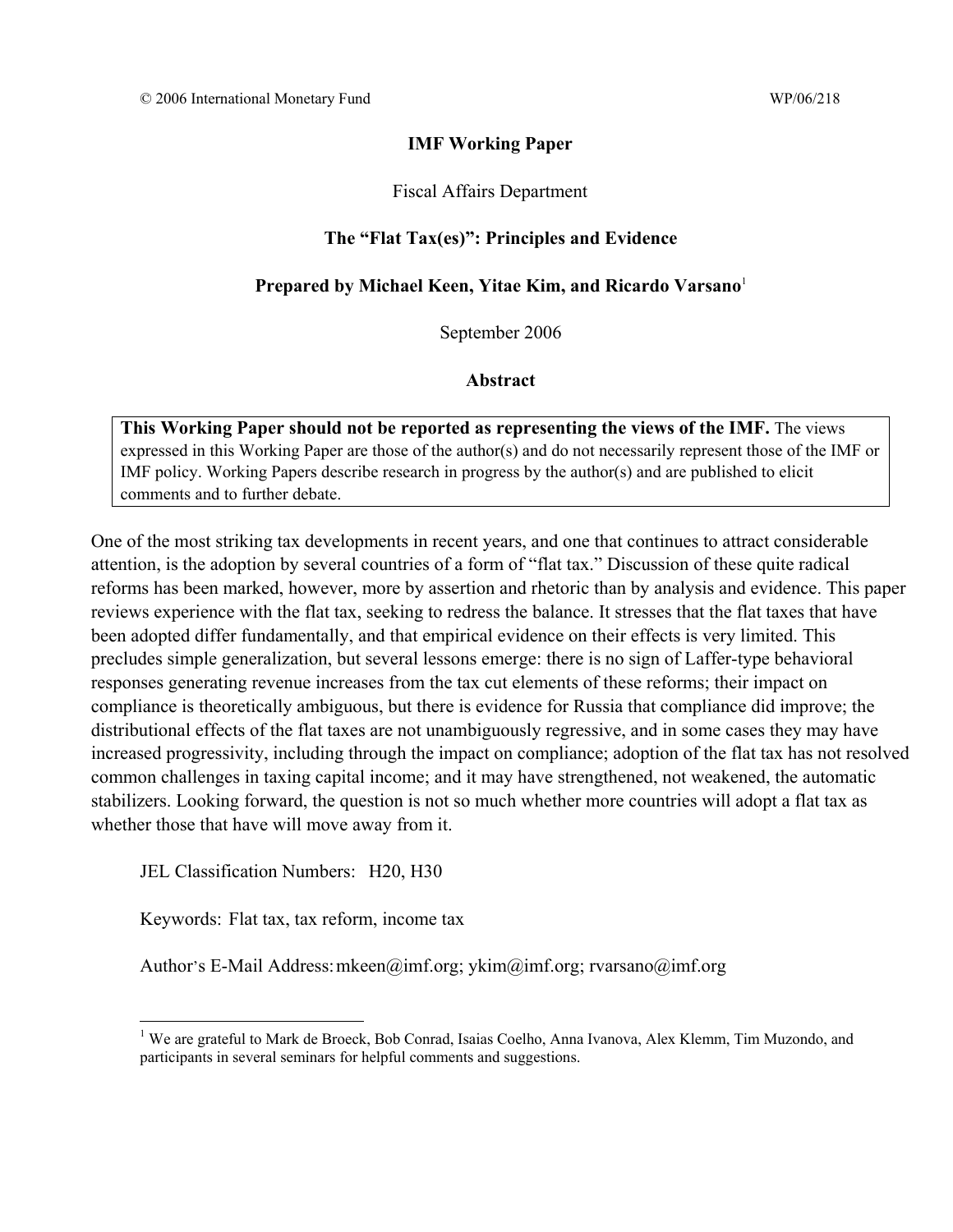| Table                                                                              |  |
|------------------------------------------------------------------------------------|--|
|                                                                                    |  |
| Figures                                                                            |  |
| 1. Personal Income Tax, Corporate Income Tax, and Indirect and Total Tax Revenue,  |  |
|                                                                                    |  |
|                                                                                    |  |
| Appendices                                                                         |  |
|                                                                                    |  |
| II. Composition of Tax Revenues Before and After Introduction of the Flat Taxes 46 |  |
|                                                                                    |  |
|                                                                                    |  |
|                                                                                    |  |
|                                                                                    |  |

Page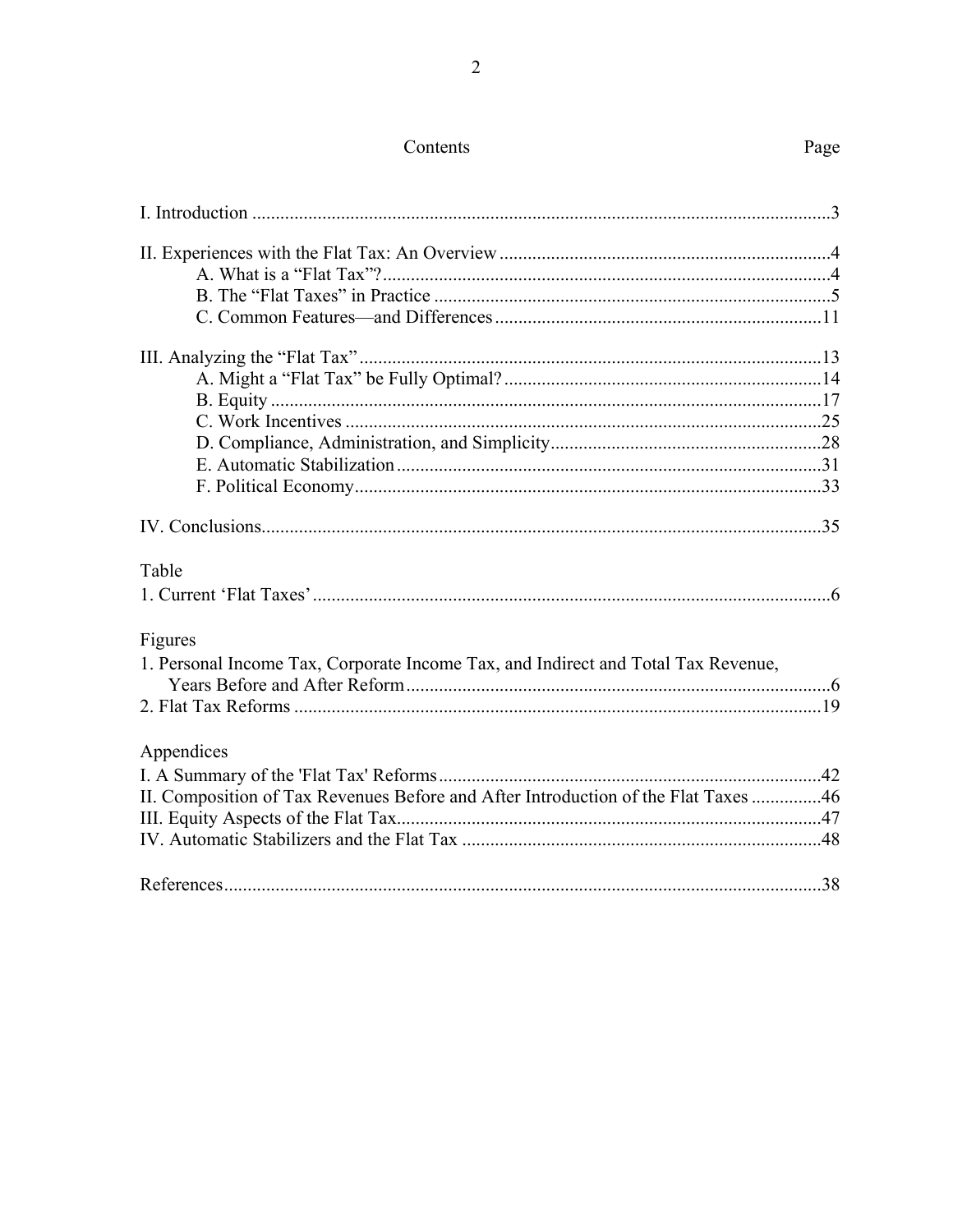#### **I. INTRODUCTION**

The last few years have seen widespread interest—not quite a revolution, but certainly something of a craze—in the "flat tax." Although there were precursors (that in Hong Kong SAR, in particular, having attracted some attention), $2$  Estonia was the first of the current spate in 1994. But, it was the flat tax adopted by Russia in 2001 that spurred the recent and continuing interest. This reform—which combined not only a flattening of the rate structure but a sharp reduction in the highest marginal rates of tax on labor income—was followed by a marked increase in revenue from the PIT: over one-quarter, in real terms. The apparently spectacular success of this reform prompted a second wave of flat tax reforms that still continues. For although the craze seems to have somewhat calmed, the possibility of adopting a flat tax remains on the agenda in several countries, including, for example, Costa Rica, the Czech Republic, Mauritius, Mongolia, Poland, and Slovenia.

A notable and troubling feature of discussion of the flat tax is that it has been marked more by rhetoric and assertion than by analysis and evidence. The purpose of this paper is to provide a broad review of the lessons of principle and experience on the impact of the "flat tax" (having first discussed what exactly it is—and is not). For it has now been in place in several countries long enough for serious evaluation to at least begin. Much of the enthusiasm of advocates of the flat tax, of course, seems to relate at least as much to tax cuts, particularly in the upper part of the income distribution, as to flatness per se. While it is impossible to consider the effects of flatness without also addressing the impact of rate changes—moving to a flat tax necessarily changes the level of taxation applied to some groups—the focus in the paper is on flatness, since it is this that is the distinctive and novel feature of the reforms at issue.

After setting out what is generally meant by the term "flat tax"—which has been used quite loosely—Section II looks at experience with the taxes in this family that have been implemented over the past decade. Section III then considers the implications of optimal tax considerations for the shape of the tax schedule, analyses in some detail key aspects of the impact of the flat tax (bringing to bear the (scant) evidence that there now is)—on equity, work incentives, compliance and administration, and automatic stabilization—and considers too the political economy underlying its introduction. Conclusions are drawn in Section IV.

1

 $2^2$  Hong Kong SAR enables taxpayers to choose between a progressive schedule and a flat tax (currently 16 percent) with a much narrower range of deductions. Other early (and nonoptional) flat taxes (in the sense defined below) include: Bolivia (13 percent), though in this case the tax is intended to serve largely as a means of enforcing the VAT, with amounts shown on VAT invoices deductible (and, consequently, a large market in fake invoices); Guernsey and Jersey (20 percent); and Jamaica (25 percent). Some subnational governments also levy a flat tax, including Massachusetts and Alberta. More generally, of course, flat income taxes have a long history. Perhaps surprisingly, the first income tax, adopted by the British in 1798, was not flat, but characterized by increasing marginal tax rates; the version reintroduced in 1842, however, was.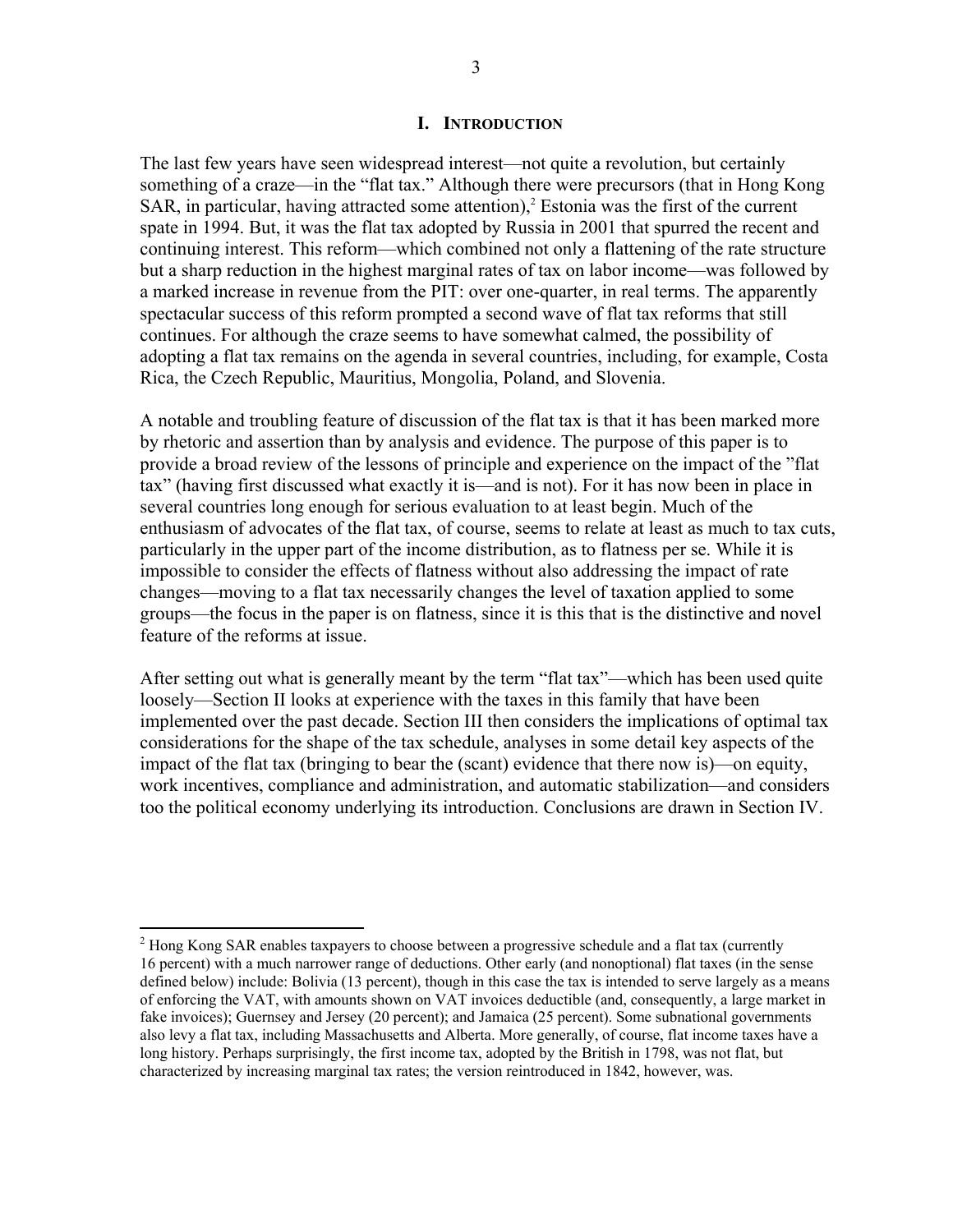#### **II. EXPERIENCES WITH THE FLAT TAX: AN OVERVIEW**

#### **A. What is a "Flat Tax"?**

Particularly in the United States, the term "flat tax" is associated with Hall and Rabushka (1983 and 1985; HR). Their proposal is for a very precisely defined and coherent tax structure: a combination of a cash-flow tax on business income and a tax on workers' income, both levied at the same, single rate (with a personal allowance available against the wage tax). The base of the business tax would be the difference between receipts from sales, including exports, and payments for purchases of inputs and capital goods, both domestically produced and imported, and to employees. The tax on workers' income would be assessed on any kind of compensation to labor (including the value of fringe benefits) and on pension benefits. In effect, the HR flat tax is a consumption-type, origin-based value-added tax  $(VAT)$  collected by the subtraction method,<sup>3</sup> supplemented by a (nonrefundable) tax credit against labor income.

But this paper—like the practical developments it addresses—is not about the HR flat tax. For while there continues to be widespread interest in the idea,<sup>4</sup> no country has yet adopted it (though some, as will be seen, have moved in broadly that direction). Instead, the expression "flat tax" has come to be used much more loosely, and indeed outside the United States is not particularly associated with HR. As will be seen, the "flat taxes" that have been adopted vary widely. Their sole common feature is a single strictly positive marginal tax rate on labor income, so that liability on this income is of the form

$$
T_F(Y) = \max[t.(Y - A_F), 0]
$$
 (1)

where  $T_F(Y)$  denotes liability on labor income of *Y*, *t* the single positive marginal tax rate, and  $A_F$  some allowance (perhaps varying with taxpayer's circumstances). While, as will be seen, some of the flat taxes that have been adopted also apply this single rate *t* to other kinds of income, others do not. To define our subject with some precision, throughout the rest of the paper we shall, therefore, mean by a "flat tax" any tax system under which the personal tax on labor income takes the form in (1).

Two other points should be noted. First , the definition of the flat tax in (1)—and common usage—refers only to personal taxation. In practice, the effective tax on labor income also

<u>.</u>

 $3$  The base of a subtraction VAT is the difference between the values of a firm's sales and purchases; under a consumption-type VAT, capital goods are excluded from the tax base. The origin-based VAT taxes exports but not imports, and so is a tax on goods produced within the country (in contrast to the usual destination-based form of VAT, under which exports are exempt and imports fully taxed, so that the base is ultimately domestic consumption).

<sup>&</sup>lt;sup>4</sup> And in the 'X-tax' of Bradford (2003), which differs from the HR flat tax in applying more than one positive tax rate to labor income (with the highest marginal rate of tax on labor income equal to the business tax rate) and, perhaps, the business tax levied on a destination basis (so that export sales are excluded, and import purchases non-deductible).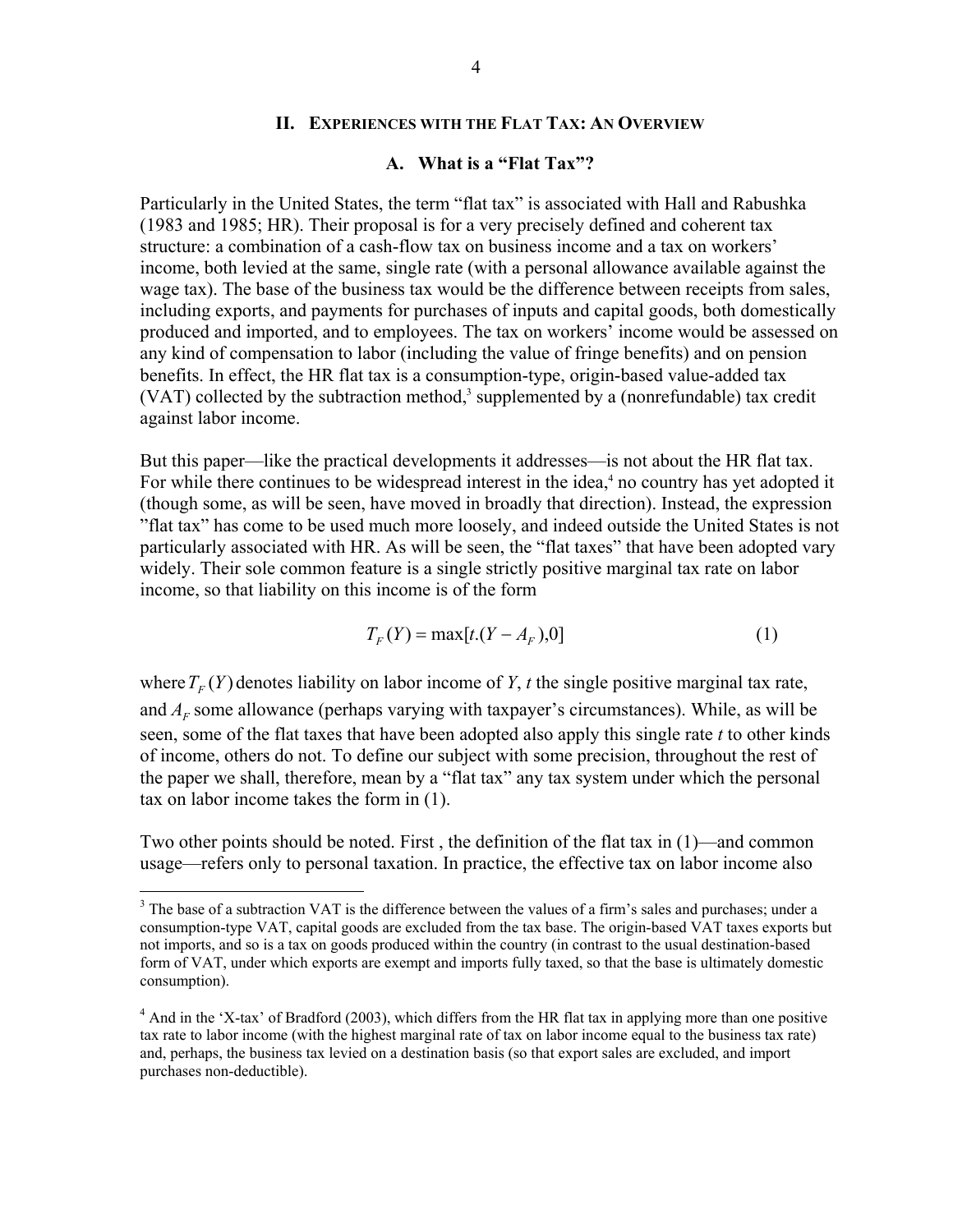depends on the pattern of social insurance contributions: with benefits commonly only loosely related to contributions made, these function in much the same way as do personal taxes on labor income. Thus, even in countries having a flat tax in the sense of (1) above, the effective labor tax schedule is far from flat. And the point is far from trivial: in many of the countries that have adopted flat personal taxes on labor income, substantially more revenue is raised by social contributions. So even where the flat tax is levied at a low rate, the overall effective rate of tax on labor income may be quite high—and indeed these high tax wedges remain a significant policy concern in many flat tax countries. In some of the more recent cases (notably in Russia and Georgia), adoption of the flat tax was accompanied by reform of the social contributions. To keep the discussion reasonably brief, however, the rest of the paper for the most part abstracts from social contribution issues.

Second, in several countries the introduction of the flat tax was part of a wider package of tax reforms, quite often including attempts to improve tax administration. While this packaging is important to understanding the politics of the flat tax, and we shall return to this aspect below, in the descriptions and analysis that follow, we shall consider administrative and compliance aspects only in so far as they relate to the parametric flat tax reform itself.

# **B. The "Flat Taxes" in Practice**

This subsection reviews the nature of and experiences with the eight flat taxes, defined as in  $(1)$ , that have been introduced in recent years.<sup>5</sup>

Their headline features are summarized in Table 1 (with countries listed by order of adoption); a much more detailed account of the pre- and post-reform systems in each of these countries, on which the discussion below draws, is provided in Appendix I. Figure 1 shows how revenue developed in each of these countries around the time of the reform, displaying receipts from the PIT, corporate income tax (CIT), indirect taxes (VAT plus excises), and from all taxes, relative to GDP, in the year before and after introduction of the flat tax.<sup>6</sup>

Clearly these revenue developments will have been affected by much else other than the tax reform itself, so that interpretation must be guarded; nevertheless, the short-term experiences are suggestive and in any event have done much to shape the public policy debate.

 $\overline{a}$  $<sup>5</sup>$  Two omissions from the list merit comment. First, Serbia is sometimes included among flat tax countries,</sup> having a single positive rate tax on labor income. But, it also applies an additional tax on the sum of income from all sources above a threshold: thus, there are two strictly positive marginal rates applied to labor income. In practice, the tax has functioned much like a flat tax as defined here, in that the threshold for the additional tax was very high (though it was significantly lowered in July 2006). Nevertheless, this is not, on the definition applied here, a flat tax. Second, Paraguay introduced a 10 percent flat PIT in 2006. However, the Paraguayan tax, like the Bolivian, is largely intended as an instrument to improve VAT compliance: taxpayers may deduct from the tax base practically all their consumption expenditures (provided they are prepared to show the invoices if asked) and some types of savings.

<sup>&</sup>lt;sup>6</sup> The underlying numbers are in Appendix II.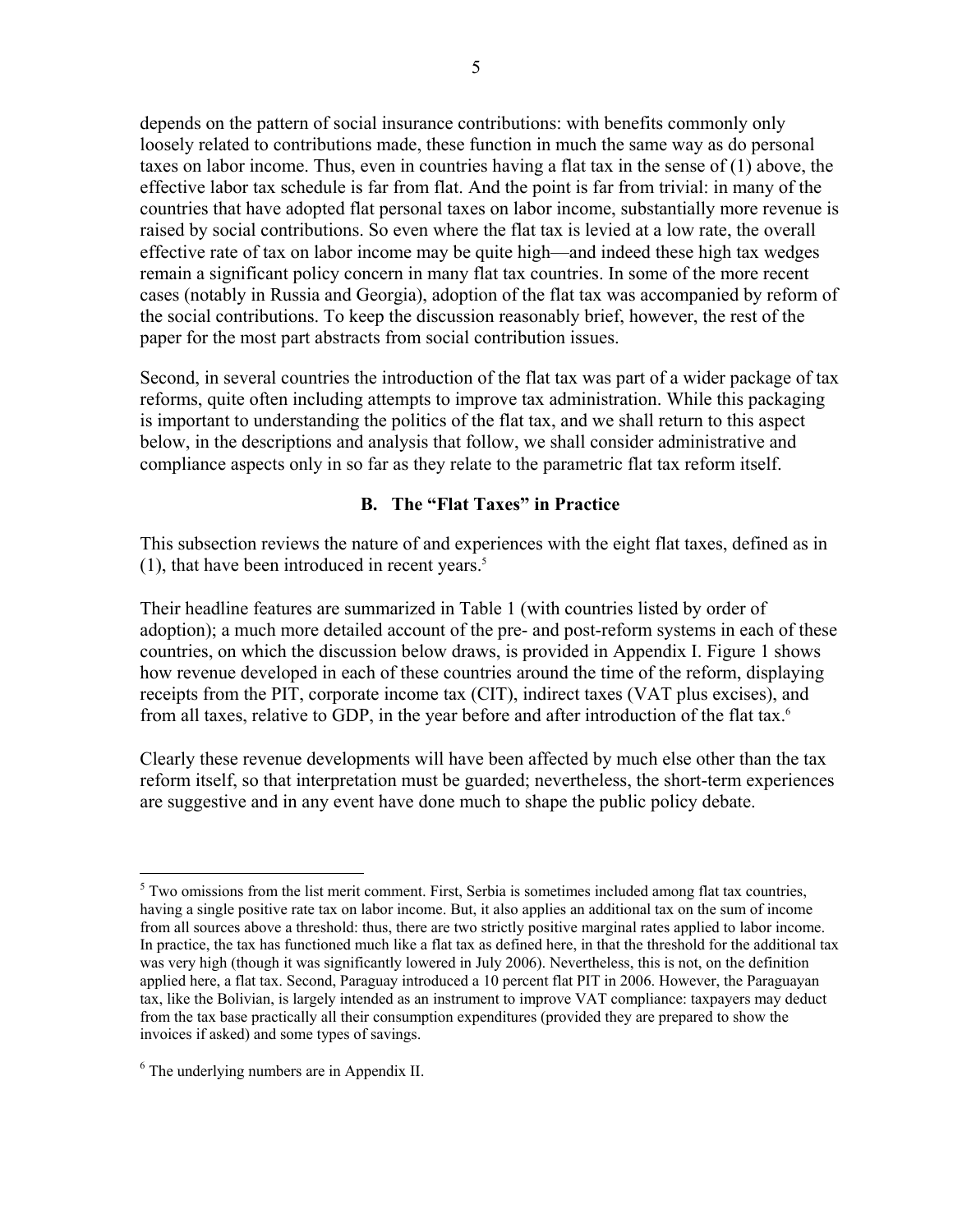|                                                 |                     |       | Personal Income Tax Rates |                                            |                              |
|-------------------------------------------------|---------------------|-------|---------------------------|--------------------------------------------|------------------------------|
|                                                 | Flat Tax<br>Adopted | After | <b>Before</b>             | Corporate Income Tax<br>Rate, After Reform | Change in Basic<br>Allowance |
| Estonia                                         | 1994                | 26    | $16 - 33$                 | 26                                         | Modest increase              |
| Lithuania                                       | 1994                | 33    | 18-33                     | 29                                         | Substantial increase         |
| Latvia                                          | 1997                | 25    | 25 and 10                 | 25                                         | Slight reduction             |
| Russia                                          | 2001                | 13    | $12 - 30$                 | 37                                         | Modest increase              |
| Ukraine                                         | 2004                | 13    | 10-40                     | 25                                         | Increase                     |
| Slovak Republic                                 | 2004                | 19    | $10 - 38$                 | 19                                         | Substantial increase         |
| Georgia                                         | 2005                | 12    | $12 - 20$                 | 20                                         | Eliminated                   |
| Romania<br>$\sim$ 00<br>$\sim$<br><b>TA CTA</b> | 2005                | 16    | 18-40                     | 16                                         | Increase                     |

# Table 1. Current "Flat Taxes" (Rates in Percent) 1/

Source: IMF staff.

1/ Rates relate to year before and after adoption of the flat tax.



Figure 1. PIT, CIT, Indirect and Total Tax Revenue, years before and after reform (in percent of GDP)

■ Year before the reform % of GDP ■ Year of the reform % of GDP

■ Year before the reform % of GDP ■ Year of the reform % of GDP





1/ Indirect taxes of Lithuania only include VAT.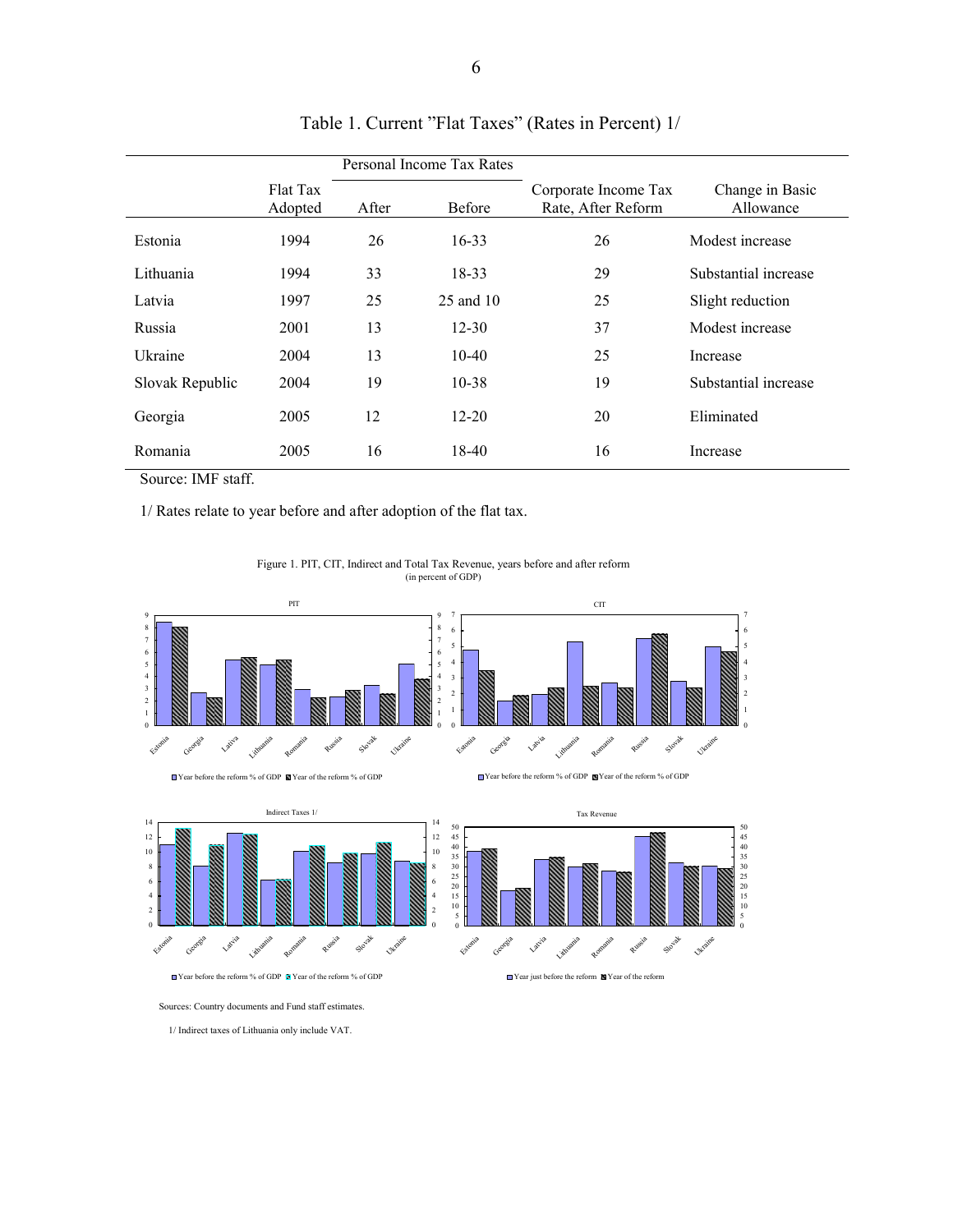Taking each of these countries, in turn, proceeding in the order that the flat tax was adopted.

# *Estonia*

Estonia was the first of the current crop of flat taxes, initially at a rate of 26 percent (broadly midway between the lowest and highest pre-reform marginal rates). This rate has been lowered since, and is now scheduled to reach 20 percent in 2009. The personal allowance was increased substantially at the time of introduction of the flat tax: from EEK 2,400 to EEK 3,600, though inflation was then such that this represented only a modest increase in the allowance in real terms.

The rate of corporation tax, previously 35 percent, was also set at 26 percent, and has remained aligned with that on labor income. The best known feature of the Estonian approach to corporate taxation, however, was not part of the flat tax reform, being adopted only in 2000: since then, undistributed profits have been untaxed, with distributions taxed at the regular flat rate.<sup>7</sup> There appears to have been no substantial change to VAT or the excises at the time of adopting the flat tax.

As can be seen from Figure 1, revenue from both the PIT and the CIT fell, relative to GDP, with the movement to a flat tax.

# *Lithuania*

Lithuania introduced its flat tax in 1994 at 33 percent, which was the highest of the marginal rates imposed prior to the reform. The threshold was increased substantially, from LTD 35 to LTD 115 (more than doubling relative to GDP, though still reaching only a very modest 2.6 percent of per capita GDP). The corporate tax rate was maintained at 29 percent. While the PIT rate has remained unchanged since 1994, the CIT rate has been reduced to 15 percent. The previous general excise tax, which had functioned much as a VAT, was transformed into a full VAT at the time of the flat tax adoption, with the rate remaining at 18 percent; a new excise tax law was also introduced, and the rates of the excises on gasoline, diesel, and beer were increased in late 1994/early 1995.

Not surprisingly, revenue from the PIT rose with movement to the flat tax. There is no obvious explanation, however, for the marked fall in CIT revenue.

# *Latvia*

 $\overline{a}$ 

The flat tax in Latvia was introduced in 1997 at the rate of 25 percent. In the year prior to this, Latvia had an unusual degressive rate structure (one, that is, under which the marginal

 $<sup>7</sup>$  Being levied on payments to residents of other EU countries, this scheme runs counter to the EU's</sup> Parent-Subsidiary Directive, and is to be reformed by 2009.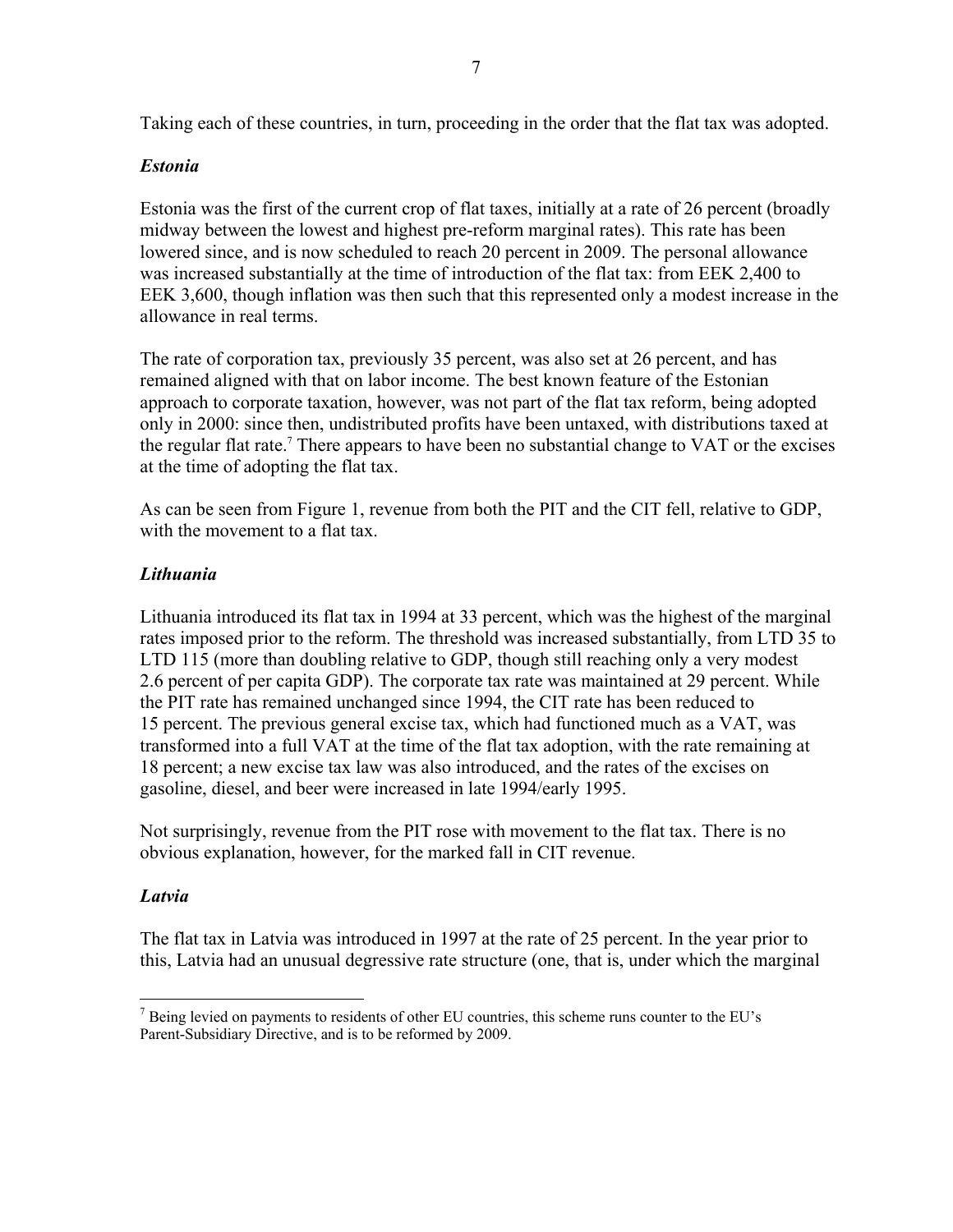rate falls with income), with a starting marginal rate of 25 percent followed by a marginal rate of 10 percent on the highest incomes.<sup>8</sup> Unusually—indeed uniquely—adoption of the flat tax in Latvia thus resulted in increased tax liability at the very highest incomes. The value of personal allowances was slightly reduced, but remained high (at around 19 percent of per capita income).

Corporate tax was at 25 percent prior to reform, and was retained at this level, and hence, at the same rate as on labor income. Since then, however, the two have diverged, with the CIT now set at 15 percent. Dividend and interest income were, and remain, exempt. As in Estonia, there seem to have been no significant changes to the VAT or excises. Again, unsurprisingly—since allowances were reduced and the marginal rate at all incomes unchanged or increased—revenue from the PIT rose somewhat following the reform. So too did CIT revenue, consistent with reduction of the bias against incorporation at higher income levels, though of course wider effects may have been at work too.

## *Russia*

At the start of 2001, Russia unified its marginal rates of personal income taxation previously 12, 20, and 30 percent—at 13 percent, near to the lowest marginal tax rate. The threshold for taxable income increased only modestly in real terms. This allowance is withdrawn discontinuously as income rises, so that the effective marginal rate is, in principle, infinite at these critical income levels: in this sense, the tax is not truly 'flat.' Moreover, once the allowance has been fully exhausted the tax functions as a proportional tax on income: in the highest income range, 13 percent is the average tax rate as well as the marginal. A variety of measures were also taken to broaden the base of the PIT, including the elimination of exemptions for military servicemen. While the personal tax on interest income was reduced from 15 percent to the flat 13 percent, a special tax of 35 percent was introduced on 'excessive' bank interest (this rate being chosen to broadly equate with the effective tax— PIT plus social security—on labor income).

The maximum rate of corporate tax, inclusive of municipal add ons, was increased from 30 to 35 percent, and the rate of dividend taxation increased from 15 to 30 percent. There were also significant structural changes to the VAT, including the elimination of some exemptions and application of the tax to individual entrepreneurs. Excises were imposed on diesel and lubricants, and those on tobacco and petroleum excises were substantially increased (the former, for instance, more than doubled in nominal terms).

Unlike the previous flat tax reforms (and most subsequent ones), the Russian was accompanied by a major change in the rate structure for social contributions, and indeed one away from flatness: a variety of contributions payable at a flat rate of roughly 39.5 percent were replaced by a degressive 'unified social tax,' with the marginal rate falling from 35.6 to 5 percent.

 $\overline{a}$ <sup>8</sup> See, for instance, Appendix I of Stepanyan (2003), PriceWaterhouse (1996), and International Bureau of Fiscal Documentation News Service, April 1997 (p.156).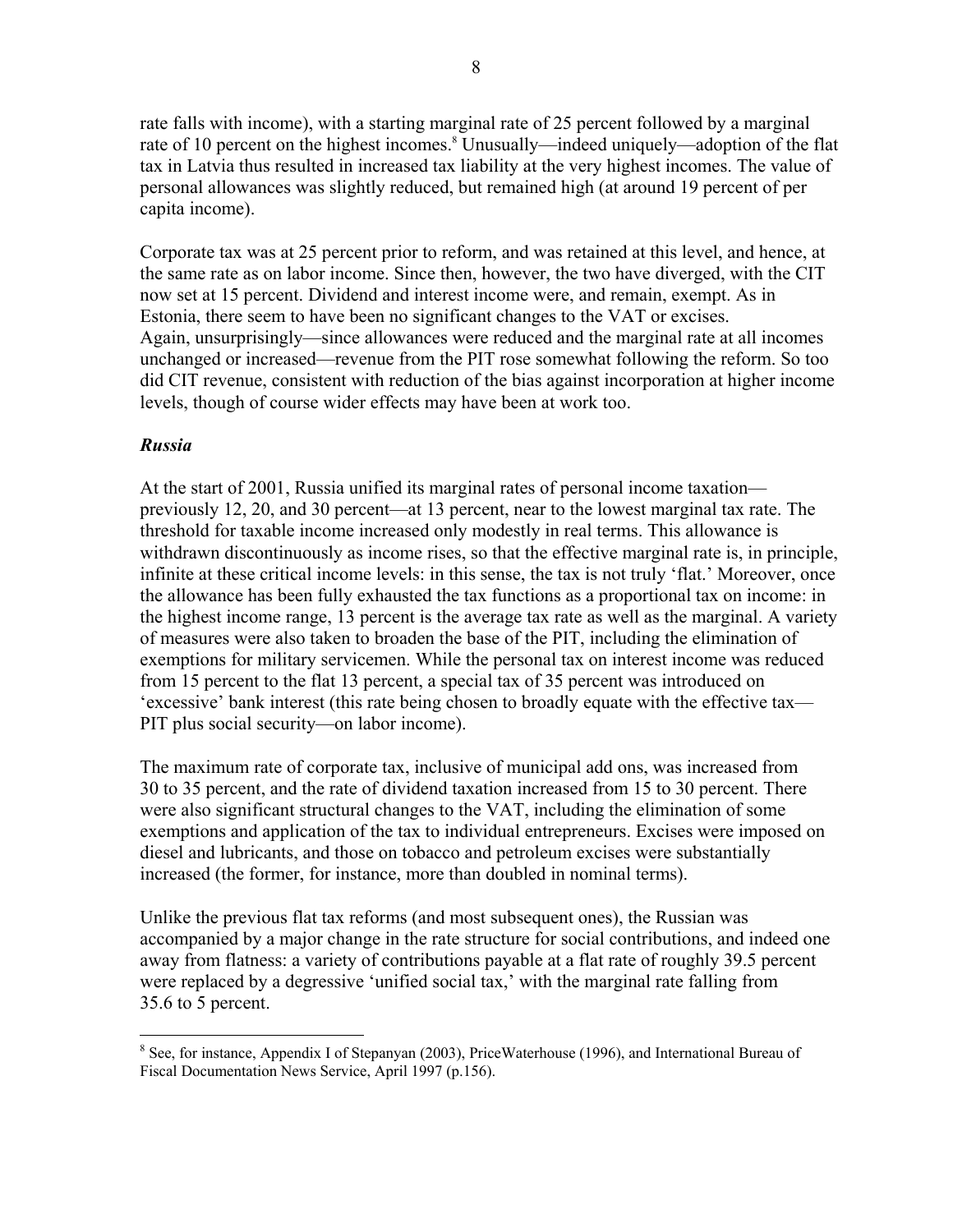In the year following the reform, revenue from the PIT rose by nearly one-quarter in real terms: an experience that prompted much interest and emulation elsewhere.

# *Ukraine*

Effective January 2004, a flat tax at 13 percent (slated to increase to 15 percent in 2007) tax replaced a PIT with marginal rates ranging from 10 to 40 percent. The personal allowance was increased from around Hrv 204 to Hrv 738 (on an annual equivalent), being available only, however, to those with incomes less than 1.4 times a subsistence amount; at that point, the allowance is removed entirely. Thus, like the Russian, the Ukrainian variant is not truly flat and, above the critical income level at which the allowance is withdrawn, becomes a proportional tax.

The PIT base was broadened by bringing interest income, previously exempt, into tax at the flat rate, eliminating various occupation-specific exemptions (replacing them with direct payments) and adopting a more comprehensive definition of capital gains. The rate of CIT was reduced from 30 to 25 percent, and significant preferences and exemptions removed in 2003 and 2004. VAT remained at a single rate of 19 percent, but several sectoral exemptions were eliminated (including for housing construction, aircraft, and shipbuilding).

PIT revenue fell significantly following reform.

# *Slovak Republic*

The Slovak Republic implemented a major and innovative tax reform in 2004, establishing a single common rate (19 percent) not only for the PIT and CIT, but also for the VAT. This replaced a PIT schedule of five non-zero marginal rates ranging from 10 to 38 percent (with five other rates applying to specific types of income). The personal allowance was more than doubled, from SK 38,760 to SK 80,832 (reaching around 60 percent of the average wage, by far the highest level in any of these countries), while the spouse allowance increased almost sevenfold, from SK 12,000 to the same value as the personal allowance. Income-related tax allowances for children were replaced by fixed allowances and a refundable tax credit for those with sufficient labor market participation.

The reduction in the CIT rate, previously at 25 percent, was accompanied by more rapid depreciation and more generous carry-forward provisions. The dividend tax—15 percent final withholding, prior to reform—was abolished; so too were inheritance and gift taxes.

The income tax reform included significant scaling back of exemptions<sup>9</sup> under both the PIT (with, for example, the removal of some allowances for interest and capital income, additional private pension contributions, and exemptions for soldiers and judges) and the CIT

 $\overline{a}$ <sup>9</sup> Further detail on this and other aspects of the package of tax reforms in the Slovak Republic is provided by Brook and Liebfritz (2005), Mikloš, Jakoby, and Morvay (2005), and Ministry of Finance (2005), p.15.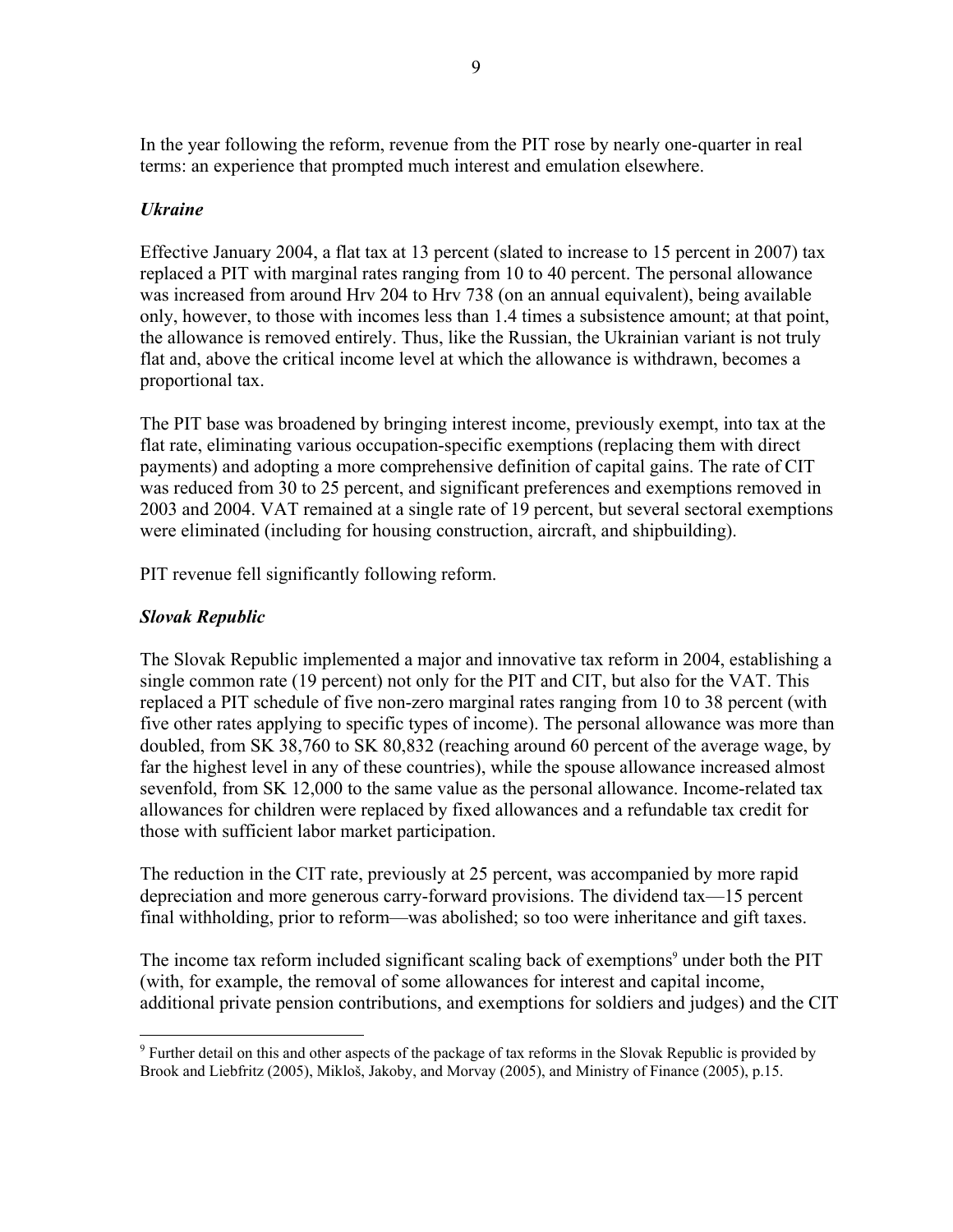(including, notably, tax holidays for newly established firms, with limits also placed on the deductibility of charitable giving and tighter rules for provisioning and reserves). The aggregate social security tax was reduced from 51 to 48.6 percent, with the revenue effect, in part, offset by increasing contribution ceilings.

There were significant indirect tax reforms around the same time, with the unification of a 20 percent standard rate of VAT and a reduced rate (mainly applicable to foodstuffs) of 14 percent at the flat rate of 19 percent, and an increase in excises to bring them in line with EU requirements (ahead of the negotiated schedule).

Importantly, the tax reform was accompanied by a fundamental reform of the benefits system,<sup>10</sup> focused on sharpening work incentives by reducing out-of-work benefits and reducing the loss of benefit on taking employment, accompanied by such other measures as a reduction in the implicit tax rate on those working beyond the retirement age (which then began to be gradually increased). A labor law reform in the year prior to adoption of the flat tax sought to increase labor market flexibility by, for example, reducing severance pay and allowing unlimited renewal of fixed term contracts.

Following the reform, revenue from the PIT fell by around 0.7 points of GDP; less than the 1.2 points forecast by the authorities. Revenue from the CIT and social contributions fell by 0.4 and 1.5 percent of GDP respectively, but these losses were largely offset by higher indirect tax revenue, mainly from VAT.

# *Georgia*

A flat tax on personal income of 12 percent was introduced at the start of 2005, replacing a schedule with rates of 12, 15, 17, and 20 percent. A unique feature of the Georgian flat tax<sup>11</sup> is that there is no basic allowance: in this case, the tax on labor income is not merely flat but, at all income levels, proportional. The extent of the change should not be overstated, however; the basic allowance prior to reform was less than 5 percent of per capita GDP, and its elimination does not seem to have been a major focus of public discussion. (The rationale given for eliminating the threshold was to facilitate wage withholding on holders of multiple jobs). Some protection was afforded to the retired, however, by more than doubling the minimum pension. The CIT rate remained unchanged at 20 percent. The reform also included a substantial reduction of the social security contribution rate from 33 to 20 percent, and of the standard VAT rate from 20 to 18 percent.

To partly offset the revenue loss from the rate reductions, various exemptions were eliminated under both the PIT (for those in mountainous regions and in relation to selfproduction by farmers, for instance) and the VAT, and most of the excises were increased.

<sup>&</sup>lt;u>.</u> <sup>10</sup> These reforms are described in detail in World Bank (2005). See also Moore (2005).

<sup>&</sup>lt;sup>11</sup> Unique, that is, amongst the set of flat taxes considered here: Serbia also had no threshold for the flat tax on labor income until July 2006.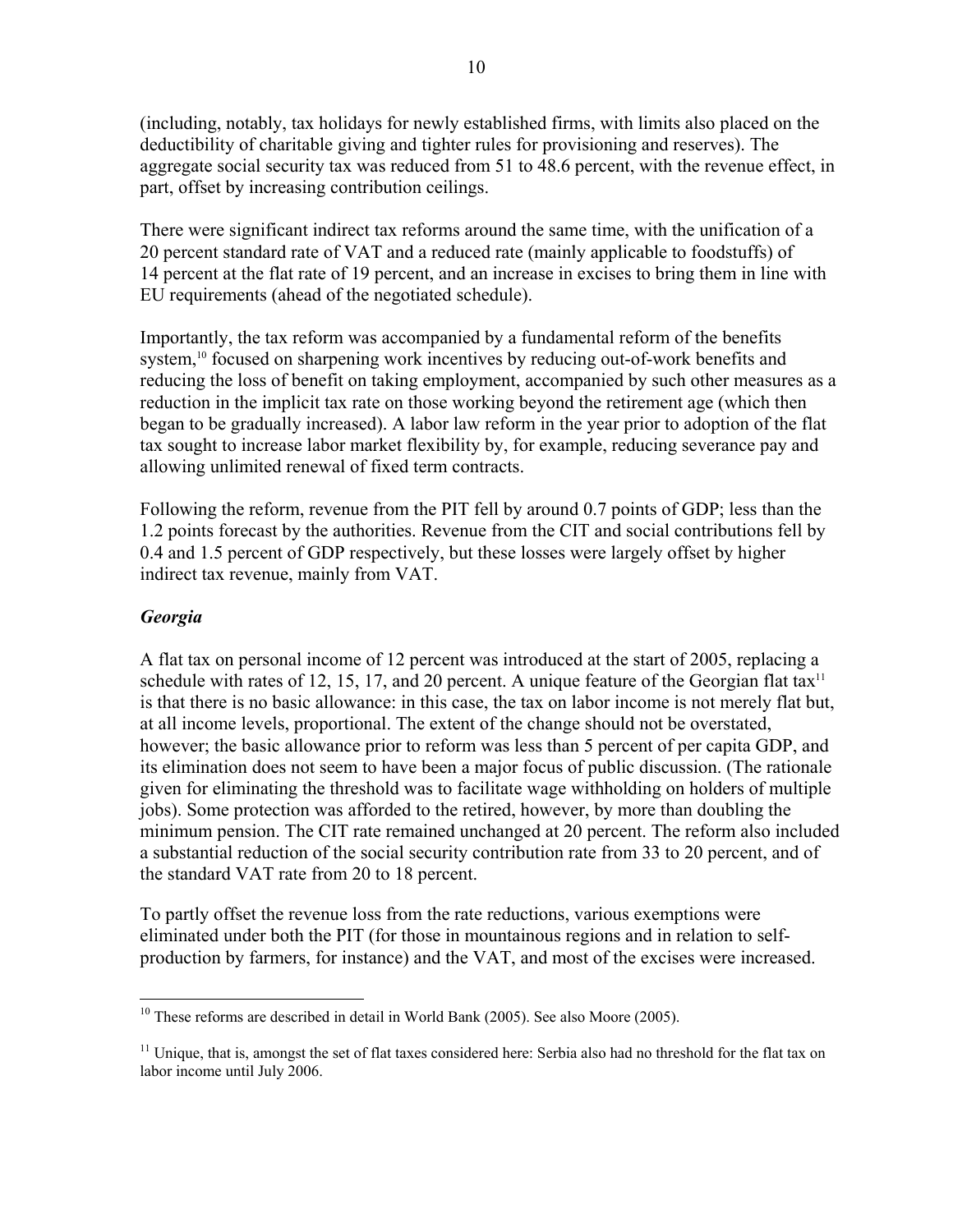Given that the average effective PIT rate prior to the reform was around 18 percent, a substantial PIT revenue loss was expected. In the event, the fall was less than might have been anticipated: from around 2.7 to 2.5 percent of GDP. CIT revenue, on the other hand, rose. So too did indirect tax revenue, largely reflecting increased excise rates. Total revenues remained broadly unchanged.

## *Romania*

Effective January 2005, a flat rate of 16 percent replaced a PIT schedule with five marginal rates, rising from 18 to 40 percent. The monthly basic personal allowance was raised modestly in real terms. The profit tax rate was also reduced, from 25 to 16 percent. Dividends paid to individuals, interest income and capital gains were subject to final withholding taxes at lower than the flat rate, but since 2006 have also been subject to the flat 16 percent. The two rates of VAT (19 and 9 percent) were left unchanged, but, later in 2005, several relatively minor exemptions (in relation to entertainment services, for instance) were eliminated, and excises increased.

Revenue from both the PIT and CIT fell following the reform, by a total of around one percentage point of GDP.

## **C. Common Features—and Differences**

While there are evident similarities between them—explored further below—one of the most striking aspects of this family of flat taxes is how different they are.

# **Differences**

A first sharp distinction is that between the first wave of reforms in the Baltics, characterized by tax rates set at moderately high levels—at or close to the highest marginal tax prior to the reform<sup>12</sup>—and the second wave, starting in Russia, marked by tax rates that are instead closer to the lowest of the pre-reform rates (and in Romania even lower): less than 20 percent in all cases, and much more so in some.

There are other significant structural differences between them. In half of the cases—Estonia, Latvia, the Slovak Republic, and Romania—the single positive rate of the labor income tax was set equal, when the flat tax was adopted, to the rate of the corporate income tax. Equating the two rates in this way has the merit of removing tax distortions to the choice as to whether to conduct an activity in corporate form or as an individual, so long as dividend and capital gains are untaxed. And the first three of these countries did indeed remove the withholding tax on dividends—Romania, on the other hand, did not. These are the cases in which the flat tax comes closest to an HR flat tax, though with the key difference that

 $\overline{a}$  $12$  Even though, recall, in Latvia the highest marginal rate was not that which applied to the highest incomes.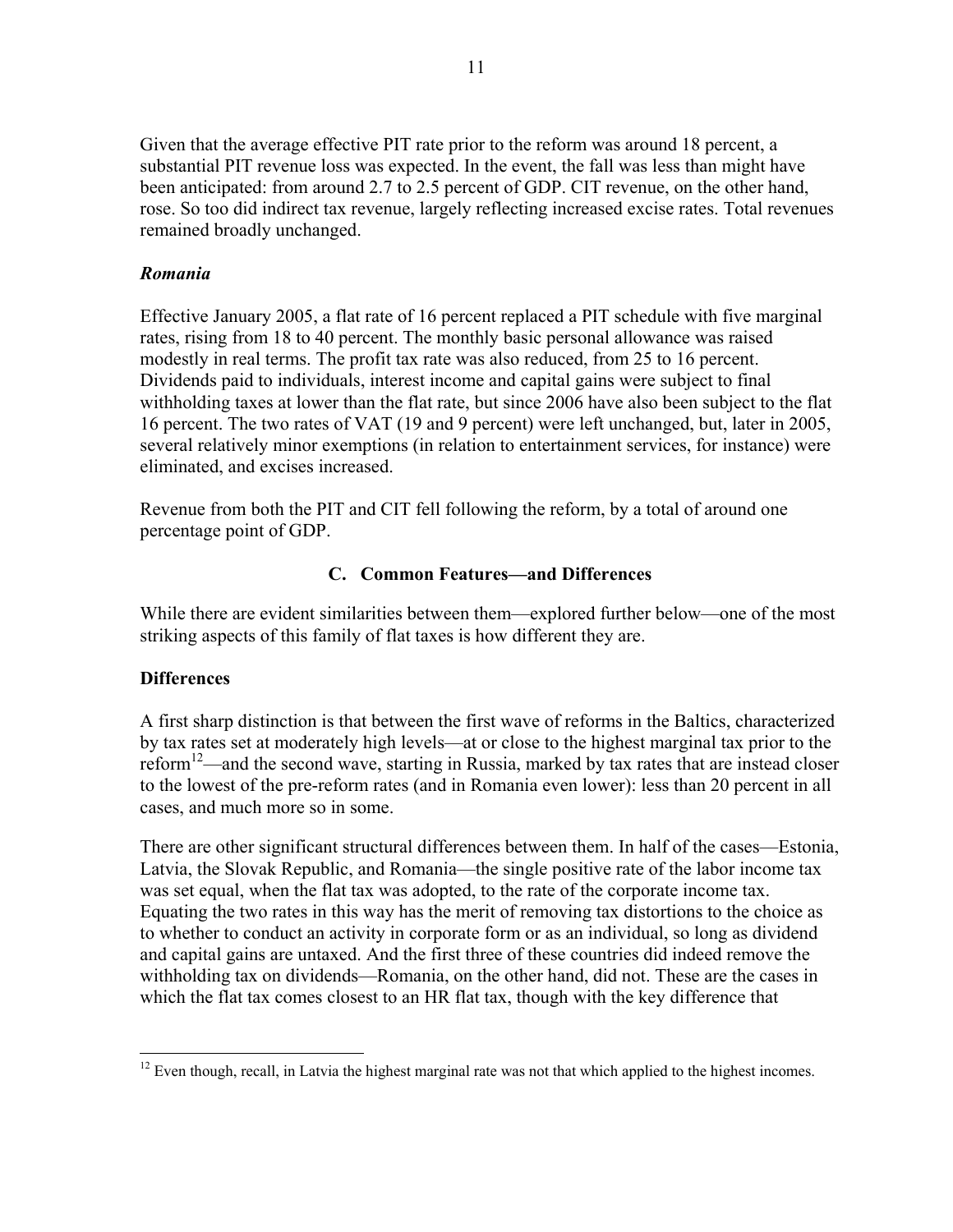investment expenditure is not fully expensed, but instead attracts depreciation allowances;<sup>13</sup> and also departing significantly from the pure form in the presence of many other substantial and quite different tax instruments, including taxes on interest income and capital gains (except in Latvia, where they are exempt, as they were prior to adoption of the flat tax), and a traditional destination-based VAT. And two of these four significantly amended their CIT regimes after adoption of the flat tax: Estonia eliminated its CIT altogether (instead simply taxing dividends at the flat rate), and Latvia reduced the CIT rate far below the flat tax on labor income.

Of the four other flat tax countries, three tax corporate income more heavily than labor income, in some cases quite substantially so; in Lithuania, however, corporate income is taxed less heavily. These four all retain withholding on dividends, though Russia mitigated the effect of this by introducing a credit against liability at personal level.

There are other differences too. Most strikingly, the Slovak Republic is unique in setting the single rate of VAT equal to a common rate of labor taxation and CIT. There is little obvious rationale for equating the VAT to either or both of these rates, and indeed this may simply be an artifact of 19 percent having proved to be the single rate required to maintain revenue unchanged in adopting the flat tax and moving from the previous dual rate VAT.

These reforms have also varied in their approach to the treatment of capital income. While the second wave reformers generally tax interest and capital gains at or close to, the flat rate (which sometimes required a significant increase in the general rate of tax on interest income), Latvia exempts them entirely and Estonia taxes interest at below the flat rate. Indeed, the flat taxes of the first wave have in this respect close similarities to the dual income tax (DIT) structure—which also applies a low flat tax on capital income, though combining this with a progressive (rather than flat) tax on labor income—that was pioneered in the Nordic countries and is now attracting increasing attention in a wider range of countries. The key difference from the DIT is simply that the first wavers apply only one positive marginal rate, and, more deeply, that these reforms were not built on an explicit and consistently pursued distinction between capital and labor income (which leads the DIT countries, for example, to adopt schemes intended to divide the income of the self employed into these two distinct components). While the low levels of the single rate in the second wavers eases this tension between the taxes on labor and capital income, even these rates are by no means low in terms of current norms for the taxation of internationally mobile capital.

There are also differences in relation to the basic level of personal allowances. These have generally been increased, especially in the second wave of reforms. Even amongst these, however, the Georgian flat tax, with no threshold at all after the reform, stands out as an exception and an interesting experiment.

1

<sup>&</sup>lt;sup>13</sup> If investment is fully expensed, the labor tax and CIT combined are in effect an origin-based VAT, combined with a personal tax credit.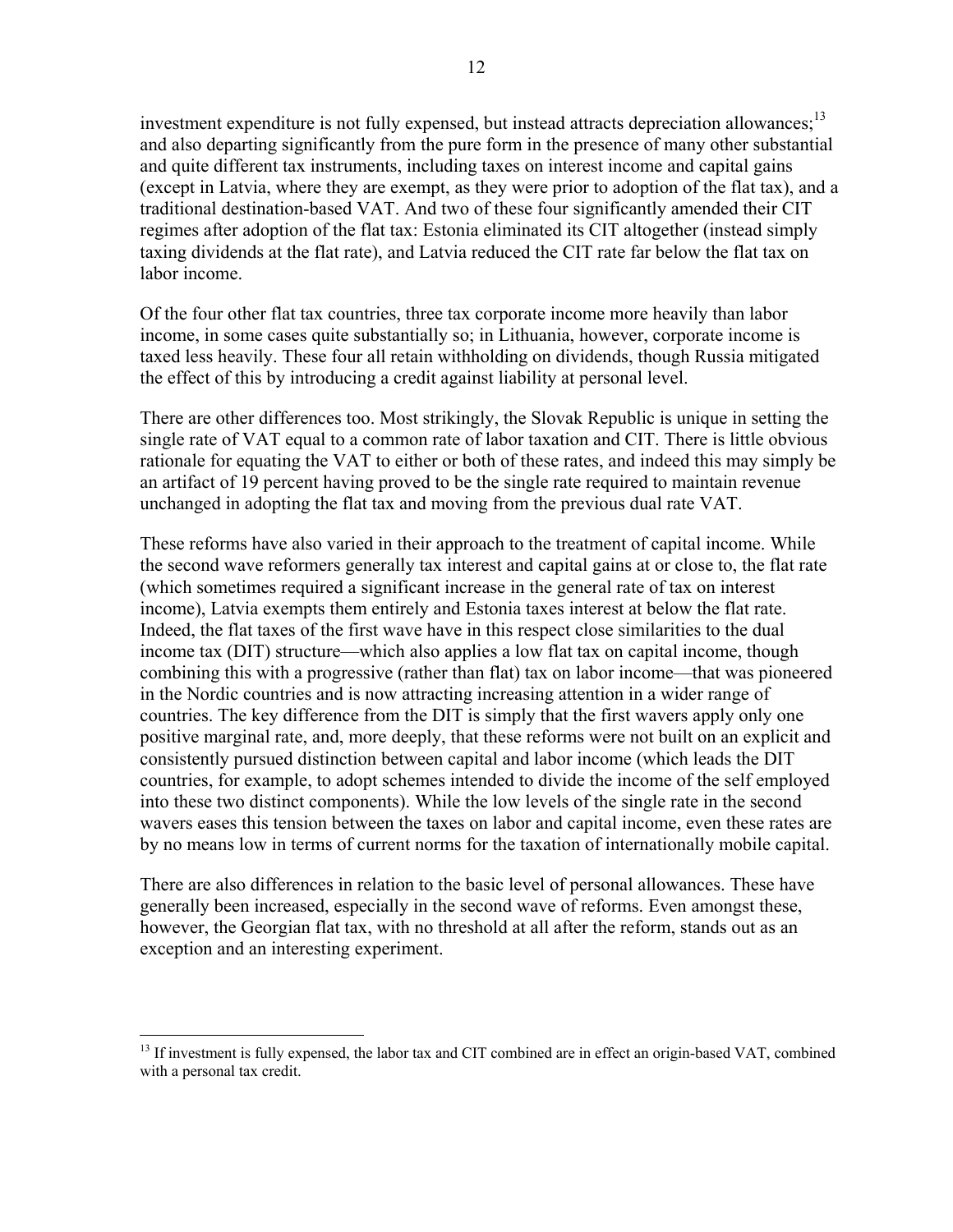#### **Some common themes**

Beyond the defining commonality of a single positive marginal rate on labor income, there are nevertheless several design features which, though by no means common to all, have tended to recur:

- Except in Latvia and, most spectacularly, Georgia, adoption of the flat tax has been associated with an increase—in some cases quite substantial—in personal allowances, the evident motive being to limit the increase in the tax burden for the less highly paid. Beyond this, however—and with the exceptions of the Slovak Republic (for those active in the labor market) and Georgia (for the retired)—measures to protect those on lower incomes appear to have been the exception rather than the rule.
- Reform has, to varying degrees, been accompanied by some elimination or reduction of exemptions under both PIT and CIT, whether in terms of bringing capital income into tax or eliminating preferences for particular taxpayers or activities.
- Except in Latvia, Lithuania—which both set the flat tax rate at the highest marginal tax rate prior to reform—and in Russia, adoption of the flat tax was followed by a reduction in PIT revenue. Base-broadening and behavioral responses (whether in terms of increased labor supply or improved compliance) seem not to have been enough to offset the effects of rate reductions in the upper income ranges and of increased basic allowances.
- In many cases, adoption was associated with a reduction in the CIT rate; and continued reductions in this rate have been more marked than reductions in the flat rate on labor income.
- Most of the second wave reforms—Russia, the Slovak Republic and Georgia—have included a reduction in social contributions.
- Finally, the second wave reforms have typically been accompanied by a substantial increase in indirect taxation, and especially the excises, with—as can be seen from Figure 1—a strong increase in revenue from this source.

#### **III. ANALYZING THE "FLAT TAX"**

The second wave of "flat tax" reforms that have attracted so much attention has generally involved not only a flattening of the PIT but a substantial reduction in rates (both average and marginal) in the upper part of the income distribution. And much of the flat tax rhetoric seems to be concerned more with the latter than with flatness in itself. There is of course a voluminous literature on the behavioral and revenue effects of tax rate changes. The consequences of flatness per se, however, have received little analytical attention. It is therefore on these more novel issues that the discussion below focuses, though as will become clear it is difficult (perhaps impossible) to disentangle these empirically from those of the accompanying tax increases or reductions that movement to a flat tax implies.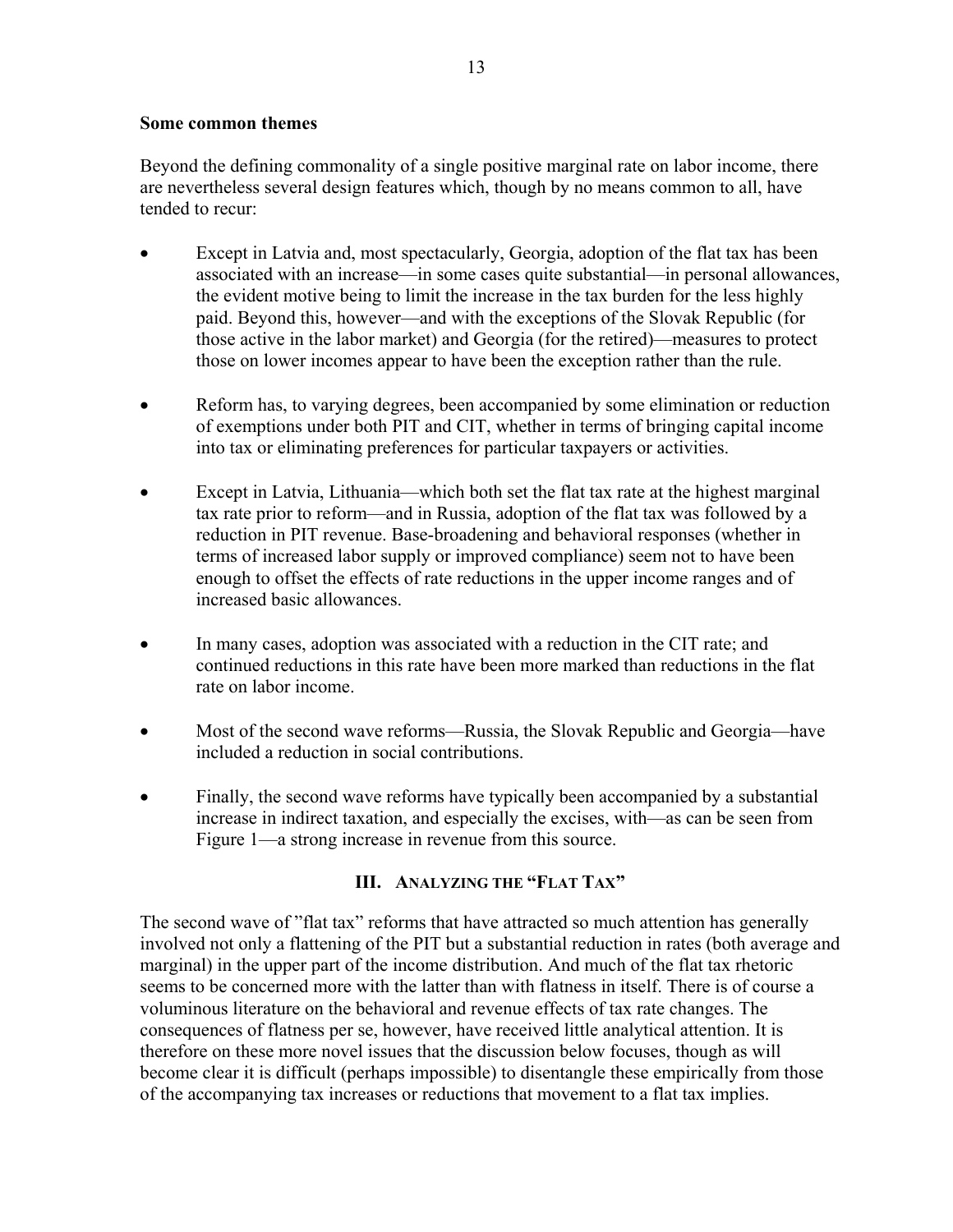#### **A. Might a "Flat Tax" be Fully Optimal?**

It is natural to start with the question: Are there any reasons to suppose that a flat tax is fully optimal?

A natural first way of framing this is to ask whether the solution to the general problem of designing an optimal non-linear income tax schedule, in the tradition of Mirrlees (1971), turns out to be close to linear. That problem—balancing the efficiency costs of distortions to work effort against the distributional advantages of collecting revenue mainly from the better-off—is, of course, technically complex. Broadly, the only general property of optimal non-linear income tax schedules is that the marginal tax rate lies everywhere between zero and one. This, however, tells us nothing about how marginal tax rate should vary with income.<sup>14</sup>

Part of the seminal contribution of Mirrlees (1971), however, was to suggest that a case might indeed be made for linearity: simulating the optimal schedule for a utilitarian objective function, preferences Cobb-Douglas in consumption and leisure, and a log-normal distribution of underlying abilities, he concluded that "[p]erhaps the most striking feature of the results is the closeness to linearity of the [optimal] tax schedules" (p.206). Weighed against the practical difficulties that non-linear tax schedules imply—in administration, compliance, and the potential for tax arbitrage—the implication appeared to be that a flat tax in the sense defined above would be a close proxy for the best possible income tax. Subsequent simulation work, however, (notably by Tuomala (1990)) showed that this conclusion is not robust: with more inequality-averse social welfare functions than the utilitarian, alternative patterns of labor supply response, and other assumptions on the distribution of underlying abilities, the optimal schedule can be highly nonlinear.

While a flat tax may not be fully optimal, however, it should be noted that there is also no overwhelmingly theoretical reason to suppose that the optimal tax schedule is progressive, either in the sense that the average rate of tax increases at all levels of income (which is the sense in which we shall use the unqualified term 'progressive') or in the sense that the marginal tax rate is everywhere increasing. When the distribution of abilities is bounded above, Pareto efficiency requires that the marginal tax rate on the highest earner be zero (since otherwise it would be possible, by moving the marginal tax rate on that earner closer to zero, to raise more revenue without making any individual worse off). This implies not only a decreasing marginal tax rate in the upper income range but also (since a marginal tax rate of zero must lie below the average rate<sup>15</sup>) a decreasing average rate. With an unbounded distribution, the optimal tax schedule may take any of a variety of shapes even in the higher

 $\overline{a}$ 

 $14$  Nevertheless, this result is far from trivial, in that it rules out, for example, marginal income subsidies. Even these properties are not assured, however, when participation decisions are realistically modeled (Saez, 2002) or the objective function is non-welfarist (Besley and Coate (1995), Kanbur, Keen, and Tuomala (1994)).

<sup>&</sup>lt;sup>15</sup> The average rate must be positive at all income levels as a consequence of the general results cited above (so long as the revenue required by the government is strictly positive).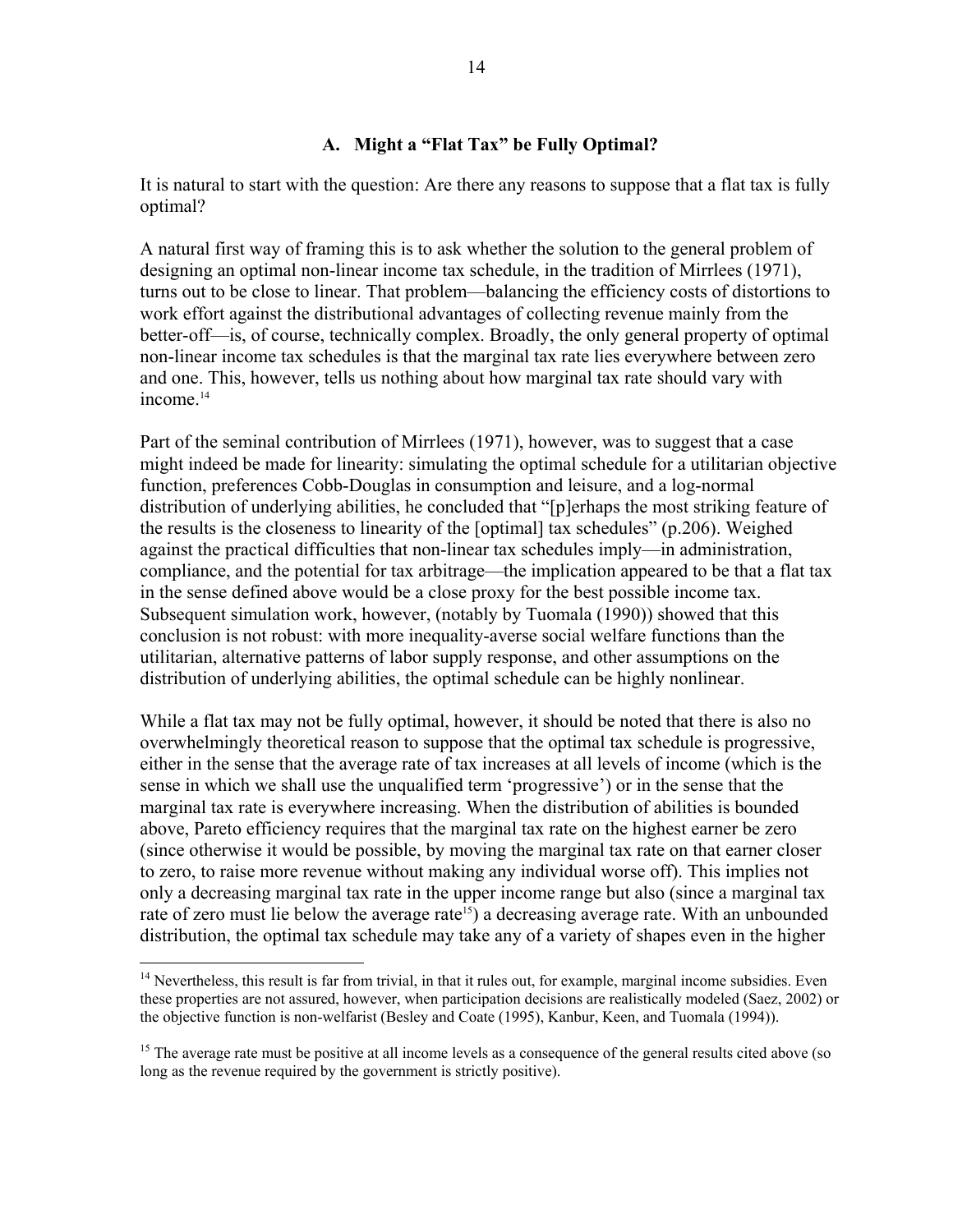ranges: Boadway, Cuff and Marchand (2000), for instance, identify special cases in which the marginal tax rate either optimally increases or optimally decreases with incomes, and conclude that in plausible cases the pattern of marginal tax rates has an inverted U shape, being highest in the middle part of the income distribution. Given too the inherent limitations of the framework of these models—essentially atemporal models, with no role for imperfect compliance—there emerges no clear presumption for flat taxes. But nor is there any clear presumption against. If one were to seek an argument for linearity from the optimal tax literature, it would be that since views and circumstances point in principle to quite different forms of non-linearity, and we have relatively little idea about which best represent reality, linearity may be a reasonable choice.

A quite different case for linearity per se does emerge, however, in a context that focuses not on labor supply distortions but on problems of tax evasion and corruption in tax collection problems that have been particular concerns in many of the countries that have adopted a flat tax. Consider for example the problem of optimal tax design when income is exogenous (abstracting from labor supply effects) but is collected by tax inspectors who, costlessly observing that income, are willing to collude with the taxpayer in understating their taxable income (in return for a bribe), and who may also threaten (if not paid a bribe) to over report it (the appeal system available to the taxpayer being imperfect). Suppose too that the government wishes to maximize the revenue that it collects (perhaps in order to redistribute to the least well-off), and has as instruments at its disposal not only the shape of the tax schedule  $T(Y)$  but also the penalty structure and the reward system for tax inspectors. In such a setting, Hindriks, Keen and Muthoo (1999; HKM; Corollary 1) show that a linear tax, set at the appropriate rate and combined with an appropriate penalty structure and a simple wage payment to inspectors, has the attractive properties of maximizing revenue without inducing either tax evasion or the payment of bribes.

To see why, suppose that in the event of taxpayer and inspector being detected colluding in misreporting, which occurs with probability  $\pi$ , the collective penalty is the full amount of the taxpayer's income  $Y$  (this is stronger than is needed for the result,<sup>16</sup> but keeps the argument simple). If they choose to misreport, they will then choose to report a tax liability of zero, since there is no gain from reporting any more than that. Thus their expected collective payment if they choose to misreport is  $\pi Y$ . Their collective payment if they report truthfully, on the other hand, is simply *T(Y)*. With the tax schedule *T* chosen to maximize revenue and preserve truth-telling, it must therefore be the case that  $\pi Y = T(Y)$ : and thus the tax must be a simple proportional tax—and, more specifically, at a rate equal to the probability of detection.

This result is clearly very special, emerging from a highly stylized model. Even in that framework, moreover, there are non-linear tax schedules that are also revenue-maximizing, corruption-proof and evasion-proof. Such schemes require, however, that some form of

 $\overline{a}$ <sup>16</sup> Formally, the requirement is that the fine equal the difference between net incomes at true and reported incomes.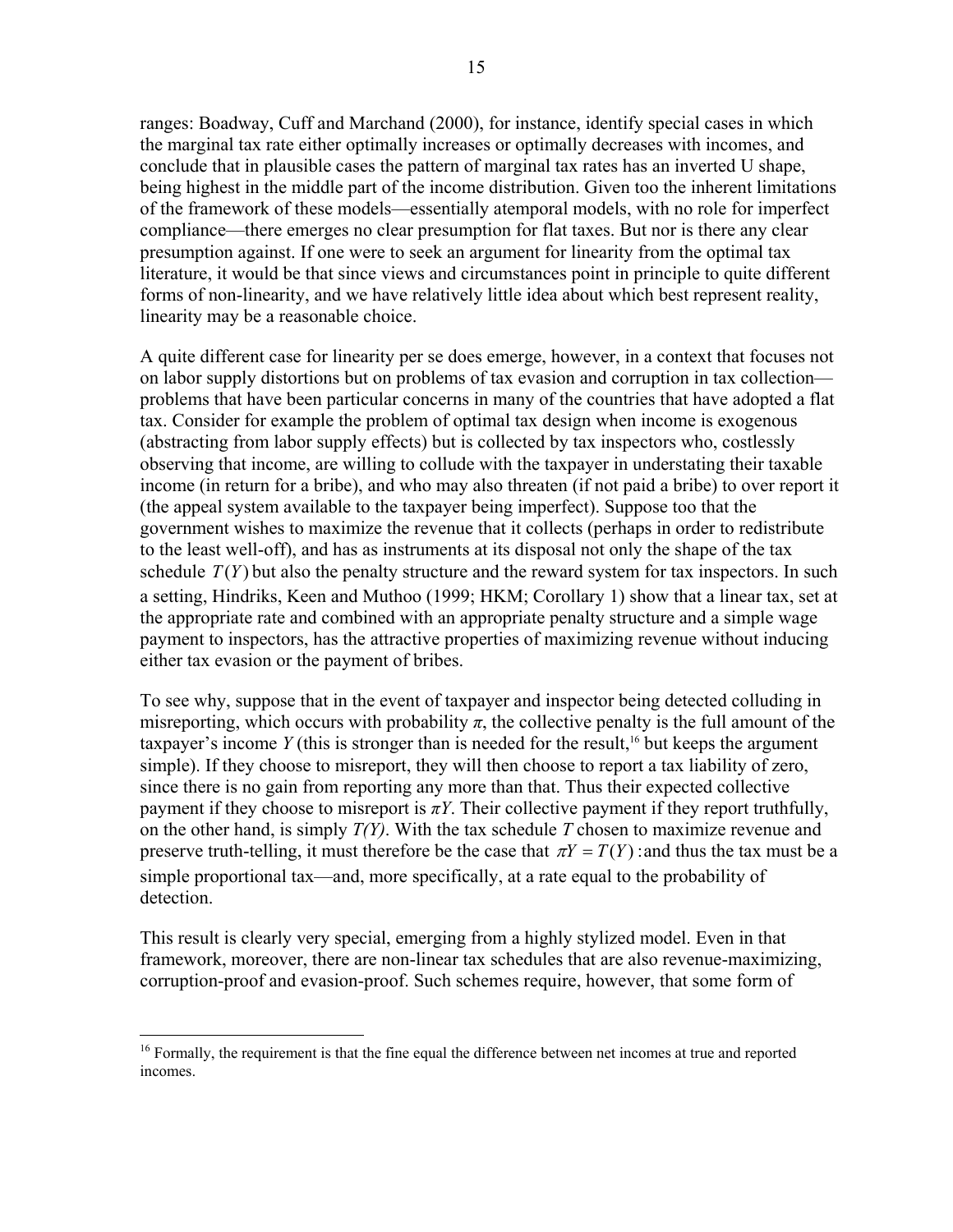commission be paid to tax inspectors on the tax revenue they collect<sup>17</sup>—a practice that is now in ill-favor, at least when applied at the level of the individual inspector rather than as something more akin to a team bonus. The result also requires the imposition of penalties higher than society commonly appears willing to apply for tax offences (perhaps because of the risk of punishing the innocent). While the HKM result thus cannot be taken too literally, it does lend substance to the claim that flatness provides some protection against evasion and corruption, while also stressing too that in this context it is not only flatness but also the level of taxation that matters, with the level of taxation that can be imposed without inducing evasion and corruption ultimately restricted by the likelihood that abuse will be detected and punished.

There is, finally, a political economy argument for linearity (or similar parametric restriction on the income tax schedule), dating back to Brennan and Buchanan (1977), that appears to underlie some of the flat tax rhetoric. For those who see government not as benevolent but rather as inclined to waste and the pursuit of the narrow self-interest of policy-makers themselves, adoption of a flat tax can be desirable as a means of restricting the size of government. This stems from a view of policy-makers as seeking to maximize revenue, subject to providing some level of well-being to consumers, which is dual to the standard optimal tax problem discussed above, so that it too requires a potentially complex pattern of marginal tax rates. If government can somehow be restricted to using only a single marginal tax rate, then this will limit the amount of revenue it can raise; and hence the amount of damage that government can do. While this argument is rarely made explicit, opponents perceive this point keenly: Murphy (2006, p.100), for instance, argues on these grounds that the flat tax "…is in effect an attack on the whole structure of the society we live in."

Even in its own terms, however, the argument is open to challenge. There may be institutional devices—fiscal rules of various kinds, such as simple revenue limits—by which the size of government can be limited without restricting it to the use of inefficient tax instruments. Moreover, even an only slightly less extreme view of policy making leads to a quite different conclusions. For suppose that instead of simply aiming to leave citizens with some fixed level of well-being, policy makers derive at least some selfish benefit from increased consumer welfare—even if only in the form of an increased chance of retaining office—with this in part depending on the amount of revenue allocated to finance some good that they value (with the rest used to benefit only policy makers). Then restricting policy makers to a less efficient tax instrument in effect faces them with a reduction in the real income available to allocate to the two spending items; and so long as the consumer's welfare is a normal good in their preferences, one consequence of this will be a reduction in the level of that welfare, as a consequence of both the increased inefficiency itself and reduced expenditure on the item they value.<sup>18</sup>

 $\overline{a}$ 

<sup>&</sup>lt;sup>17</sup> To see this, note that with a commission of  $\lambda(Y)$  payable on an income report of *Y*, the condition in the text becomes  $pY = (1 - \lambda(Y))T(Y)$ , opening the way to progressive taxation so long as the commission increases appropriately with the income report. The claim that revenue-maximization, corruption-proofness and evasionproofness requires a proportional tax if no commission is paid to inspectors follows from Theorem 2 of HKM.

<sup>&</sup>lt;sup>18</sup> For a formal argument along these lines, see Edwards and Keen (1996).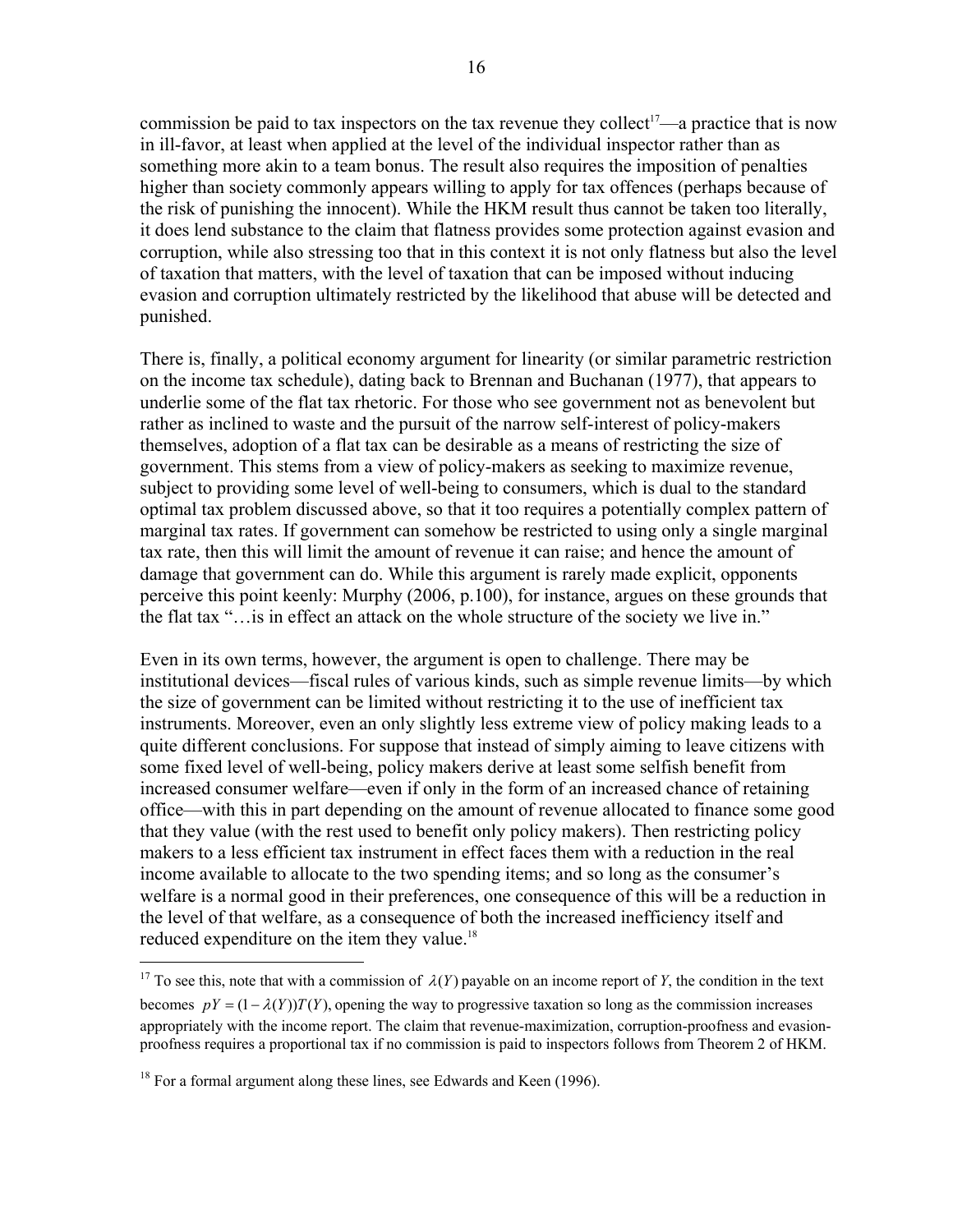#### **B. Equity**

So long as it has some basic exemption, a flat tax is progressive, since the average rate of tax increases with the level of income. But the more relevant question whenever a flat tax is adopted, of course, is whether it is more or less progressive than the tax scheme it replaces.

#### *Preliminaries*

 $\overline{a}$ 

To abstract from the incentive issues discussed later, pre-tax income *Y* is assumed throughout this section to be exogenous, and so to be unaffected by the income tax schedule in place; we shall though allow for the possibility that the decision to avoid or evade tax may change as the tax schedule changes.

It is helpful too to start with a clear statement of what it means to describe one tax as more progressive than another. We shall say that a tax scheme *M*, characterized by tax schedule  $T_{\nu}(Y)$ , is 'more progressive' than another tax *L*, characterized by  $T_{\nu}(Y)$ , if and only if the distribution of tax payments under *M* is more unequal than that under *L* in the sense that the concentration curve of tax liabilities under *M* lies everywhere below that of *L*: 19 which simply means that the poorest  $p$  percent of the population<sup>20</sup> pay a smaller share of all tax revenue under *M* then under *L*, for all *p*.

It will also prove helpful to make use of some 'single-crossing' results to be found in the literature. For this, suppose that *M* and *L* raise the same revenue. Then if the schedule  $T_{\nu}(Y)$  crosses  $T_{\nu}(Y)$  once, from below, M can be shown to be more progressive than *L* in the sense above (Hemming and Keen, 1983). And if  $T_u(Y)$  and  $T_u(Y)$  cross twice in the relevant range of incomes, $2<sup>1</sup>$  then the concentration curves cross once (Dardoni and Lambert (1988)): which means that no unambiguous progressivity comparison can be made.

Consider then the comparison between a flat tax of the form in (1) above and a pre-existing tax  $T_p(Y)$  with the properties (primes denoting derivatives)

$$
T_p(Y) = 0
$$
, for  $Y \le A_p$ ; and  $T'(Y), T''(Y) > 0$  for all  $Y > A_p$ , (2)

 $19$  It is easily shown that this is consistent with the earlier and standard definition of a progressive tax as one characterized by an average tax rate that increases at all income levels: a tax is 'progressive' if it is 'more progressive' than no tax at all.

 $20$  For simplicity, it is assumed that the ranking of households by before and after-tax income is the same (so that the tax system does not cause any reranking).

<sup>&</sup>lt;sup>21</sup> More precisely, they must cross twice on the support of the distribution of pre-tax income.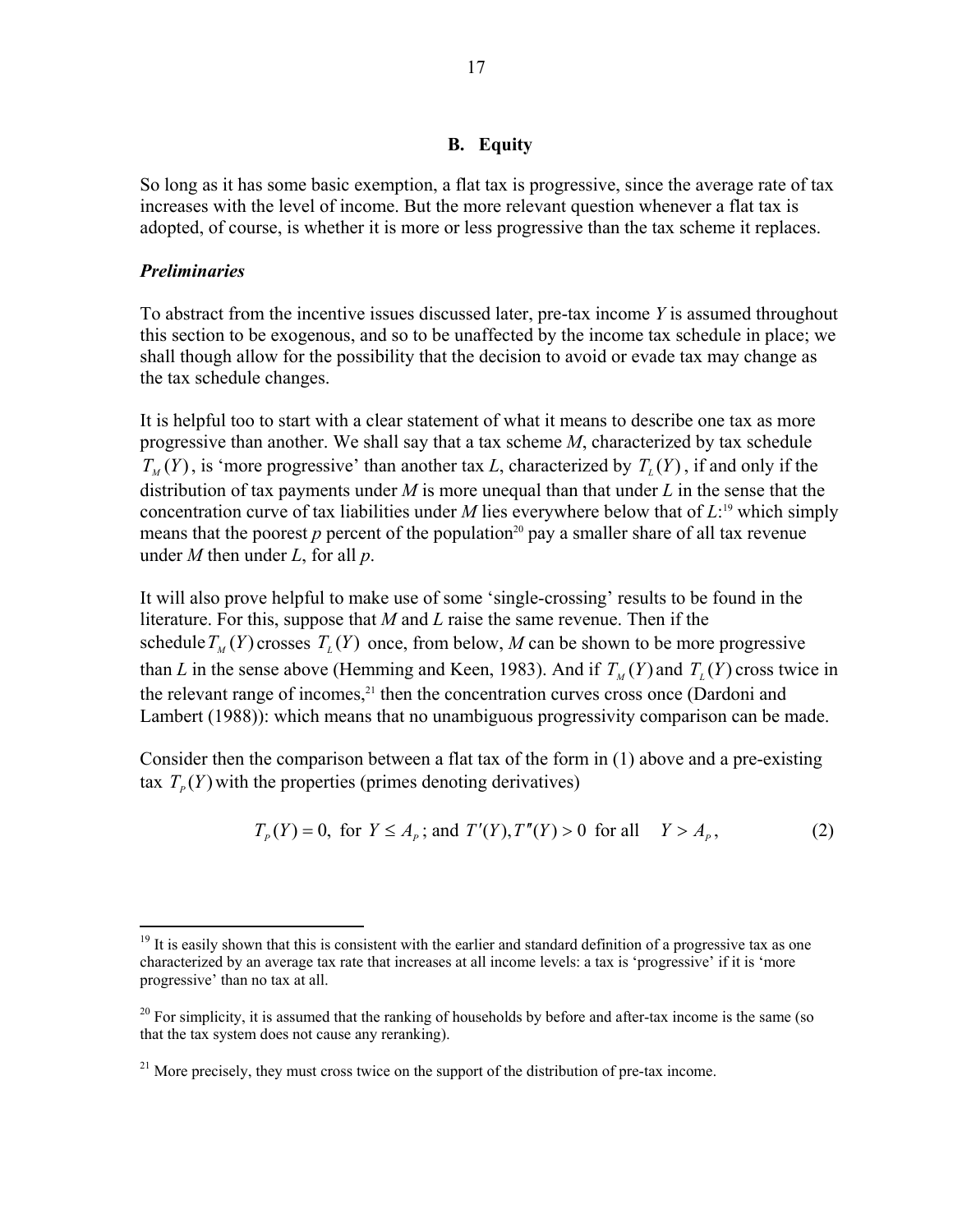meaning that there is some tax-free amount,  $A<sub>p</sub>$ , above which the marginal tax rate is strictly positive and everywhere increasing.22 23

#### *Progressivity comparison with full compliance*

To keep track of the various considerations and possibilities, it is useful to start with the case in which the flat tax and pre-existing schedule raise the same revenue, before turning in some detail to that in which their yields differ.

#### *Revenue neutral comparisons*

 $\overline{a}$ 

If *F* and *P* raise the same revenue—a case treated at length by Davies and Hoy (2000)—then the corresponding tax schedules must cross at least once. There are then three possibilities. Suppose first that the tax-free amount is lower under the flat tax:  $A_F < A_P$ . In this case, it is easy to see,  $T<sub>F</sub>$  must cross  $T<sub>P</sub>$  only once, and from above.<sup>24</sup> From the result above, the flat tax is indeed then unambiguously *less* progressive than the tax it replaces, as indeed appears to be a commonplace view of the flat tax. Only the Georgian case, however, broadly fits this picture; some care is needed here, however, since the reform was not revenue neutral (so that the results set out above are not strictly applicable), a point, as just noted, returned to later.

In the two other cases,  $A_F > A_P$ , so that  $T_F$  initially crosses  $T_P$  from below. An obvious but key implication is that the least well off taxpayers find themselves paying less tax (or continuing to pay none) under the flat tax than under the pre-existing tax. In this sense, movement to the flat tax is clearly pro-poor—and it cannot be the case that the flat tax is unambiguously less progressive than the tax it replaces.

The two possibilities that arise when  $A_F > A_P$  are shown in Figure 2. One, in Panel A, is that the marginal rate under the flat tax is at least equal to the highest of the marginal rates under the pre-reform system. In this case, the schedules cannot cross more than once, so that the flat tax is unambiguously *more* progressive than its predecessor. These circumstances—an increase in the threshold and a flat rate set at the highest of the pre-reform marginal rates best match those of the Lithuanian flat tax, suggesting that in this case the effect of the reform was an unambiguous increase in progressivity; again, however, this particular reform was not revenue neutral.

 $22$  This latter condition was not satisfied by the pre-reform schedule in Latvia, recall, so that this case is not encompassed in the analysis that follows.

<sup>&</sup>lt;sup>23</sup> It is also assumed that  $T_P(Y)$  is continuous at  $Y = 0$ , and, to avoid some dull qualifications, that the support of the income distribution is  $[0, \infty)$ .

<sup>&</sup>lt;sup>24</sup> It must cross from above, since tax liability is higher under  $F$  at the lowest income levels; and it can do so only once, because otherwise the marginal tax rate under *P* would have to fall over some income range (which would violate the assumption in (2) of an increasing marginal rate) to bring about a second intersection.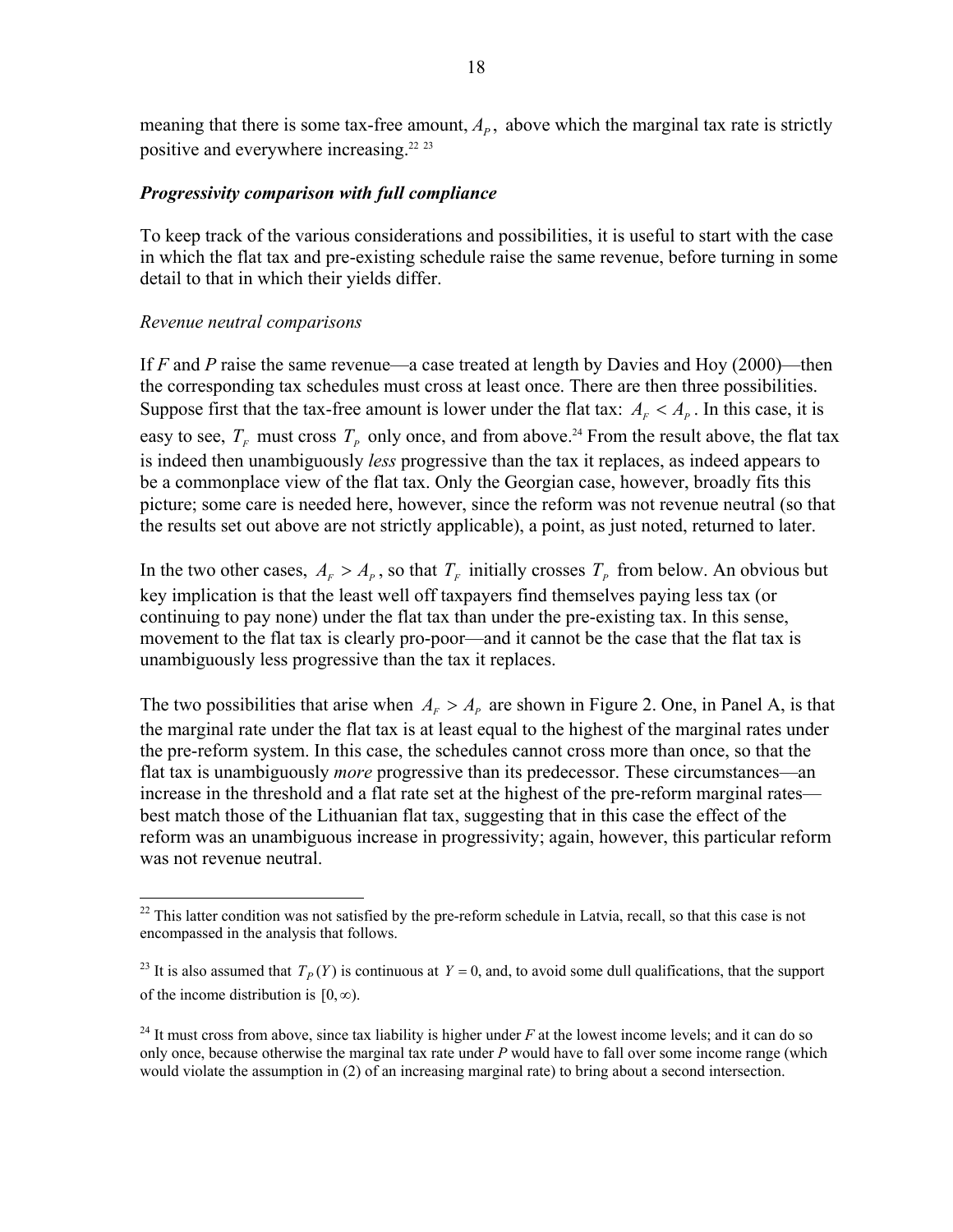

Figure 2. Flat Tax Reforms

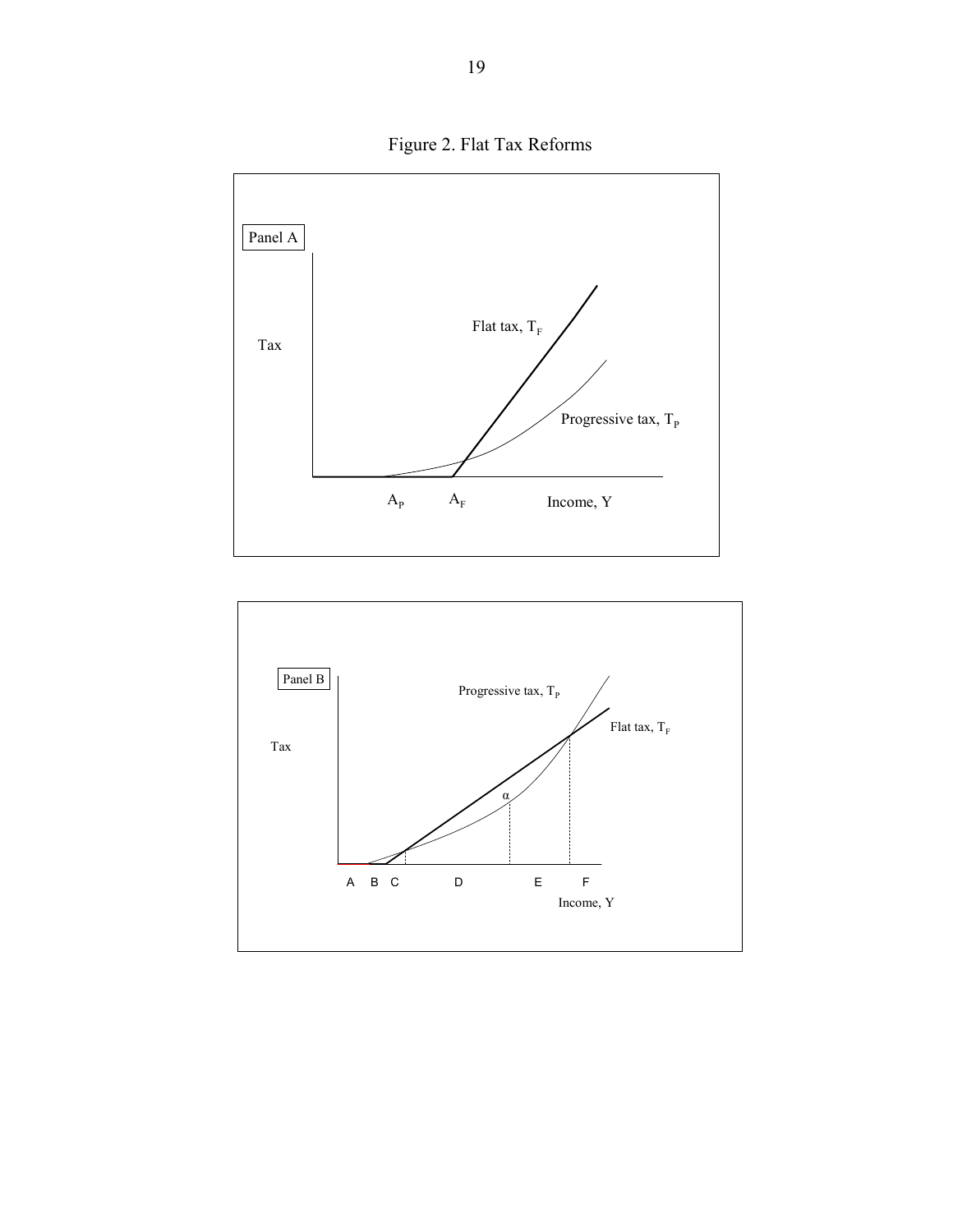The third and final possibility, illustrated in Panel B, is that the threshold is higher under the flat tax and the single rate lies between the lowest and highest marginal rates pre-reform. This would be the best summary characterization of the rate reforms in Estonia, Russia, the Slovak republic and Ukraine, and is in that sense represent the 'typical' second wave reform. And indeed this situation also typifies options for flat tax discussed for other countries: see for instance Teather (2005) for the U.K., Peichl (2006) for Germany, and Larsen (2006) for Denmark. In these circumstances, there must be a second crossing of the tax schedules, at which  $T_F$  cuts  $T_P$  from above. Thus the concentration curves cross twice.<sup>25</sup> In this case, neither tax is unambiguously more progressive than the other. Thus the progressivity impact of the typical second wave reform is likely to have been inherently ambiguous; again, however, the theory is not exactly applicable, since these reforms were not revenue neutral.

It is of course always possible to cut through these ambiguities by ranking the flat and pre-reform taxes in terms of some summary global measure of progressivity (another point we return to shortly). And indeed it is readily seen from the argument above that in equal yield comparisons there will exist, for any given inequality measure, some critical level of the constant marginal rate such that any flat tax with a higher (lower) marginal rate will generate less (more) inequality in the distribution of after-tax incomes.<sup>26</sup> That is, all else (including revenue) equal, adopting a flat tax is more likely to be progressive the higher is the single marginal rate of tax it applies. This critical marginal rate, however, will depend on the particular measure of inequality chosen.

#### *Non-equal yield comparisons*

 $\overline{a}$ 

In this case, it becomes necessary to distinguish between two aspects of the distributional impact of any tax reform: the effect on the distribution of tax payments (relating to 'progressivity' as defined above), and the effect on the distribution of after-tax income (relating to inequality in disposable incomes) When revenue remains unchanged, as in the analysis above, these are simply mirror images of one another, since changes in the tax schedule simply redistribute an unchanging total of after-tax income. When revenue differs, however, the change in the distribution of net income reflects not only the change in the distribution of tax payments but also that in their overall level. For example, the distribution of payments of capital gains tax is likely to be highly concentrated amongst the better-off

 $^{25}$  There cannot be more than two crossings, since, otherwise, the marginal tax rate under  $P$  would have to fall over some range.

<sup>&</sup>lt;sup>26</sup> Intuitively, when the marginal tax rate is sufficiently low, revenue neutrality implies that the threshold of the flat tax is lower than that under the pre-existing tax, so that the situation is as described (but not illustrated above), with  $T_F$  crossing  $T_P$  only once, and from above. Thus inequality is unambiguously greater under  $T_F$ . For a sufficiently high marginal rate, on the other hand, the situation is as in Panel A of Figure 2, with inequality unambiguously greater under  $T_p$ . The conclusion then follows on noting that in comparing equal-yield flat taxes the single–crossing condition is always satisfied, that with the higher rate unambiguously generating less inequality. See Davies and Hoy (2002) for a formal statement and proof.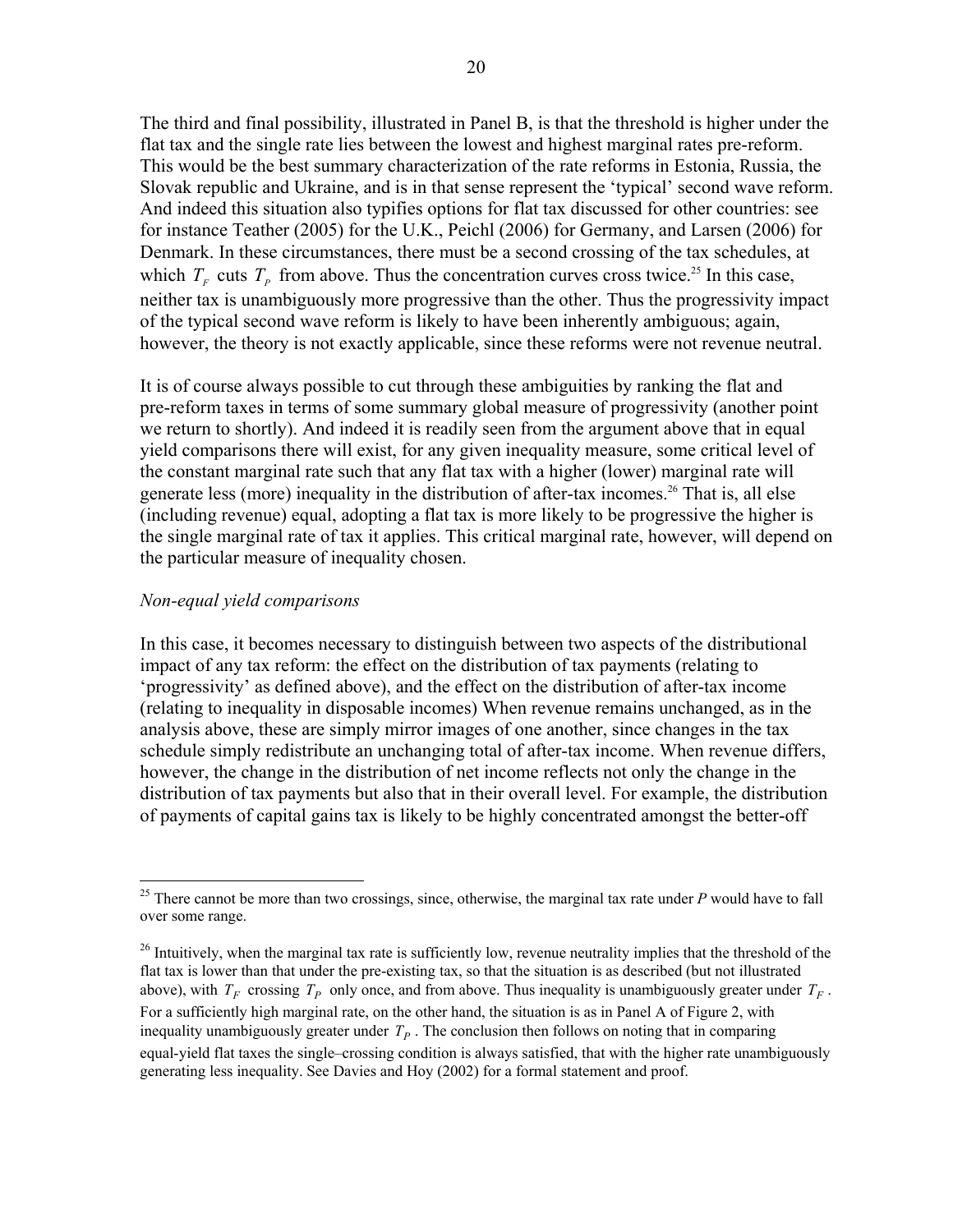taxpayers (so that the tax may in that sense be highly progressive); but since the yield is also likely to be relatively modest, so too will be the impact on the pattern of after tax incomes.

While tax schedules may not cross in non-equal yield comparisons, Hemming and Keen (1983) show that the results used above continue to apply if re-expressed in terms of normalized tax or net income schedules derived from the actuals by dividing by the aggregate amount that each yields. Diagrammatically, this implies that the relevant comparison is between the pre-reform schedule and a notional flat tax with the same threshold as the actual but marginal rate equal to the actual multiplied by the ratio of revenue raised by the pre-reform tax to that raised by the flat tax.

To see the implications, consider first the flat tax reforms that involved a revenue loss. In this case, the relevant comparison for assessing the impact on the distribution of tax payments is thus with a flat tax steeper than the actual. For the Georgian reform (with a lower threshold under the flat tax), it is easily seen that this notional schedule intersects the pre-reform tax schedule only once, from above: thus the distribution of tax payments is indeed unambiguously less equal after adoption of the flat tax. For the other, more 'typical' second wave reforms (with a higher threshold under the flat tax, and a net loss of revenue at unchanged behavior), the steepening of the flat tax schedule is unlikely to have been enough to resolve the ambiguity noted earlier by removing the higher of the two crossing points: the effect on the distribution of tax payment remains unclear. For the revenue-increasing reform of Lithuania (marked, recall, by increased thresholds), the comparison is with a notional flat tax schedule flatter than the actual. This must double-cross the pre-reform schedule—since the actual flat rate equals the highest pre-reform rate, the notional rate must be lower—so that the impact on the distribution of tax payments is ultimately ambiguous.

These observations on the country-specific flat tax reforms, it should be stressed, are no more than illustrative: as is evident from the descriptions above, and pursued further below, many other considerations beyond the change in the shape of the rate schedule on labor income are relevant to assessing their distributional impact. What does emerge clearly, however, is the complexity and variety of the potential impact. In one case (Lithuania), the movement towards a flat tax had strongly progressive elements. In another (Georgia) it had equally strong regressive elements. And in many, perhaps most, the effect was intrinsically ambiguous.

# *The progressivity implications of noncompliance*

One limitation of the analysis above is that it assumes taxes to be fully complied with. In practice, a key concern—indeed, objective—in moving to a flat tax has been a potential improvement in compliance. And these compliance effects may in turn may have systematic implications for the distributional impact of the reform.

To develop a sense of these, consider a simple model of compliance behavior—along the lines of Slemrod (2001)—in which each individual chooses an amount of income *E* to conceal from the tax authorities, trading off the tax so saved against a cost of concealment  $C(E)$  that is increasing and convex in the amount concealed (each dollar hidden being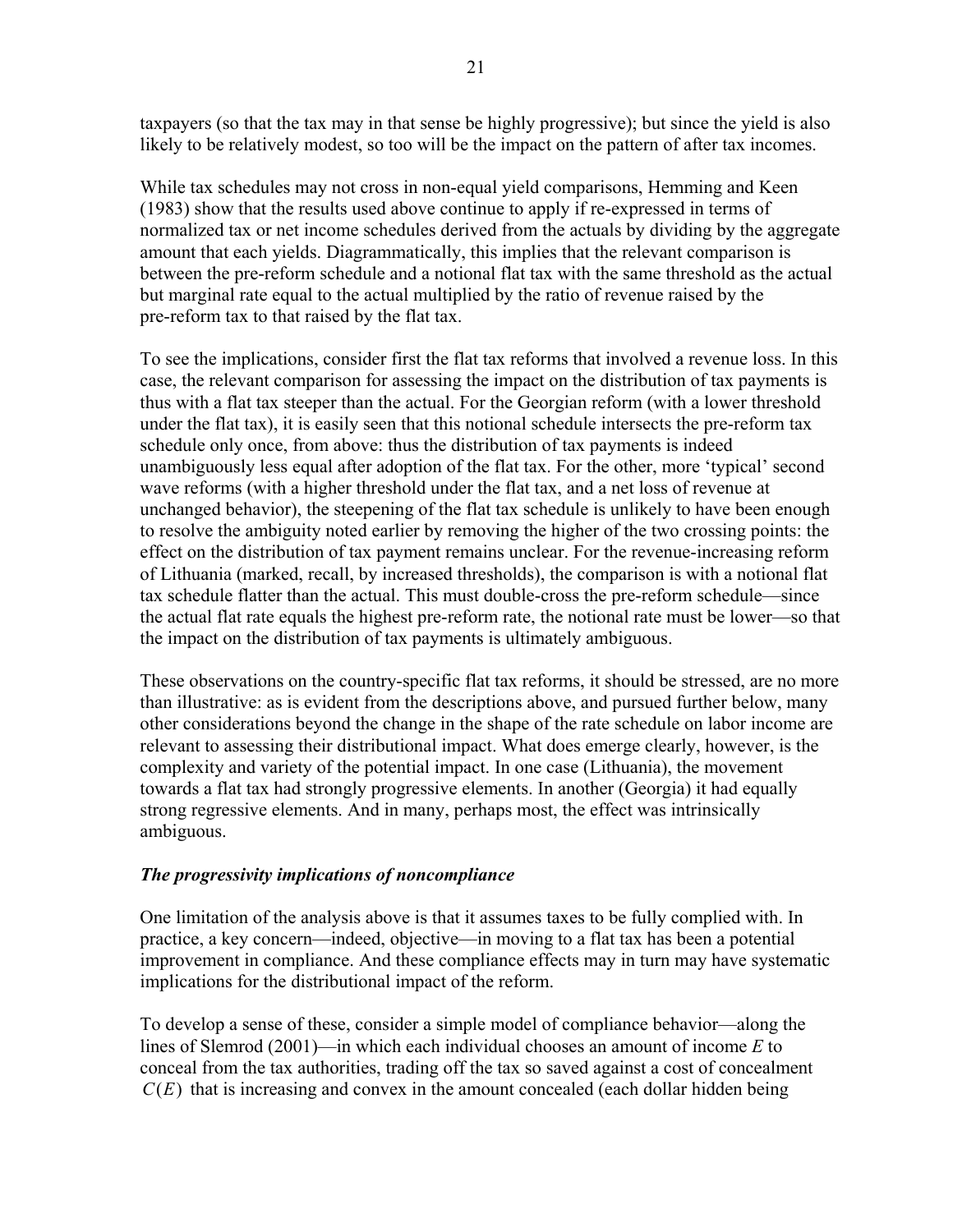harder to conceal than the last). Thus *E* is chosen to maximize  $Y - T(Y - E) - C(E)$ . One might think of this as either a model of legal tax avoidance (with the costs arising from the transactions costs of rearranging activities or taking advice so as to reduce liability) or as a model of illegal evasion with the probability of detection being zero (but again some costs incurred in hiding income). This is not, it should be stressed, the only way in which noncompliance might be modeled, a point to which we return later. The necessary condition on the choice of *E* is then that

$$
T'(Y - E) = C'(E). \tag{3}
$$

so that the marginal cost incurred in concealing income is equated to the tax saved in doing so, which is simply the marginal tax rate. The solution to (3) gives the amount concealed as a function of true income, *E*(*Y* ).This in turn defines an *effective* tax schedule  $T^*(Y) \equiv T(Y - E(Y))$ , giving the tax actually paid by an individual with true income *Y*. The relevant comparison for progressivity purposes is then that between the effective schedules  $T_{F}^{*}(Y)$  and  $T_{P}^{*}(Y)$  corresponding to the flat and pre-existing schedules characterized above. Starting with the flat tax, note that since the marginal tax rate is in this case the same for all taxpayers declaring above the exempt amount, (3) implies that all those so declaring will conceal the same amount of income, and so will escape the same amount of tax. And a range of taxpayers with somewhat lower true incomes will choose to pay no tax at all. (Diagrammatically, the effective schedule under the flat tax is equivalent to the statutory schedule augmented by some increase in the tax-free amount). This means that the proportionate reduction in tax liability as a consequence of noncompliance is higher at lower levels of income: which tends to improve vertical equity, with the less well off deriving a greater proportional benefit from noncompliance than do the better off. As a consequence, the effective flat tax schedule  $T_F^*(Y)$  is *more* progressive than the statutory schedule  $T_F(Y)$ .<sup>27</sup>

For the pre-existing tax, it is straightforward to show that (in obvious notation)<sup>28</sup>  $E'(Y) \in (0,1)$ : thus the better off conceal more. Moreover, since they face a higher marginal tax rate, for each dollar they conceal the rich escape a larger absolute amount of tax than do the less well off. Under a condition somewhat stronger than that maintained so far of an increasing marginal tax rate—that the natural log of the schedule  $T_p(Y)$ , not just the schedule itself, be convex—the better off also escape a larger *proportion* of their tax liability. In this case, the effect of noncompliance is to worsen vertical equity:  $T_p^*(Y)$  can be shown to be *less* progressive than the statutory schedule  $T_p(Y)$ .

Thus, noncompliance means, loosely speaking, that the flat tax is more progressive than it seems and the pre-existing taxes less progressive than they seem. In this sense—and of

 $\overline{a}$ 

 $^{27}$  The proof of this, and the result at the end of the next paragraph, is in Appendix III.

<sup>&</sup>lt;sup>28</sup> Using the implicit function in (3) gives  $E' = T''/(T'' + C'')$ , and the conclusion follows from the convexity assumptions.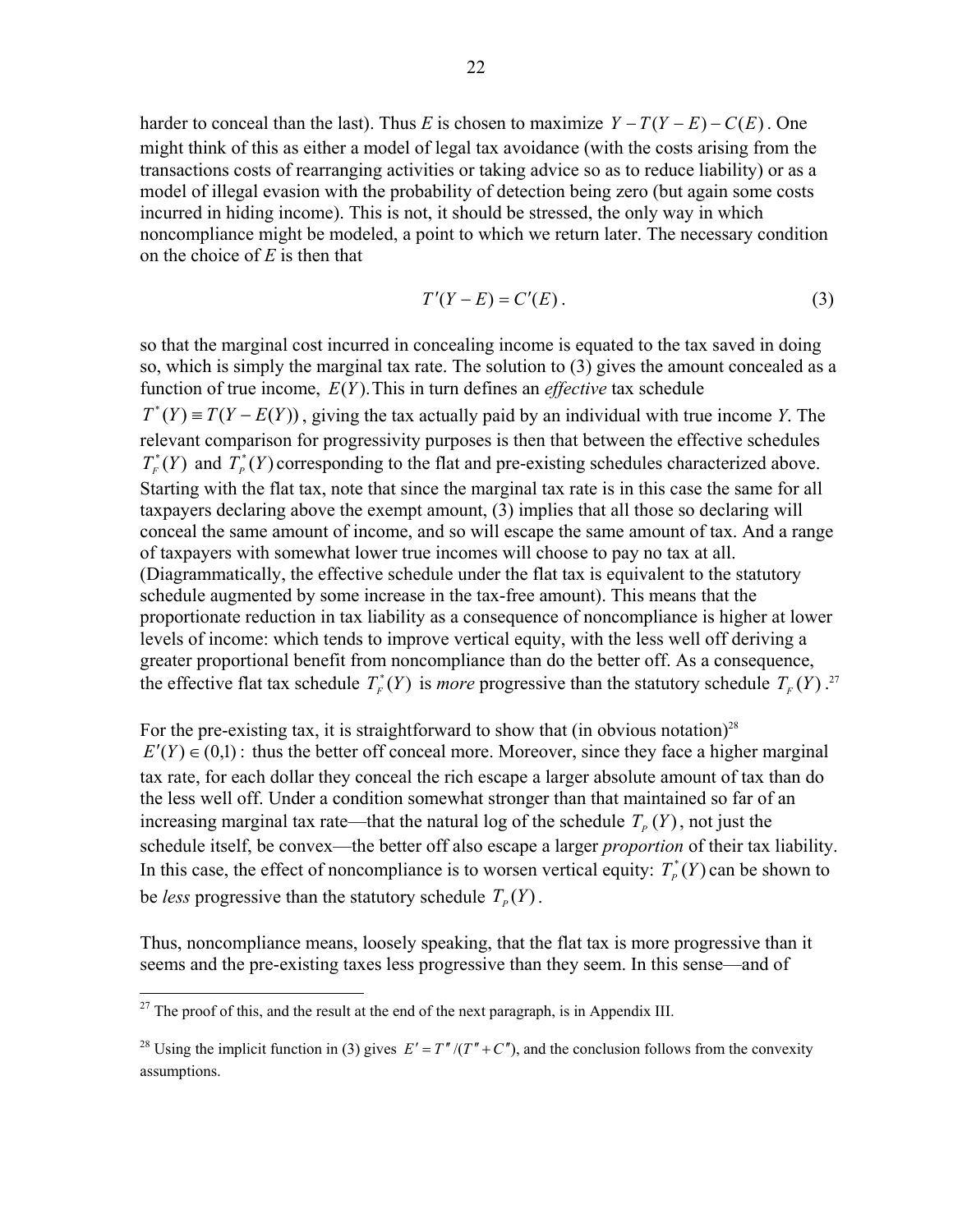course the underlying model of concealment, while appealingly simple, is quite special recognition of noncompliance makes it even less obvious that movement to a flat tax will reduce progressivity, and mitigates the likely extent of any adverse distributional impact.

## *Other considerations*

Several further considerations arise in moving from these general analytical results to an understanding of the likely distributional impact of flat tax reforms.

First, several of the flat tax reforms have been associated with significant changes in the base of the income tax (corporate as well as personal), and with other tax and spending measures. To the extent that movement towards a flat tax is accompanied by a scaling back of personal exemptions and deductions (other than basic personal allowances), the effect will tend to be to increase both the progressivity of the tax system—Peichl (2006) shows this clearly for a hypothetical flat tax in Germany, with the proportionate income loss from such elimination monotonically increasing across income deciles. It is also likely to improve horizontal equity, including through the removal of CIT preferences, as in Ukraine. Even when allowances are not removed, moreover, movement to a flat tax has the effect of rendering their distributional effect less regressive by equating their value for all taxpayers: the increase in after-tax income associated with any child allowance, for example, is greater the higher is the marginal tax rate; and so is greater for those on higher incomes under the pre-reform tax, but the same for all under a flat tax.

Moreover, it is important to remember that the distributional impact of any tax considered in isolation is of little interest: what ultimately matters is the distributional impact of the tax (and benefit) system considered as a whole. And in this context several of these income tax reforms have been accompanied by changes in other taxes, in many cases in order to achieve broad revenue neutrality. Several countries have increased excise tax rates and/or reduced exemptions under the VAT (though only the Slovak Republic fundamentally changed the VAT structure at the time of the flat tax reform, in the direction of increasing revenue from this source). The impact of this will of course vary across countries, depending not only the nature of the indirect tax changes but also on preference patterns and the income distribution, so that each case calls for its own empirical analysis. Conceptually too, views can differ as to the distributional impact of these taxes: evaluated relative to lifetime consumption rather than current income, for example, both VAT and excises have on occasion been found to be broadly neutral in their distributional impact.<sup>29</sup> And it should be borne in mind that the distributional impact of gasoline taxes—which have been increased in several of these countries to ensure revenue neutrality of the overall reform package—may well have been progressive in many of these countries (in the Slovak Republic, for instance),  $30$  since car use in lower income countries tends to be concentrated amongst the better-off. It is a reasonable supposition, nevertheless, that accompanying indirect tax changes are unlikely to have

 $\overline{a}$ 

 $^{29}$  See, for example, the analysis of gasoline taxes in Poterba (1991).

 $30$  Ministry of Finance (2005), p. 62.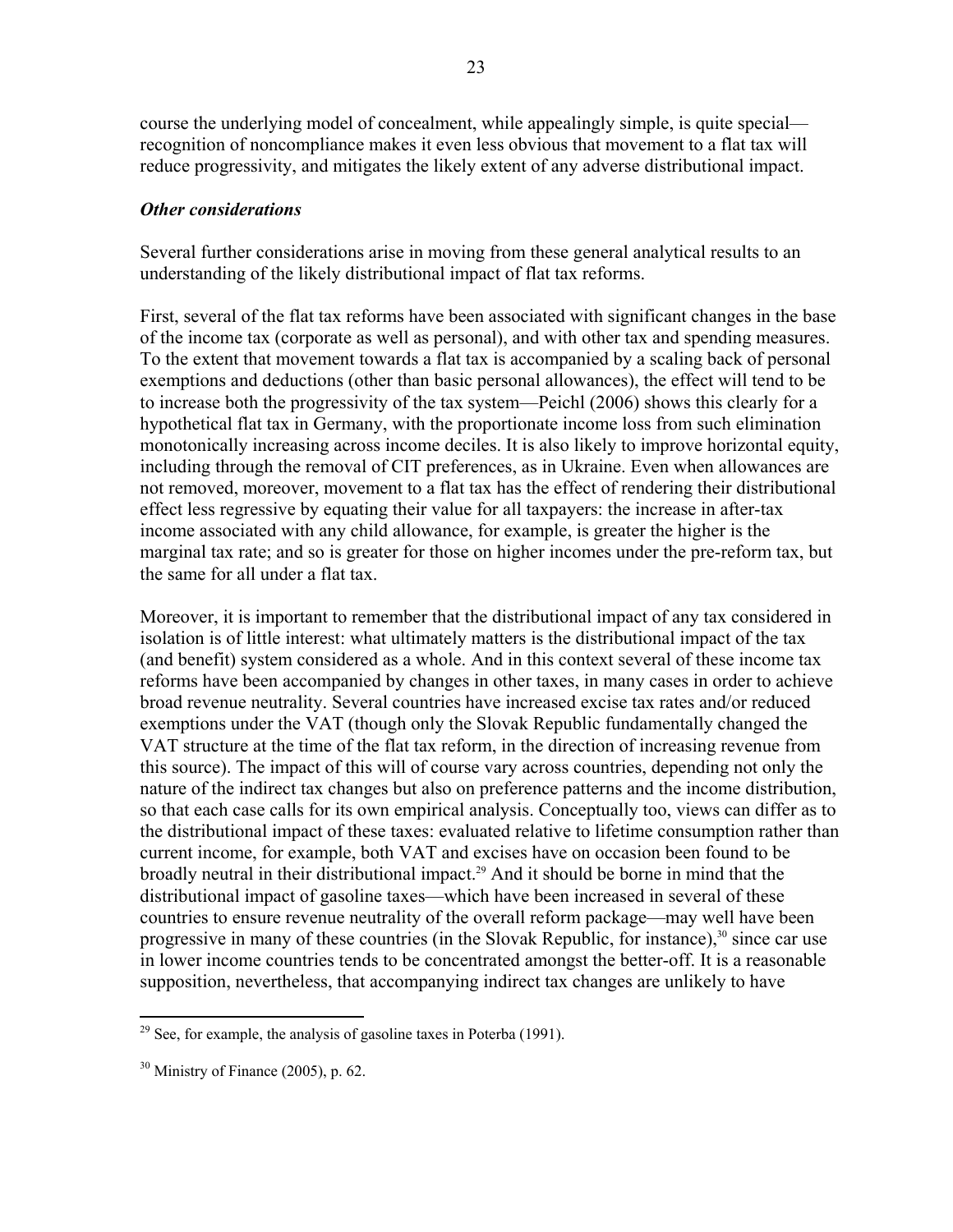increased progressivity of the overall tax system. For the Slovak Republic, for instance, tabulations reported in Brook and Liebfritz (2005) indicate that the unification of the VAT rate increased the burden of the tax all income levels, with the impact of the tax (relative to current income) being regressive both before and after reform (though only modestly so) The impact on pensioners was mitigated by a lump sum payment and changes in the rules for the indexing of pensions. $31$ 

Clearly too in some cases—the Slovak Republic and Ukraine, most notably—a full distributional assessment of the reform package would require considering the impact of changes in the tax treatment of capital income. These are potentially ambiguous, since lower income groups may—at least prospectively—include retirees heavily reliant on capital income from their past savings (who would not be protected in this respect by any increase in the PIT threshold, since interest income in particular is generally taxed by final withholding). The effects are also potentially quite complex: in the Slovak Republic, for instance, the elimination of the dividend tax was combined with increased taxation of interest income, so that the distributional impact would depend on the pattern of portfolio holdings. Given too the opportunities that the wealthy typically have to escape such taxes, notably by locating their savings abroad, any progressivity from increased taxation of interest income is likely to be modest. Once again, however, there is a need for closer empirical analysis of reform in particular countries.

Note too that the analytical results above presume that the effective incidence of labor income taxes falls entirely on workers. To the extent, however, that higher paid employees, are more mobile across countries, or have easier access to avoidance opportunities, so they will bear less of the burden of any tax on their income; and so, conversely, one would expect the gain they enjoy in moving to a flat tax to be less than is supposed in the framework above.

# *Evidence*

While there are several distributional analyses of hypothetical flat tax reforms, there appear to be only two detailed studies of the distributional impact of the flat taxes that have actually been enacted: one for Russia (Sinelnikov-Mourylev et al (undated)), the other for the Slovak Republic (World Bank (2005)). In each of these cases, the analysis above suggests that the effect of the flat tax cannot have been an unambiguous increase in progressivity, since in each case the average tax rate on the highest incomes fell. Effectively putting this point aside, each study focuses on global measures of progressivity that take the form of a single summary statistic, capturing one or other of the two aspects of the distributional effect of non-equal yield tax changes noted above: either the change in the distribution of tax payments (as measured by the Kakwani index) or the change in the distribution of after-tax

 $\overline{a}$  $31$  Mikloš, Jakoby and Morvay (2006).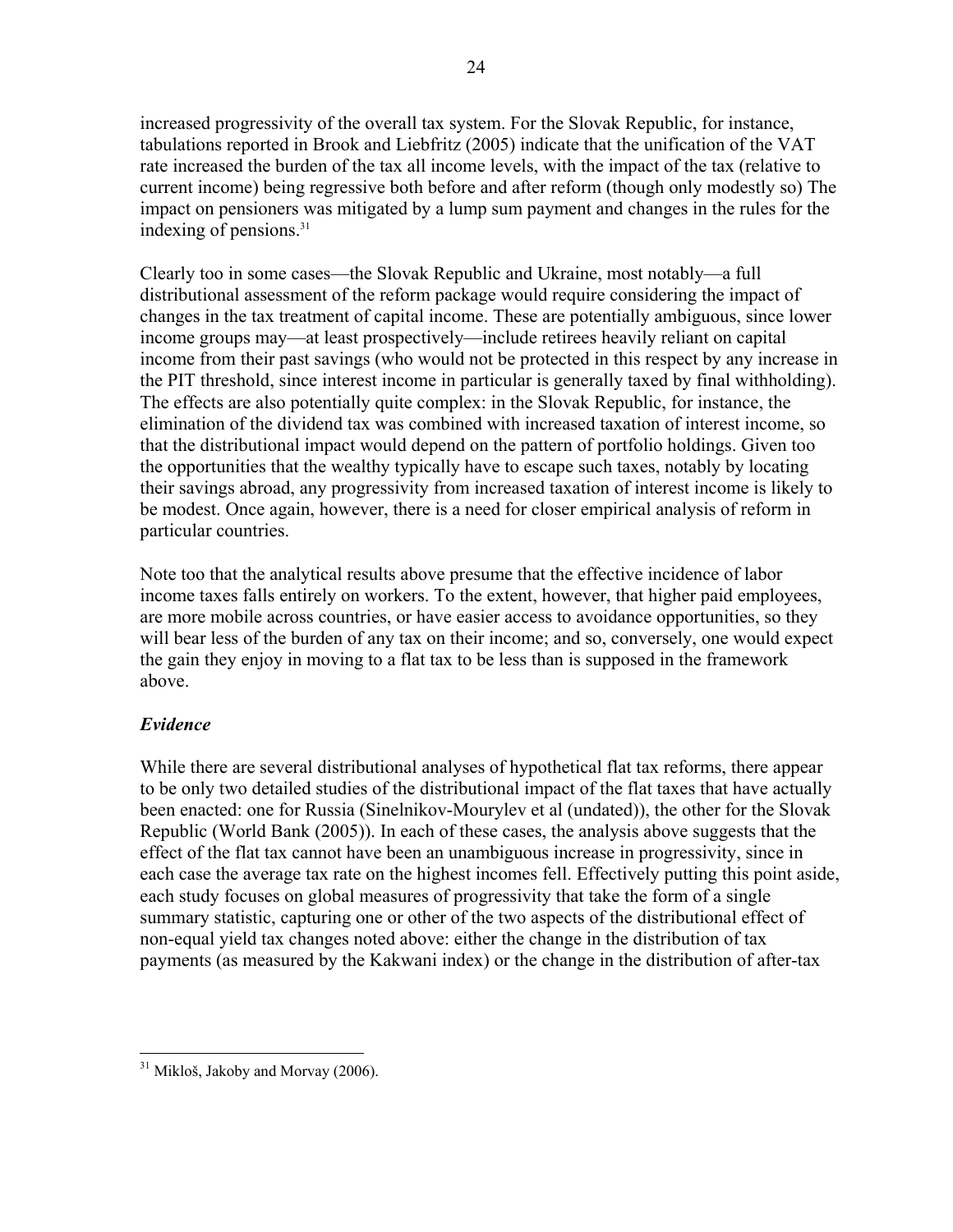income (measured by the Reynolds-Smolensky index).<sup>32</sup> The advantage of such an approach is that it always leads to clear-cut rankings of tax schedules; the disadvantage (akin to that of the Gini coefficient in the measurement of income inequality) is that it implicitly embodies a particular view as to how to summarize in a single number an entire distribution of tax payments or net incomes, an issue on which views may reasonably differ. Beyond this, the two studies adopt somewhat different methodologies. Both, however, conclude that the effect of reform on global progressivity has been modest and perhaps even beneficial.

For Russia, Sinelnikov-Mourylev et al (undated) report that the 2001 reform was associated with increased progressivity in the Kakwani sense, at least with respect to the distribution of wages. They also report, as we understand it, cross-region regressions of revenues against measures of the regional tax base, concluding that these too show an increase in progressivity.

For the Slovak Republic, World Bank (2005) proceeds by simulating tax payments under the pre-and post-reform tax systems using household survey data. The conclusion is that the Kakwani index (*K*) increased (signaling greater progressivity) quite substantially, from 0.114 to 0.192. The Reynold-Smolensky (*RS*) index, on the other hand, was broadly unchanged. This contrast in directions of movement is consistent with the discussion above of the distinct qualitative effects (on the distributions of tax payments and of net income) of a revenue-reducing move to a flat tax More precisely, these two indices are related as<sup>33</sup>  $RS = (t/(1-t))K$ , where *t* is the overall average tax rate; so if (as was the case in the Slovak Republic) *t* falls, then *K* may rise even though RS does not. The implication is that while the Slovak tax reform appears to have made the distribution of tax payments more unequal, in that sense enhancing progressivity, the reduction in the overall level of revenue raised by the PIT meant that the impact of the tax system in equalizing the distribution of after-tax income was essentially unchanged (and, at least, did not fall).

It is likely to be difficult to explain to the non-economist how a tax reform that involves a substantial tax reduction for the highest earners can be an increase in tax progressivity. And it is hard to argue that the non-economist is entirely wrong. Changes in summary indices of progressivity in these cases clearly do not tell the whole story. What these results do stress, however, is that—for the reasons discussed above—the distributional impact of the flat tax reforms is commonly quite complex, and by no means unambiguously adverse for some of the least well-off.

#### **C. Work Incentives**

The impact of the flat tax on work incentives is naturally a key concern.

1

 $32$  The Kakwani index (K) is the area between the Lorenz curve describing the distribution of pre-tax income and the concentration curve of tax payments; the Reynolds-Smolenksy index (RS) is the area between the Lorenz curve of pre-tax incomes and the concentration curve of after-tax incomes.

<sup>33</sup> See, for example, Lambert (1993), p.184.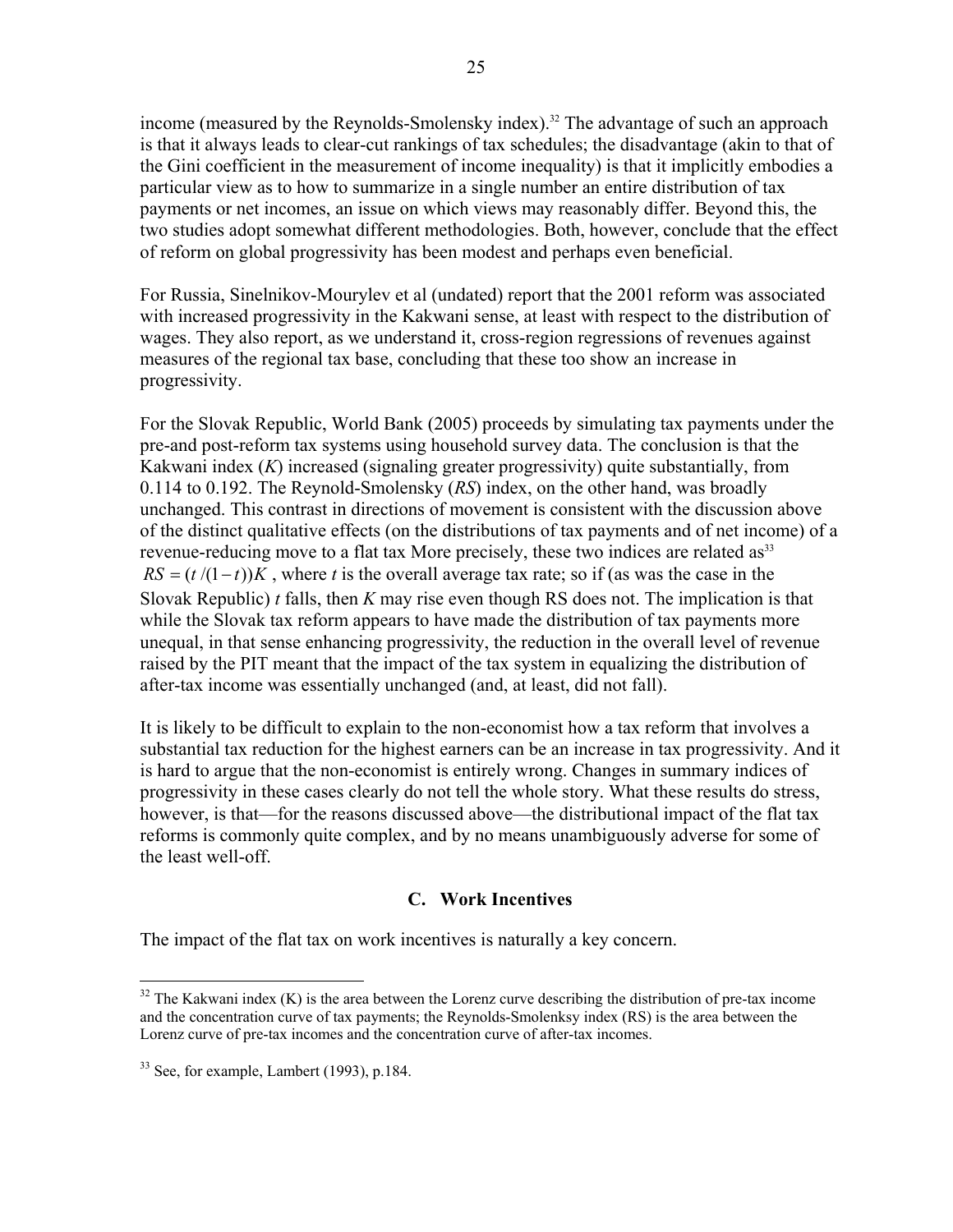#### *Principle*

1

As we have stressed, there are major differences in the structural tax reforms adopted by the flat tax countries. Even apart from possible differences in patterns of behavioral response across the flat tax countries, one should therefore expect significant differences even in qualitative terms. Rather than attempt to cover all cases, we therefore here simply give a flavor of the issues by focusing here on the stylized reform in panel B of Figure 2 above; representative, recall, of most of the second wave reforms.

The effect on an individual's work effort decisions of moving to a flat tax depend in the first instance on how it affects average and marginal tax rates (ATR, MTR) at their pre-reform level of income: the substitution effect is towards increased effort iff the MTR falls; and the income effect is towards increased effort (under the standard assumption that leisure is normal) if the ATR rises. And it is evident from Figure 2 that the incentive effects of the reform shown there are quite different at different levels of income. All those with incomes to the right of point  $\alpha$ , at which the marginal tax rate is the same before and after reform (the two schedules being parallel), or in the region B between pre-and post-reform thresholds, face a reduction in the MTR; all those with incomes above the higher crossing point, or below the lower, face a lower ATR. Leaving aside the region below the threshold under the pre-reform schedule (where nothing changes), the pattern of effects in the various income ranges is thus:

| Average Tax Rate |           | Marginal Tax Rate |
|------------------|-----------|-------------------|
|                  | Up        | Down              |
| Up               | D         | Е                 |
| Down             | $\subset$ | B. F              |

The situation is, thus, replete with ambiguities. Only in the ranges C and E are the effects clear cut: toward less and more effort respectively. Beyond this, the effect on work effort of moving to the flat tax is in principle uncertain. Even for those in the highest income range F, of course—where the rate changes are commonly largest, and whose efforts many see as especially important to wider economic performance—the impact is ambiguous: while the substitution effect points to greater effort, the income effect points to lower. Nor does the empirical literature on labor supply responses suggest that one should expect especially strong responses from this group.<sup>34</sup> If an argument is to be made for an aggregate output gain from labor supply responses, it is likely to be that effects through changes in the MTR dominate, so that, even if quantitative changes are modest, the greater productivity of the

 $34$  Examining a series of reform episodes in the United States, Goulsbee (1999) finds that, apart from the 1986 reform, the responsiveness of high income earners to tax changes has been relatively modest.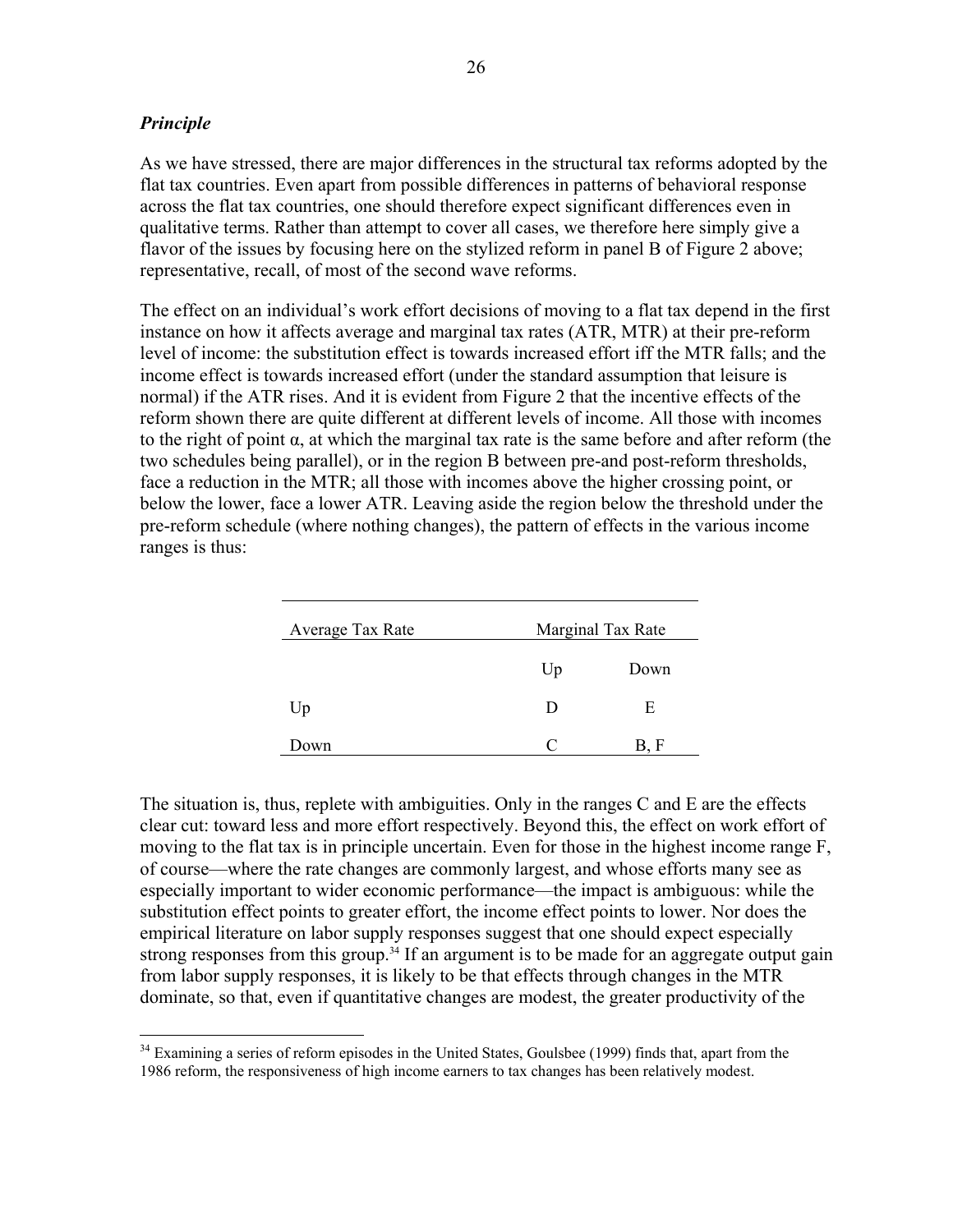higher paid implies an output gain from their increased effort that exceeds the loss through reduced effort from the less productive. But these of course are, or should be, empirical issues: we report below on such evidence on this issue as currently exists for these countries.

For the general case in panel B, the impact of the reform on participation decisions is also in principle ambiguous. Suppose that some workers will join the labor force only if they earn enough, after-tax, to cover some fixed cost of participation (and/or replace any benefits received when out of the labor market). The increase in the tax threshold in itself tends to encourage participation, since more can be earned without paying any tax: some may now choose to enter the labor market in the income ranges B and C who previously did not find this worthwhile.<sup>35</sup> The increased marginal tax rate, however, may make participation at a somewhat higher income level (in D or E) unattractive, and so could conceivably lead to withdrawal from the labor market. Participation can only fall, however, amongst those initially paying tax at higher than the lowest of the pre-reform marginal tax rates. These are not the earners with the lowest earnings prospects. In this sense, the expectation is that participation is likely to increase amongst the lowest paid workers. This effect will be reinforced, of course, if—as in the Slovak Republic—adoption of the flat tax is accompanied by other measures that tilt the balance of social support towards the provision of in-work benefits.

## *Evidence*

 $\overline{a}$ 

There is of course a vast empirical literature on the effects of tax reform on labor supply decisions, which need not be reviewed here. The broad consensus is that the effects of tax changes on the effort of primary workers are modest (reflecting offsetting but perhaps large income and substitution effects). This literature could be drawn on to simulate the likely labor supply effect of adopting a flat tax. More directly informative than the ex ante application of existing estimates of labor supply responsiveness, however, would be evidence on the actual experiences following the flat tax reforms described above.

The only study of the labor supply response to adoption of a flat tax of which we are aware is that of the Russian flat tax reform in Ivanova, Keen and Klemm (2005; IKM). This analysis—to which further reference will be made below—uses household-level panel data (from the Russian Longitudinal Monitoring Survey) to exploit the analytically convenient feature of this reform that one group of taxpayers—those (by far the larger group) on lower incomes—were little affected by the reform (with the threshold broadly unchanged in real terms, and the marginal tax rate increasing only from 12 to 13 percent) while another group was strongly affected (with the marginal rate falling from 20 or 30 percent).<sup>36</sup> The general approach in IKM is then to take the former as a control group, and the latter as a treatment

<sup>&</sup>lt;sup>35</sup> Conceivably, some may now jump to participation in the highest income range *F*. It seems unlikely, however, that either the marginal valuation of leisure of many potential high earners or their fixed costs of working will be so high as to make this likely.

<sup>&</sup>lt;sup>36</sup> Taking account too of the accompanying social security reform described above, the difference between the effective rate changes for control and treatment groups was even greater.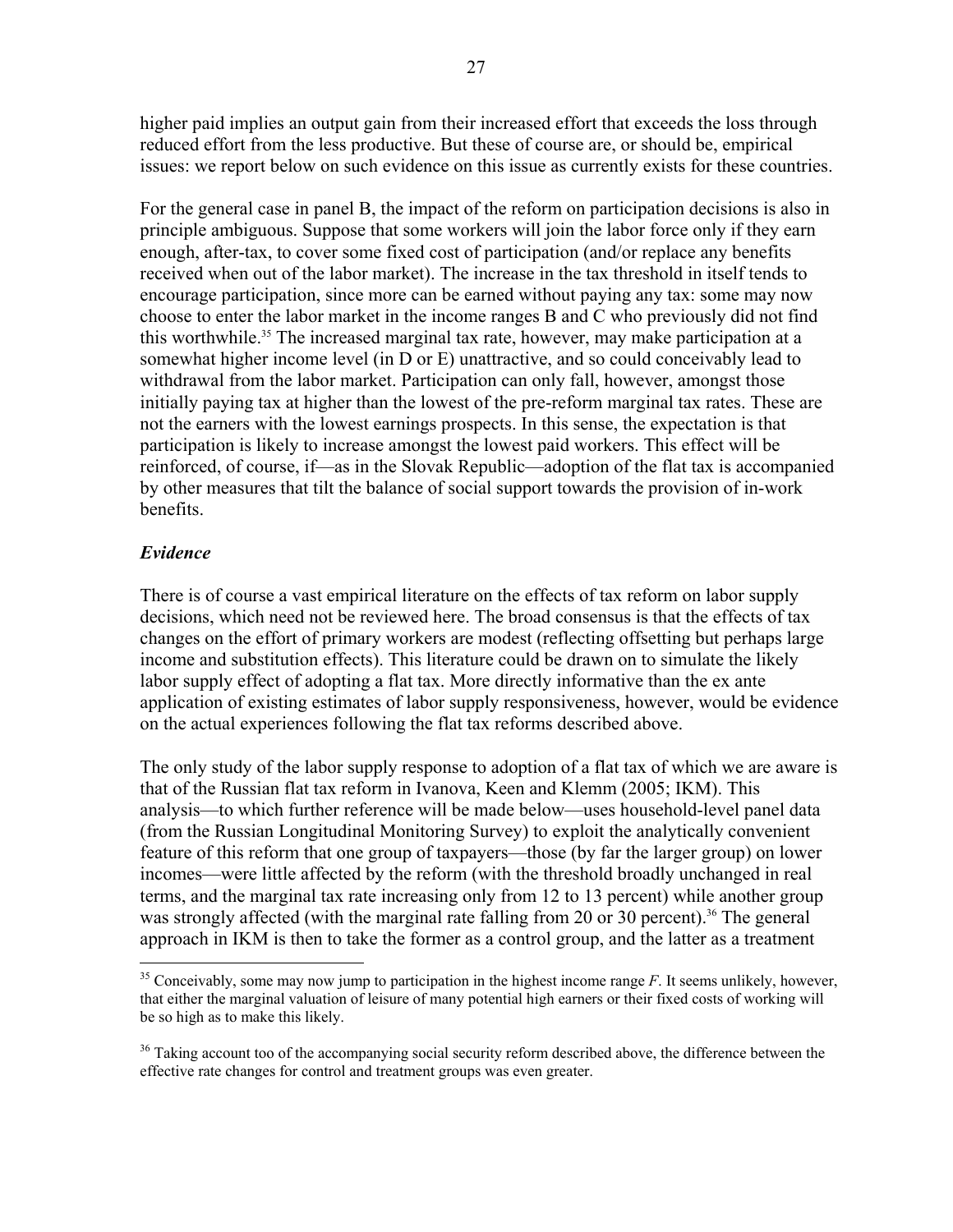group, $37$  the difference in the changes in behavior of the two groups between pre- and postreform periods then providing some insight into the likely effects of the tax reform itself.<sup>38</sup>

Analyzing the differences in differences in this way provides no evidence that the Russian tax reform had strong effects on work effort: IKK find that neither gross income nor hours worked increased more amongst the treatment than amongst the control group (and the same is true comparing median growth rates). Indeed whenever the difference is significant it is in the direction of increased effort in the control group—precisely those unaffected by the reform.

## **D. Compliance, Administration, and Simplicity**

Prominent amongst the merits of the flat tax claimed by its proponents is the prospect of a substantial simplification of the tax system, improvement in compliance, and reduction in administration costs. These effects are of course seen as closely related: simplification in itself is expected to make it easier to comply with the tax system and, by reducing opportunities for arbitrage, also make it easier to implement.

## *General considerations*

1

There is indeed clearly an element of simplification in flatness of the PIT, since this reduces the incentive to reallocate income across closely related individuals, makes withholding easier, and also eases, for example, the need for income averaging for those with highly variable incomes. These effects should not be overstated, however. The presence of the taxfree threshold, for instance—possibly at quite a high level—means that there are really two marginal tax rates (one of them zero), so that problems of arbitrage, withholding and averaging do not disappear. There will still be complications, for example, in arranging proper withholding from those with multiple jobs (to ensure that they receive the tax-free amount only once). In this context the Georgian experiment is particularly interesting, since a prime motive for the elimination of the basic allowance is precisely to remove such difficulties. While it seems to be widely believed that compliance has improved in Georgia since the reform, the evidence is essentially anecdotal; and potentially significant changes in tax administration around the same time—an increase in penalties, and a taxpayer reregistration exercise—would in any event make it difficult to identify the part of any such improvement that was due to the parametric tax changes.

 $37$  IKM explore, for various purposes, different characterizations of the two groups. To allow for the possibility that some initially paying at the lower rate would switch discontinuously to earning in the higher rate band, for example, for some regressions the treatment group is taken to be all those earning more than 75 percent of the threshold income for the higher rates.

<sup>&</sup>lt;sup>38</sup> There are of course many qualifications to the IKM analysis, relating to both data and methodology. There are too few self-employed survey respondents in the sample for meaningful analysis, for instance, and account needs to be take of the possibility that respondents will conceal from the survey income they conceal from the tax authorities. The approach also presumes no unrelated source of differential changes between the two groups.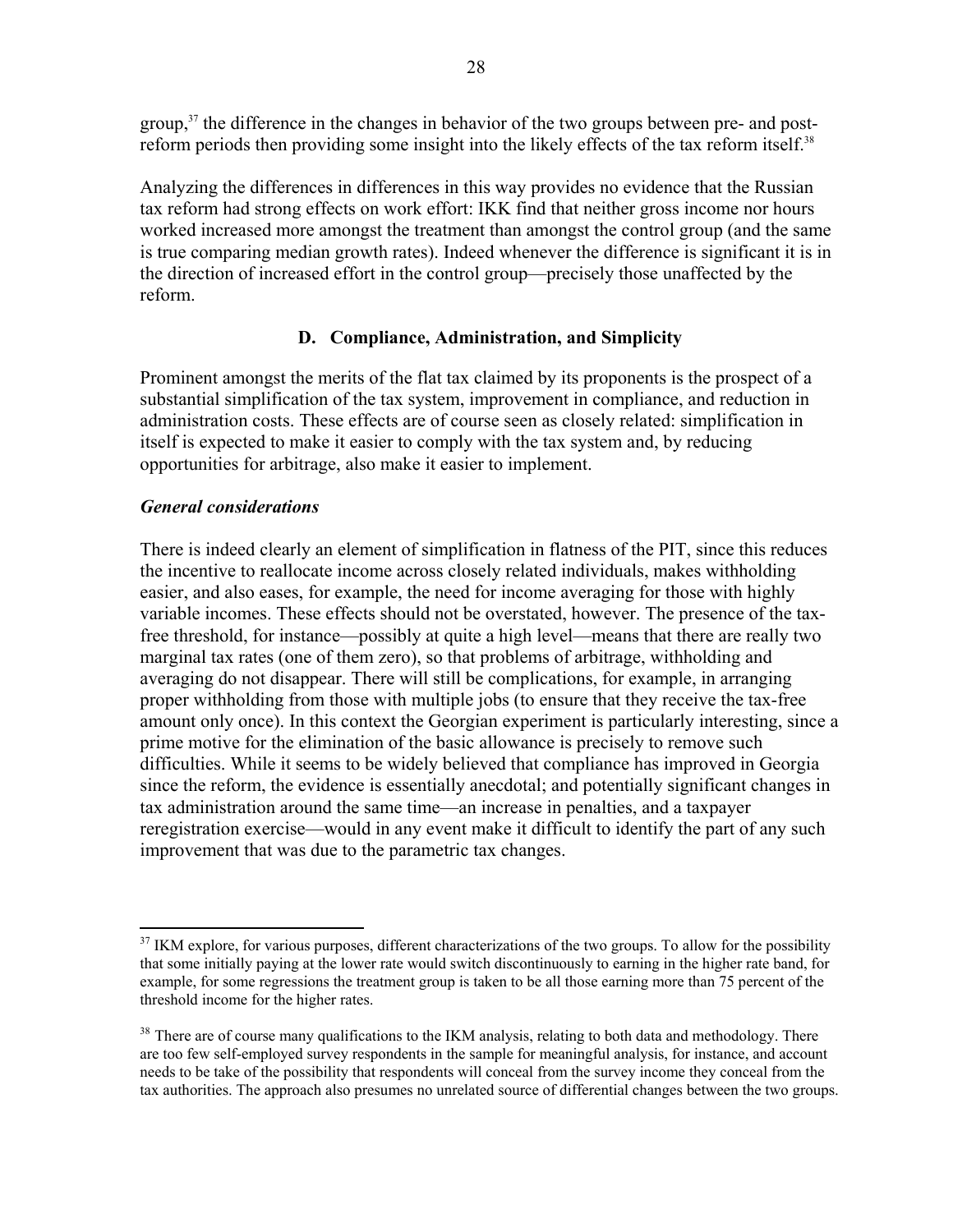Even more importantly, it is typically not the case that the rate structure applied to wage income is the main (or even a principal) source of tax complexity. Generally far more important are the complexities associated with defining and monitoring the base of the tax, with characterization disputes—and scope for arbitrariness, errors and corruption—arising from exemptions and other forms of special treatment. Part of the political quid pro quo for adoption of the flat tax has in some cases, such as those of the Slovak Republic and Ukraine, been a substantial base-broadening that involves cleaning out a range of exceptional treatments, and it may be in this area, rather than in the rate structure itself, that the flat tax offers the most important gains in simplicity and tax governance.

The complexity of a tax system is hard to measure, so that there is little firm evidence as to the extent to which the flat tax reforms have led to genuine simplification. It is suggestive of the limited importance in this context of the rate structure applied to labor income, however, that some (albeit indirect) survey evidence in Russia does not suggest taxpayers to have perceived the system as much simpler after the 2001 reform: the proportion of respondents regarding the perceived complexity of the tax system as important or very important to compliance decisions was virtually the same in 2002 as in 1998.<sup>39</sup>

## *Impact on compliance*

The Hindriks-Keen-Muthoo (1999) result discussed earlier suggests that linearity may in itself be conducive to compliance, but also indicates that the level and structure of tax rates matters too. It appears to be widely presumed that lower tax rates are more conducive to compliance, suggesting that rate cuts of the kind seen in Russia at the top of the income distribution will lead to reduced evasion and avoidance. But this is not necessarily the case: the impact of tax rates on compliance depends critically, in particular, on the nature of the costs incurred by taxpayers in seeking to evade or avoid tax.

To see this, suppose first that concealment takes the Slemrod (2001) form, as in subsection B above. From the necessary condition (3), it is easily seen, from the convexity of *C*, that an increase in the marginal tax rate increases the amount of income concealed. This then is consistent with the commonplace notion that high marginal tax rates lead to poor compliance.

But this is not the only possibility. Suppose instead—in the tradition of Allingham and Sandmo (1974), and Yitzhaki (1974) (ASY)—that evasion is viewed as a gamble, with the taxpayer facing some risk that any concealment of taxable income will be detected and punished. Then an increase in the rate of a proportional tax on income leads to an increase in the proportion of income concealed, so long—and this is critical to the result, as well as plausible in practice—as the penalty is increasing in the amount of tax that it is attempted to escape.40 This may seem puzzling at first sight, but the reason is straightforward: a tax cut increases after-tax income; and as an individual's net income increases, so too (under conditions on risk aversion generally regarded as weak) does the proportion of their income that they invest in risky assets; which means, in the present context, that they evade more.

<sup>&</sup>lt;u>.</u> <sup>39</sup> See Ivanova, Keen, and Klemm (2005).

 $40$  This result is due to Yitzhaki (1974).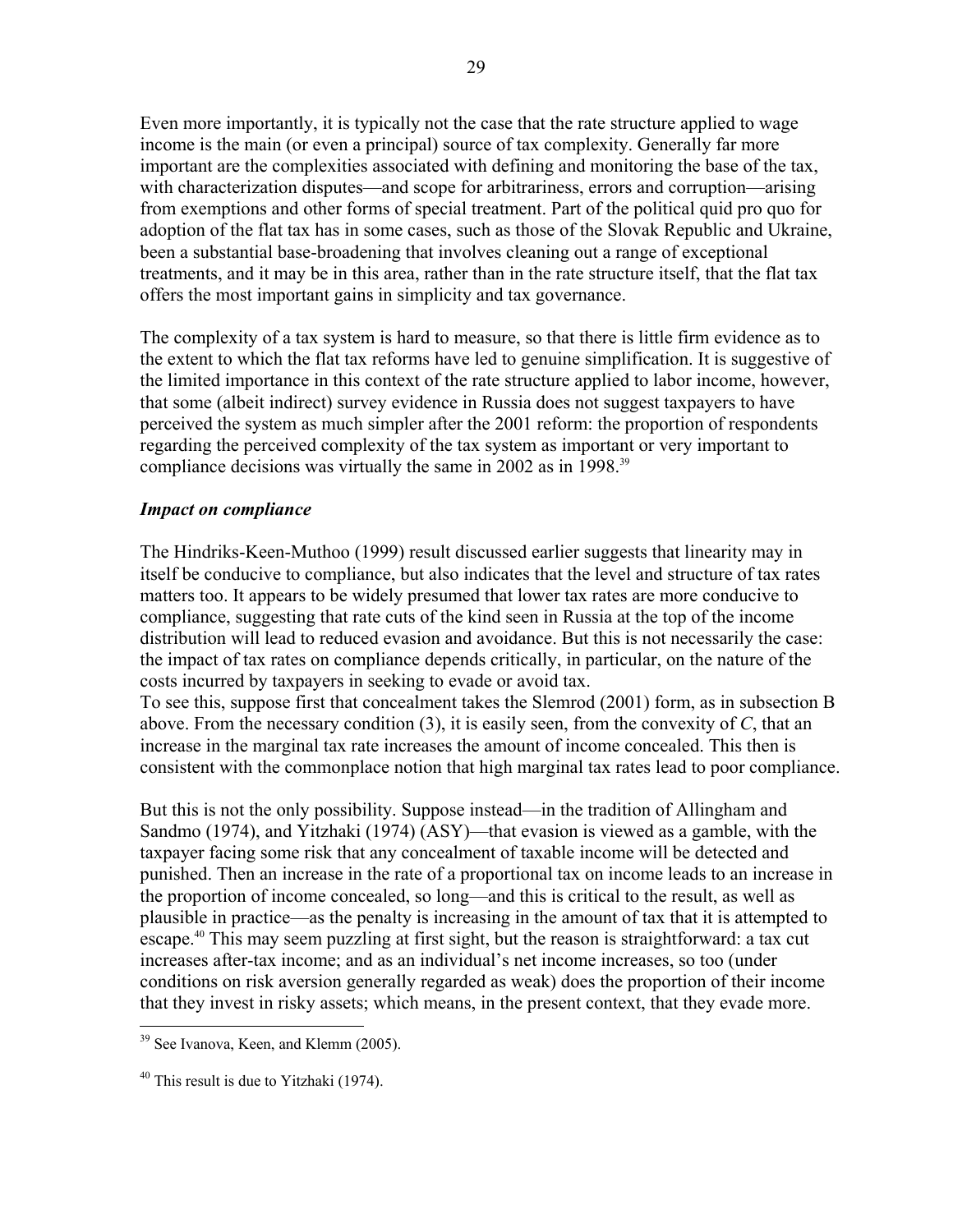Thus the impact of tax cuts on compliance is in principle not clear-cut, depending on whether the costs of attempting to reduce tax payments varies with the extent of the income concealed (in the Slemrod framework above) or with the extent of the tax reduction itself (as in ASY). All this, and given too the complexity of the rate effects associated with the archetypal move to a flat tax (illustrated in Figure 2) precludes simple predictions as to the compliance effects of the flat tax. For those in the highest income range, for example, the reduction in the marginal tax rate would be predicted to reduce concealment in the Slemrod model, but the reduction in the average tax rate that they also experience would be predicted in the ASY framework to increase risk-taking, and hence evasion. Nor is this ambiguity a purely theoretical matter: the review by Andreoni, Erard and Feinstein (1998) concludes that empirical evidence on the impact of taxation on income concealment remains mixed.

For the flat tax reforms themselves, there is little hard evidence on the impact on compliance—reflecting the usual difficulty that the extent of non-compliance is, by its nature, hard to measure with accuracy. Some evidence suggestive of an improvement in compliance does emerge, however, from the analysis of the Russian reform in IKK. Exploiting the idea that survey respondents who are less than fully tax-complaint may be more truthful in reporting their consumption than the income that supports it, IKM estimate 'true' gross income as the sum of consumption and taxes paid,<sup>41</sup> and ask whether the ratio of declared income (as reported in the survey) to estimated 'true' income has moved differentially closer to unity for the treatment group affected by the reform than for the unaffected control group. They find that it did, and significantly so: while the ratio of consumption to income for the control group remained at around 75 percent, that for the control group increased from around 52 to 70 percent.<sup>42</sup>

This evidence of an increase in compliance in Russia is quite impressive. Indeed it may seem surprising so, given that the sample used essentially comprises workers liable to deduction at source. It is widely believed, however, that much evasion in Russia took the form of collusive misstatement by employer and employee, for which much the same considerations as discussed in the text apply (though in this case any PIT and social contribution payments evaded by failing to declare wage payments need to be balanced against the CIT deduction foregone).

In so far as it is a response to the parametric reform in itself, this apparent improvement in compliance suggests that it is the Slemrod model of noncompliance, not ASY, that represented a closer approximation to the Russian reality. And indeed, there is some plausibility to this: where tax implementation has become largely dysfunctional, escaping tax is an inconvenience rather than a gamble. If so, then the presumption is indeed that reduced tax rates will lead to increased compliance.

 $\overline{a}$ 

 $41$  Taxes paid are not reported in the survey, but, using the tax rules in place, can be inferred from the income that is declared.

<sup>&</sup>lt;sup>42</sup> Median growth rates tell a similar story.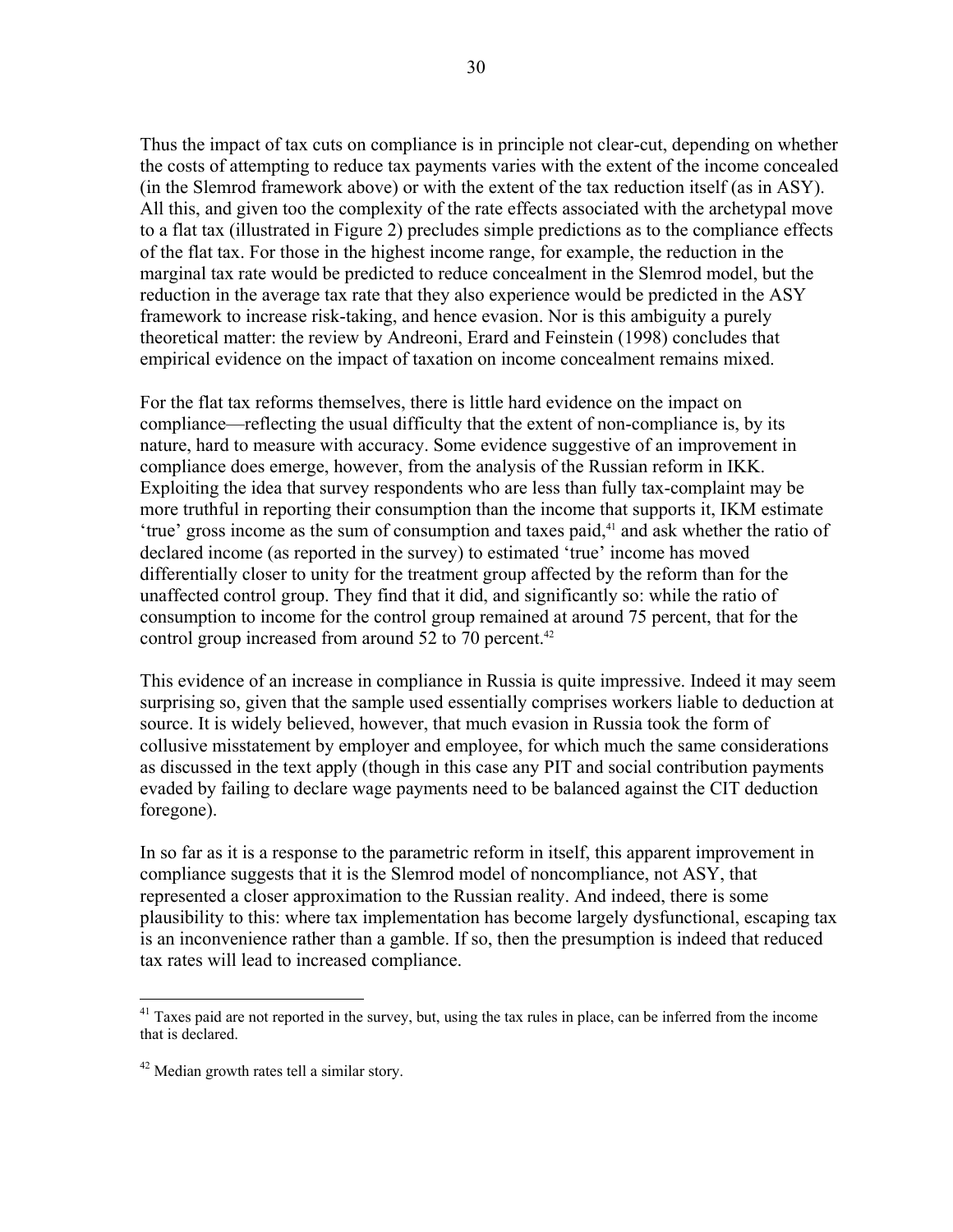It remains unclear, however, whether the apparent improvement in compliance in Russia was indeed a behavioral response to the parametric change in the tax structure itself or a strengthening of some aspects of tax administration that occurred at around the same time, including strong statements from the newly-elected President Putin intended to bolster compliance. 43

## *Laffer effects from improved compliance?*

One other aspect of noncompliance is of interest. Is it possible—as the rhetoric of advocates sometimes seems to suggest—that cutting taxes in moving to a flat tax might lead to such an improvement in compliance that revenue actually increases? It might seem implausible that someone might respond to a tax cut by increasing the amount of tax they choose to pay. In fact, however, the impact on marginal incentives is such that for some taxpayers this may well be the case.

To see this, suppose that the schedule for the pre-existing tax cuts crosses that for the flat tax as in Panel B of Figure 2, and consider an individual whose declared income is exactly at the higher of the two crossing points. Thus  $T_p(Y - E(Y)) = t.(Y - E(Y))$ : if they simply declared the same income under the flat tax as they did under the pre-existing regime, they would also pay the same amount of tax. Since  $T'_{P}(Y - E(Y)) > t$ , the concealment condition (3) implies that  $t < C'(E)$ . This in turn means that it will be optimal under the flat tax to conceal less than  $E(Y)$ ; and so, from (4), their new level of concealment,  $E^*$ , will be such that  $t.(Y - E^*) > t.(Y - E(Y)) = T_p(Y - E)$ . By continuity, those with income slightly lower than *Y* will also end up paying more tax after reform even though they would actually pay less under the flat tax if they simply declared the same income.

Rate-reducing movement to a flat tax could thus induce some taxpayers to increase their compliance so much that they pay more tax than they did prior to reform. But the revenue experiences outlined above—including the Russian—provide little suggestion that these (or any other) behavioral effects have been large enough to offset the direct loss of revenue from a reduction in statutory tax rates.

#### **E. Automatic Stabilization**

With discretionary fiscal policy subject to well-known difficulties, the impact of structural tax reform on the automatic stabilizers is a major concern for macroeconomic policy management (though rarely, it seems, a major concern in the design of tax reform itself). And here there appears to a widespread belief that movement to a flat tax will tend to weaken the stabilizers, upon which increasing reliance is generally placed in coping with shocks.

1

 $43$  See Chua (2003) and Gale and Gaddy (2005)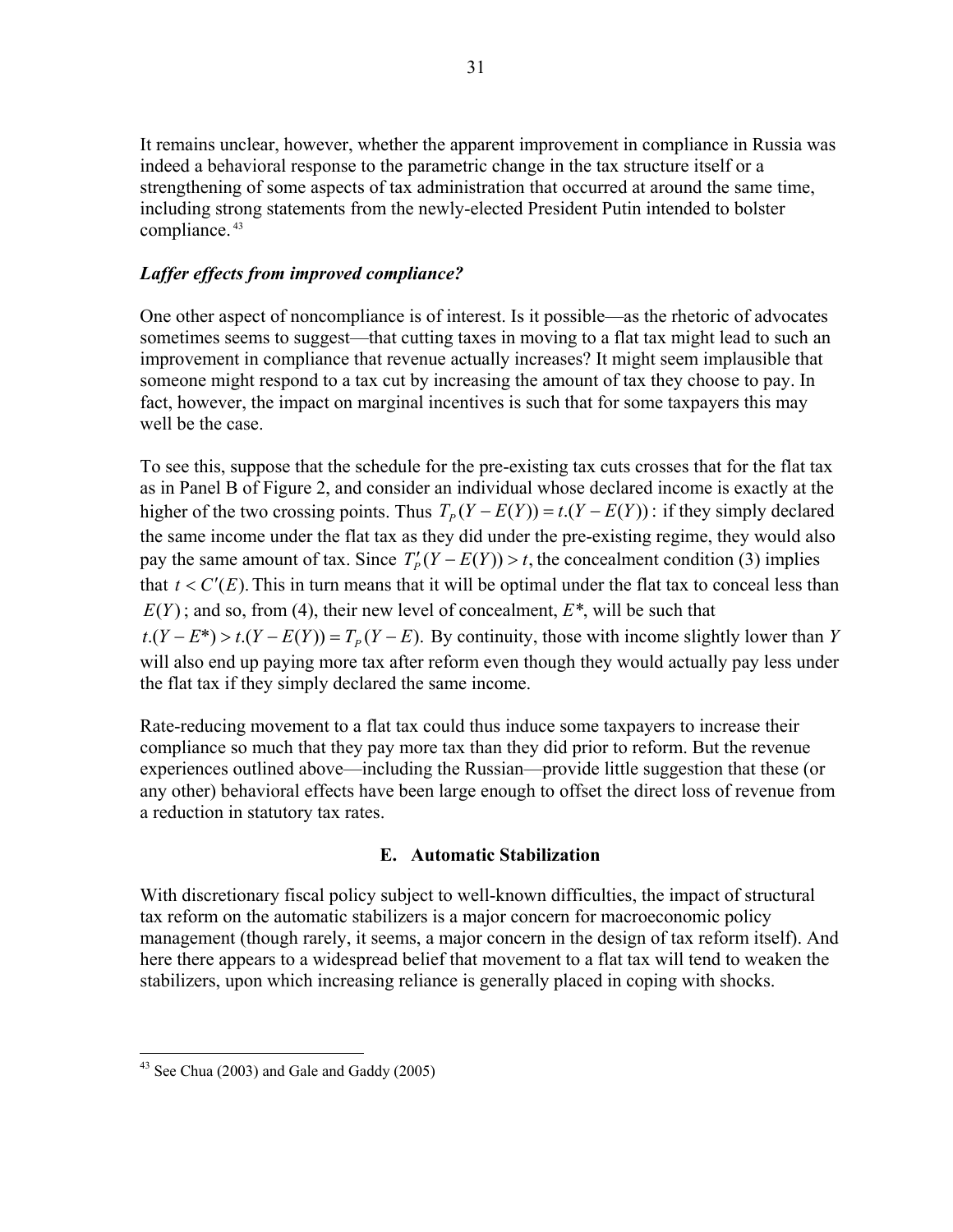This is not, however, necessarily the case. For it is important to remember that while adoption of a flat tax has typically meant a reduction in the marginal tax rate faced by the highest and lowest wage earners it also means an increase at intermediate levels: thus the impact on the aggregate marginal tax rate, meaning the increase in aggregate tax payments from a small uniform proportionate increase in pre-tax incomes—'built-in flexibility'—is a priori unclear.

To explore this further, consider the comparison between a flat tax, as in (1), and a pre-reform progressive tax  $T<sub>p</sub>(Y)$ , under the assumption that the two raise the same revenue at the initial distribution of income, and that the latter is progressive in the sense that the average tax rate increases at all income level. The question then is how the shift to a flat tax affects the aggregate marginal tax rate, defined for tax system *i* (denoting by  $f(Y)$  the density of income, and normalizing the population size at unity) as

$$
B_i \equiv \int T_i(Y)Yf(Y)dY \tag{4}
$$

and, thus, in effect, a weighted average of the marginal tax rates faced by individual taxpayers.

With marginal tax rates rising and falling at different points in the distribution, (4) suggests that few general results will be available. The level of the threshold amount under the flat tax, however, turns out to be crucial.

Suppose first that there is no threshold under the flat tax, which is thus simply a proportional tax. In this case it can easily shown that the aggregate marginal tax rate falls in moving to the flat tax—the conventional view that the automatic stabilizers weaken in this case thus proves correct.

Matters are more complex, however, when there is some exempt amount under the flat tax. Since taxpayers in this range face a marginal tax rate of zero, it might at first seem that this would make it only more likely that built-in flexibility would be lower under the flat tax. Revenue neutrality means, however, that with some taxpayers excluded from tax altogether—or, more precisely, since the ambiguity arises even if all taxpayers are above the threshold, with some incomes excluded from tax—the marginal tax rate applied under the flat tax will need to be higher than would otherwise be the case in order to raise the same revenue as the pre-reform tax: which tends to increase built-in flexibility. In general, built-in flexibility may then be either increased or decreased in moving to a flat tax, depending not only on the liability progression of the pre-reform tax but also on the level at which the threshold is set under the flat tax and the shape of the income distribution. More precisely, it is shown in Appendix 4 that built-in flexibility under the flat tax is greater—and potentially higher than under the pre-reform system—the lower is the ratio of average incomes above the threshold to the level of the threshold itself: the greater, more intuitively, is the concentration of income just above the threshold (this being the range, recall, over which adoption of the flat tax leads to an increase in the marginal tax rate).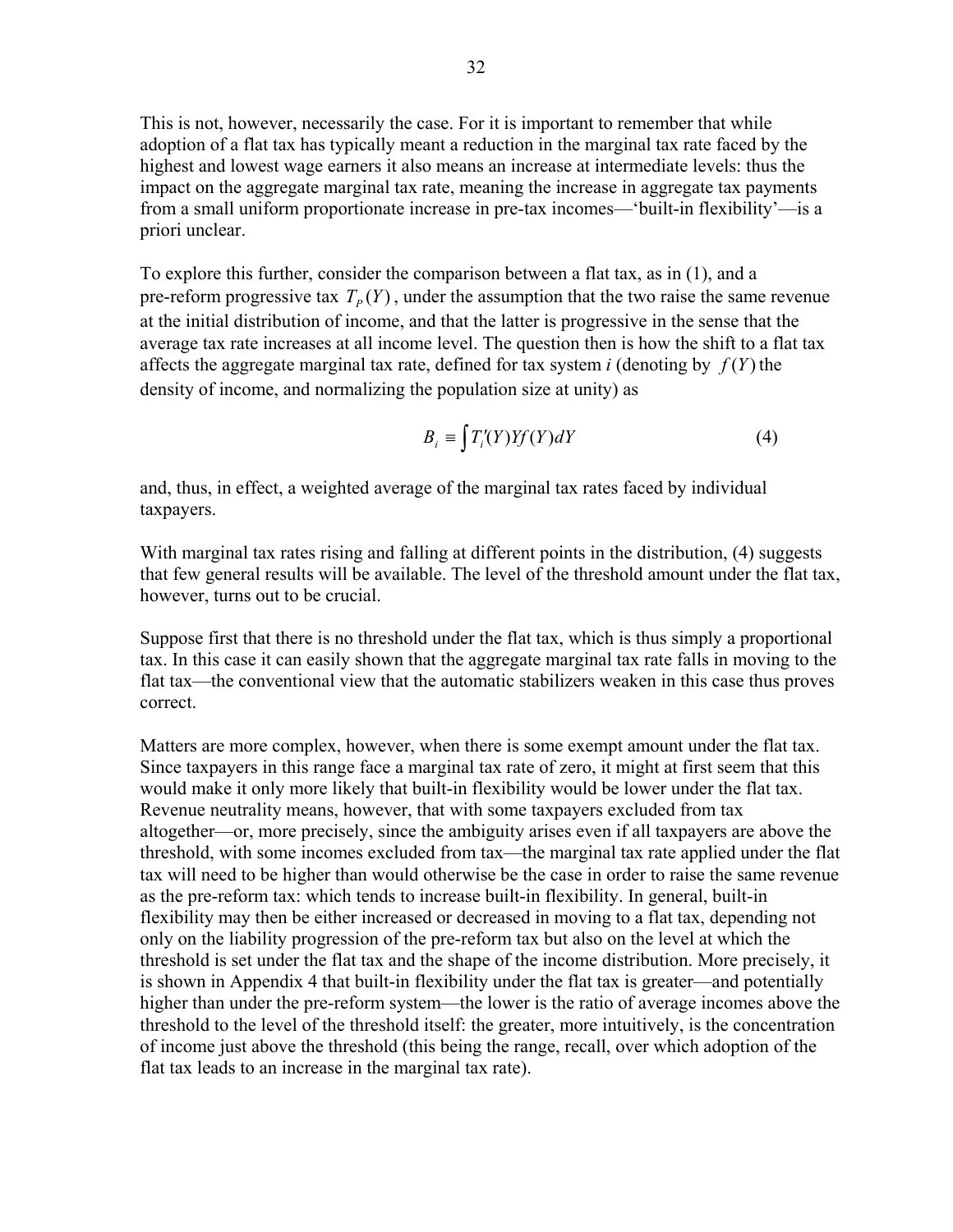This last observation points to one other consideration pointing to stronger built in stabilization under the flat tax. There is some evidence that income shocks tend to be concentrated at lower levels of income.<sup>44</sup> To the extent that this is the region somewhat above the threshold of the flat tax—which is the one in which it is typically associated with an increase in marginal tax rates—built-in flexibility will tend to be greater under the flat tax.

#### **F. Political Economy**

What explains the adoption of the flat tax in these countries? In some cases, the rate schedule change itself was broadly Pareto-improving, in the sense that liability fell at all levels of labor income. This was the case in Russia, in particular, with no change for those initially paying at 12 percent and a gain for those paying at higher rates. In this sense, the general political acceptability of the Russian reform may not seem difficult to explain. There were losers from elimination of some exemptions, some of them potentially politically powerful notably those in the military—and the question is how their potential opposition was overcome. The leading architect of this reform, Yegor Gaidar, has attributed this to the speed of the reform—less than 50 days from announcement to presidential approval—being such as to prevent their effective mobilization. In the Slovak Republic too, broadly all income groups gained from the PIT reform (which entailed a substantial cut in revenue at unchanged behavior),<sup>45</sup> though this case also provides a reminder that adoption of the flat tax has in most cases been part of a much wider package, and it is the adoption of the package that needs to be explained.

Even when movement to a linear tax is Pareto-improving, however, it is far from clear that linearity will prove sustainable. Certainly simple voting models provide little reason to predict that linear tax schedules will emerge in political equilibrium. Bohn and Stuart (2003), for example, conclude that in a representative citizen model of voting over non-linear income tax schedules—with electoral winners unable to commit to chose, if elected, anything other than the schedule that best serves their own interests—the role of the median voter implies that the winning schedule will typically redistribute from the two extremes towards the middle: which is precisely the opposite pattern to that associated with the 'typical' flat tax reform in Panel B of Figure 2. In this respect, voting models do a better job of explaining why many countries have not adopted the flat tax than of why these few have.

Any convincing explanation of the adoption of the flat tax in these eight countries—and, as yet, nowhere else—is likely to be rooted more in their obvious common characteristics than in considerations that apply with equal force elsewhere.

As one aspect of this, these are all economies that, in the transition from a largely planned economy, have seen income inequality increase dramatically (and more rapidly than elsewhere): the Gini coefficient in Eastern Europe and the Former Soviet Union, for

1

<sup>&</sup>lt;sup>44</sup> See, for instance, Auerbach and Feenberg (2000), and the references there.

<sup>45</sup> See, for instance, Table 3.9 of World Bank (2005).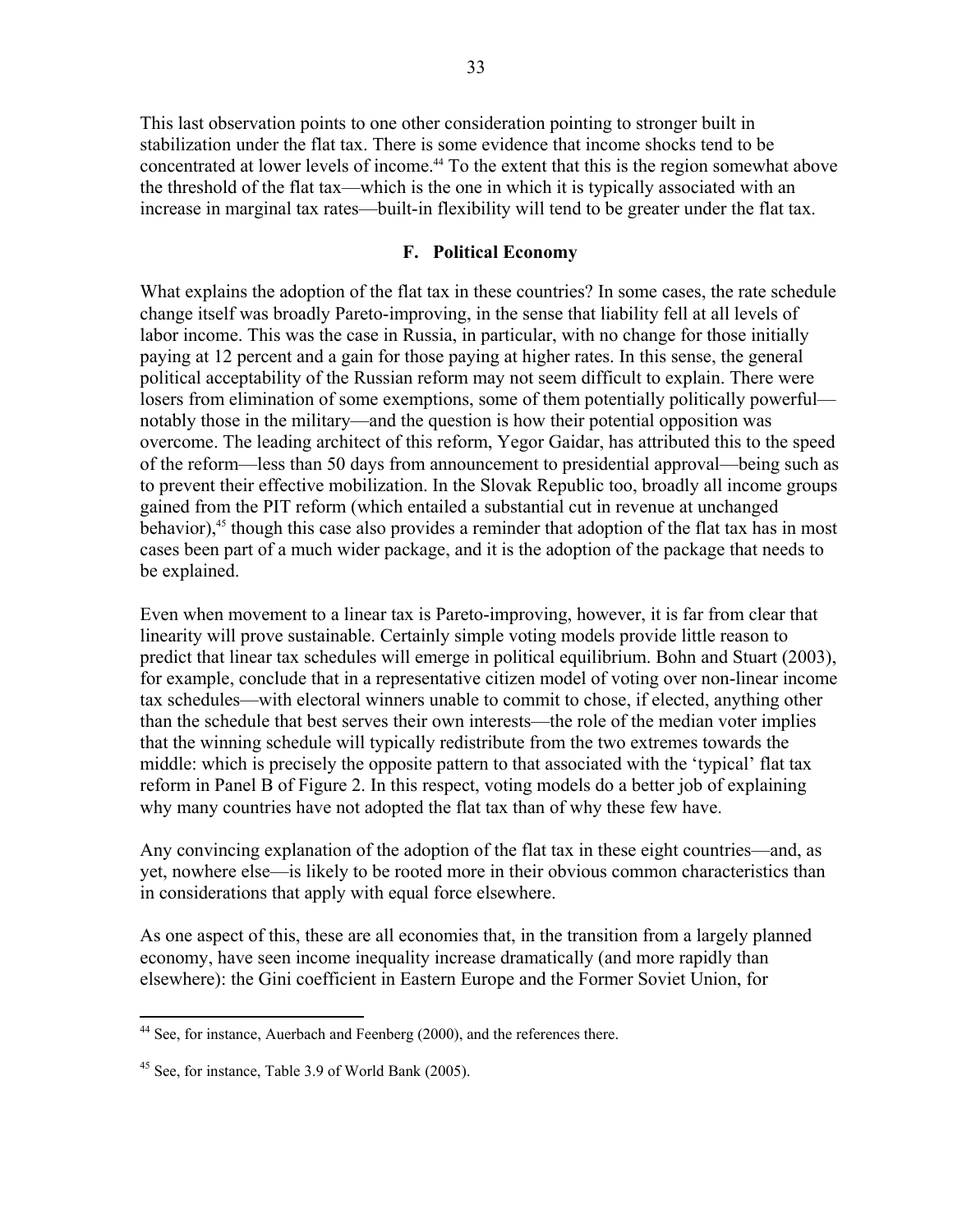example, rose from around  $0.25$  to  $0.35$  during the 1990s.<sup>46</sup> The standard model of voting over linear income schedules<sup>47</sup>—not an obviously appealing characterization of decision-making under the unreformed regimes, no doubt, but nevertheless suggestive of forces that might emerge with democratization—would have predicted the response to this increased inequality to have been not a reduction but an increase in the marginal rate.<sup>48</sup> Empirically, however, there is evidence that, contrary to this standard model, more unequal societies actually redistribute less.<sup>49</sup> And there are explanations that can be given for this: Persson (1995), for example, shows that it can be rationalized by supposing that each individual's well-being depends not only on the absolute level of their own consumption but also on its level relative to the consumption of others.<sup>50</sup> Given the particular circumstances and histories of these countries, the association between increased inequality and reduced progressivity may reflect more specifically an unusually rapid emergence of strong elites, or a entrenched distrust of the capacity and willingness of government to undertake real redistribution.51 Identifying any such effects would require close analysis of issues of political attitudes and dynamics; another aspect of the flat tax experience calling out for further work.

Structurally, the Russian experience provides some reason to suppose that the common circumstances and tax practices of these countries—creating market economies with little experience of tax payment by individuals and largely dysfunctional tax administrations—are relatively conducive to beneficial compliance effects from reducing tax rates; and in any event the limited initial yield of the PIT reduced the revenue at risk. But these considerations relate more to tax cuts than to flatness as such, and so in particular would not explain the first wave of flat tax reforms.

There is one other suggestive common feature of these reforms: except in the Ukraine,<sup>52</sup> the implementation of the flat tax followed a fundamental change in government, starting with the formation of a markedly pro-liberalization government in Estonia in 1992 and continuing

 $\overline{a}$ 

 $48$  Assuming—this being a median voter model—that the increased inequality was also associated with increased skewness.

 $49$  See for example Lindert (2000), who calls this the 'Robin Hood paradox.'

 $50$  Taxation then serves in part to correct the external damage that each individual confers on others by working more. And the more equal are initial incomes, the more this consideration may dominate over standard efficiency and redistribution concerns.

 $<sup>51</sup>$  Mitchell (2005, p. 990), for instance, says of these countries that: "Having experienced the terrible</sup> consequences of a system based on 'from each according to his ability,' [they have]....instead chosen tax systems based on the principle that all citizens should be treated equally."

 $52$  The flat tax was adopted there in the second term of President Kuchma.

<sup>&</sup>lt;sup>46</sup> Milanovic (1999).

 $47$  As in Roberts (1977).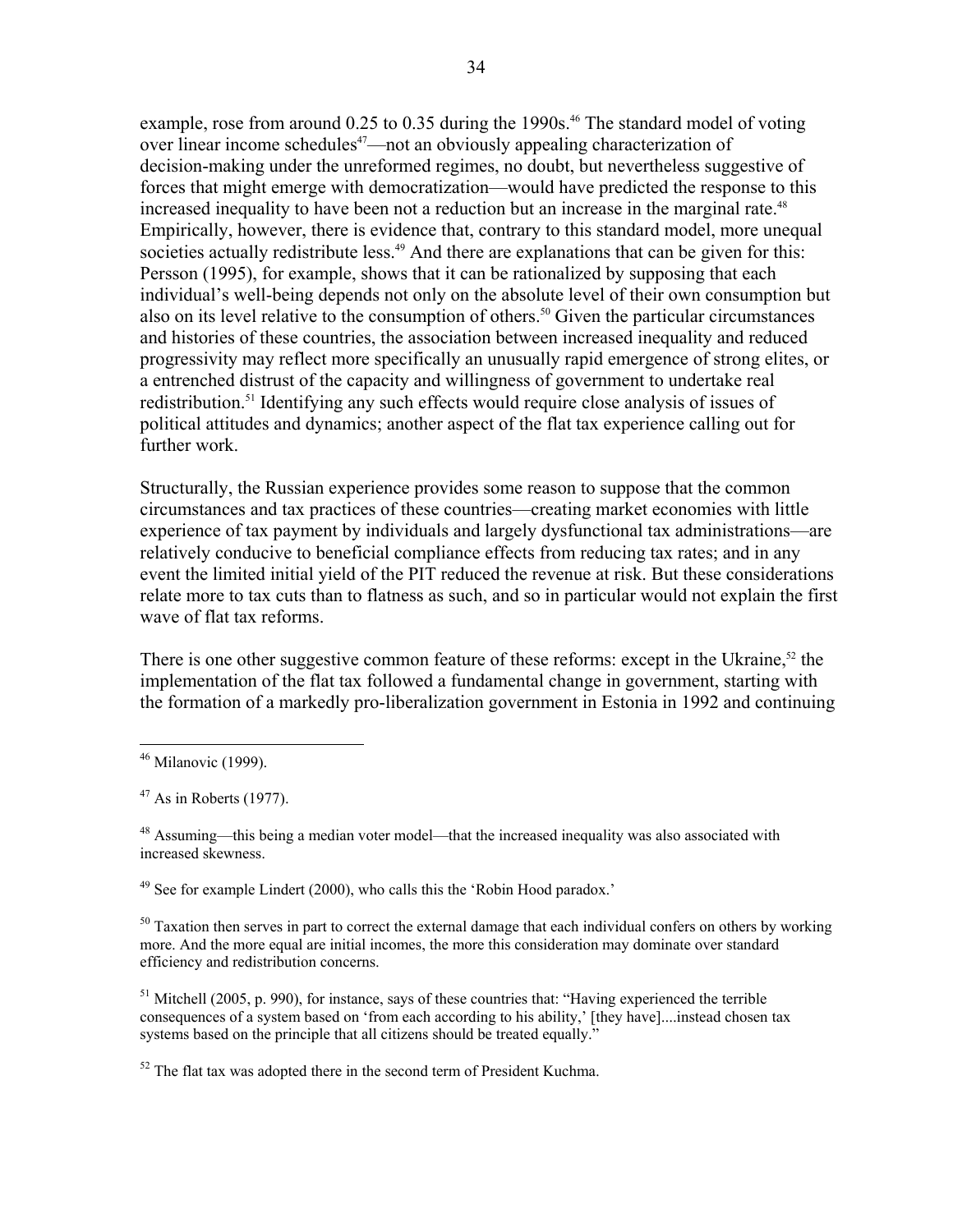through the election of Vladimir Putin in 2000, the 2003 'Rose Revolution' in Georgia, and the 2004 coalition government in Romania. These were governments with a strong mandate for reform, inheriting an environment in which traditions of tax compliance and enforcement were weak, and in which the income tax, while being levied at rates commonplace in OECD economies and elsewhere, raised—and continues to raise—relatively little revenue: only 4.1 percent of GDP on average in these eight countries in 2003, for example, compared to an OECD average of 6.4. Why then might such countries be particularly ripe for a flat tax?

At least for the second wave of reforms, it is hard not to conclude that a key reason for adopting a low-rate flat tax has been as a means of attempting to signal to the rest of the world a fundamental regime change, shifting towards more market-oriented policies.<sup>53</sup> This would be consistent with the Brennan-Buchanan view discussed in Section II.A above, with the adoption of a flat tax intended as a way of tying the government's hands in limiting the size of government. Certainly the assessment of the Slovak reform by Ministry of Finance (2005; p.79), for instance, gives prominence to the marketing advantage of the flat tax. Importantly, this shift has, in the most successful cases, involved not only a reduction in marginal tax rates, betokening an increased concern for incentive effects. It has also (as in Russia and Georgia) been marked by a commitment to improved tax enforcement and encouragement of voluntary compliance, and (as in the Slovak Republic and Ukraine) a scaling back of tax preferences and exemptions, not only potentially reducing significant distortions but, more generally, indicating an increased willingness of government to renounce an activist stance of favoring particular activities or sectors.

In other countries, where this commitment to an even-handed treatment of distinct taxpayers is less in doubt, where tax compliance is better established and tax administration more effective, where the income tax is more important in revenue terms, and where presumptions of marginal rate progressivity are more entrenched, the attractions of the flat tax are correspondingly less. The question is whether, as these conditions become more established in the flat tax countries themselves, the flat tax structures there will prove sustainable. The strengthening of the additional tax in Serbia in 2006,<sup>54</sup> and the discussion of flat taxation in the 2006 elections in the Slovak Republic, suggest the flat tax may not prove politically robust in the years ahead.

#### **IV. CONCLUSIONS**

The "flat taxes" adopted in recent years differ widely. The first wave of flat taxes, for example, typically set the single rate at the highest of the pre-reform marginal tax rates; the second typically set it at the lowest. Even among the second wave reforms, some applied the same rate to corporate earnings, while others did not. Several, like the Slovak Republic, significantly increased the personal allowance; Georgia eliminated it altogether. This

 $\overline{a}$ 

<sup>&</sup>lt;sup>53</sup> In this respect, the early flat taxes of the distinctly investor-friendly tax systems of Hong Kong SAR and the Channel Islands may have had some role as a model.

<sup>&</sup>lt;sup>54</sup> See footnote 5.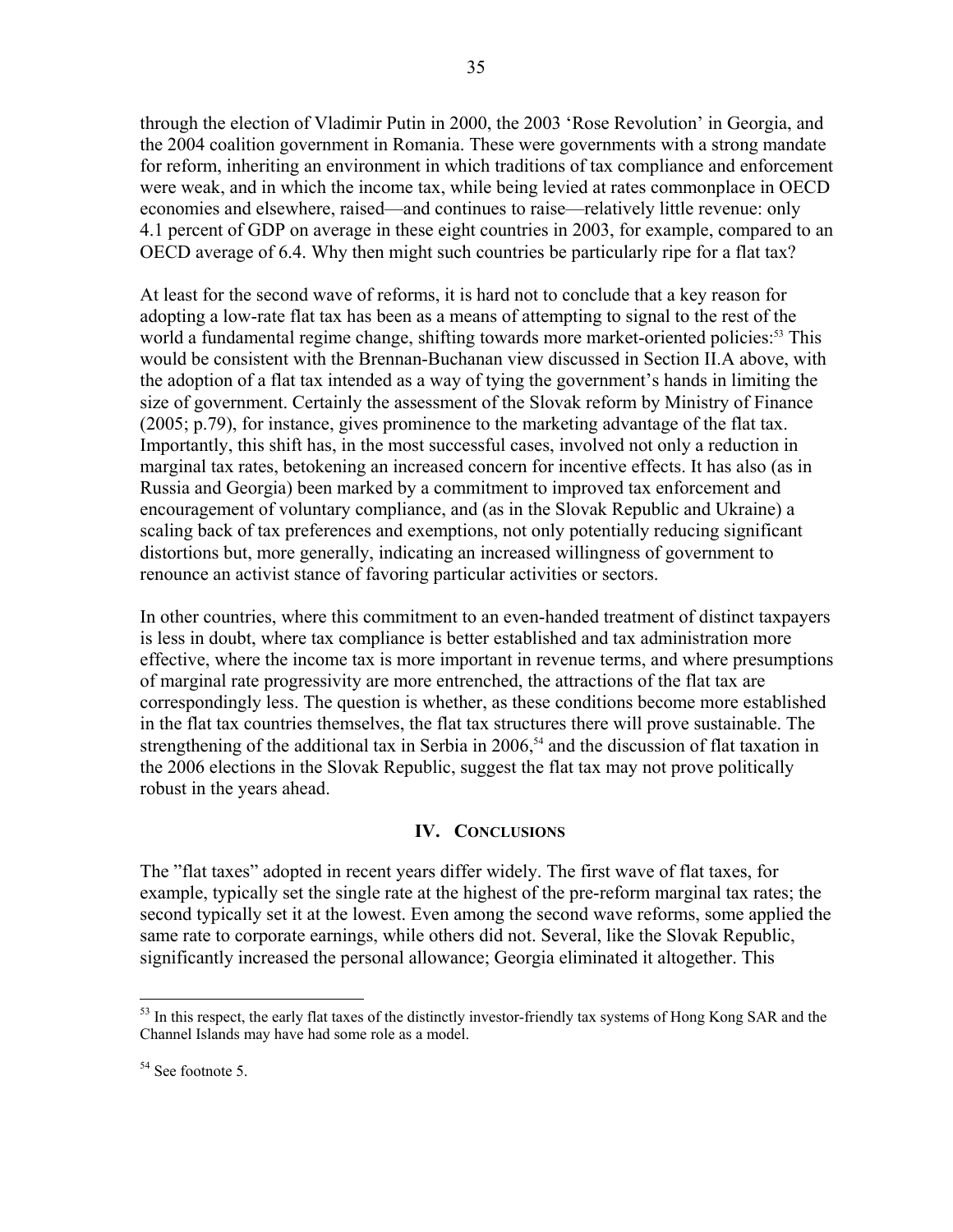diversity of design—plus variety too in the nature and extent of accompanying reforms to social contributions and benefits, and in levels of indirect taxation—precludes simple generalizations. The lessons that can be drawn are limited too by the relative paucity of careful empirical analysis: except for Russia and the Slovak Republic, there seems to be no reform analyses based on household-level data. There is an evident need for studies in other flat tax countries along similar lines.

With these cautions, there do, nevertheless, emerge a few key lessons:

- Except in Russia, the second wave of low-rate flat tax reforms have been associated with a reduction in revenue from the PIT: behavioral responses may have mitigated the revenue loss, but in no case does there has appear to have been a Laffer effect: these reforms have not set off effects strong enough for them to pay for themselves. And in Russia, there is little evidence that the strong revenue performance after the reform was due to the flat tax itself: rather it appears to have reflected wider macroeconomic recovery.
- There is evidence that compliance improved after the Russian reform. This is in line with a plausible view of the nature of the avoidance/evasion decision in circumstances where administration is extremely weak—and so may also fit the circumstances of other flat tax countries—but there is no firm evidence that it was due to the parametric tax reform rather than to changes in enforcement occurring around the same time.
- The impact of the flat tax on work incentives is not clear cut in principle, and there is no evidence that it has been strong in practice. For the highest income groups that often appear to be of special interest, perhaps on the view that these are innovative people with special importance for wider growth prospects, the effect of a second wave reform is to increase work incentives by reducing the marginal tax rate but blunt them by also reducing the average tax rate. Similar ambiguities, and perhaps even disincentive to effort, appear elsewhere in the wage distribution. The question thus becomes an empirical one; and the only study to date which looks at actual household responses to the introduction of a flat tax, for Russia, does not detect any significant impact on work effort.
- The distributional effects of movement towards a flat tax are potentially complex: second wave reforms that involve an increase in the basic tax-free amount are beneficial to both the lowest and the highest earners, and compliance effects may in themselves plausibly lead to an increase in effective progressivity. There is thus no general presumption that movement to a flat tax in itself is associated with a reduction in progressivity, though the commonly used summary indices of progressivity which, in the few studies of this issue, show an increase in progressivity—may overstate the point.
- While flatness itself is certainly a simplification, eliminating some potential forms of tax arbitrage, the rate structure itself is commonly not the primary source of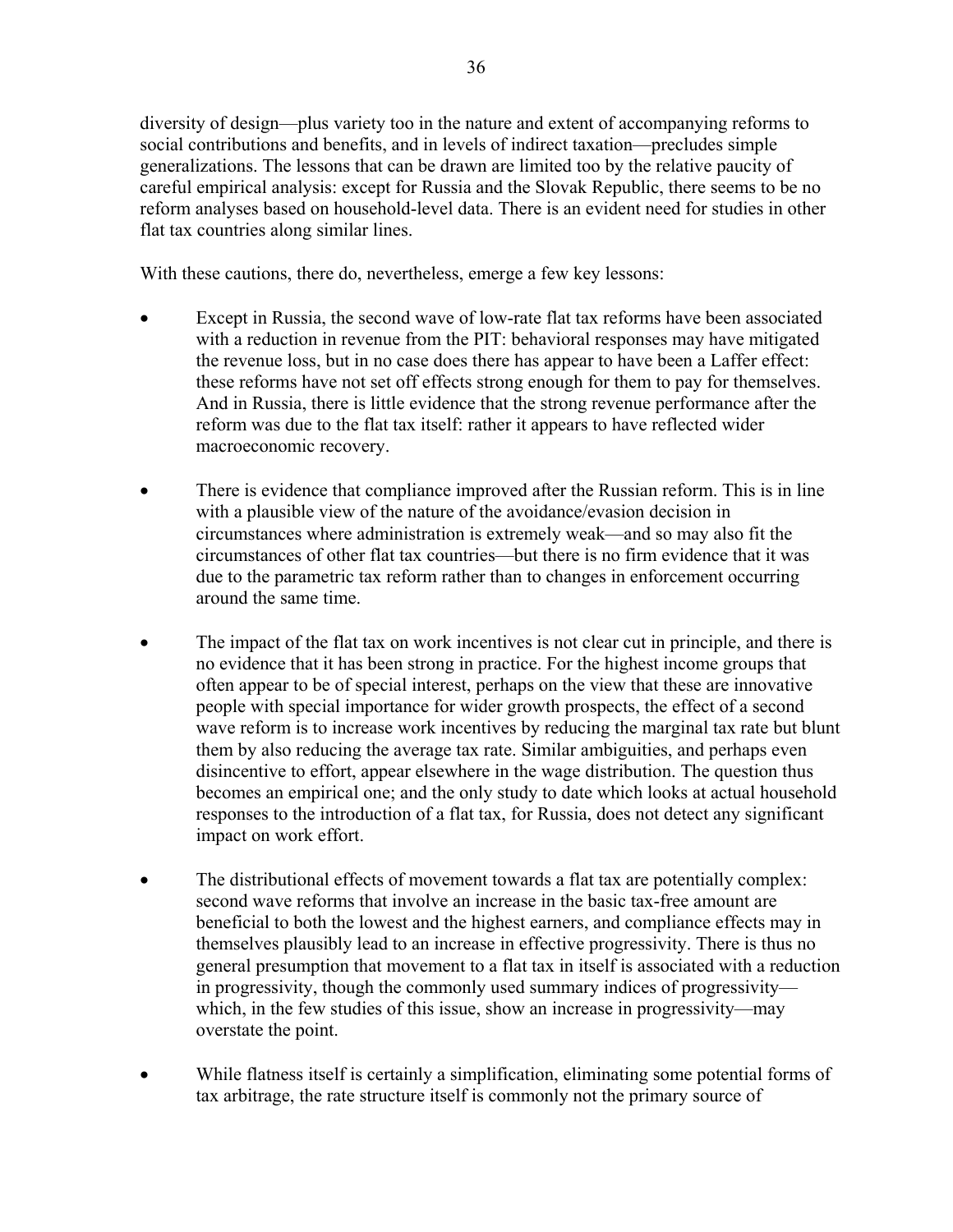complexity in taxation. This comes more from exemptions and special treatment of various kinds. Thus the (limited) survey evidence for Russia for example, does not suggest that the system was widely seen as significantly less complex after adoption of the flat tax.

- The rate-cutting aspect of the second wave reforms has enabled some countries to construct a political package that has included significant base-broadening through the elimination of various exemptions and preferences—in Ukraine, for example, the base broadening measures were estimated to have increased revenue by around one point of GDP. This in itself is likely to have been a source of improved horizontal equity (though this does not appeared to have been studied in any of these countries) and of efficiency gains, as well as of greater simplicity.
- While the question has received little attention in the debate, and appears not to have been studied empirically, movement to a flat tax may plausibly strengthen the automatic stabilizers, not weaken them.
- The flat tax has commonly—almost universally—been adopted by new governments anxious to signal a fundamental regime shift, towards more market-oriented policies. In several cases, the signal appears to have been well-received. Where no such reputation needs to be acquired, the appeal of the flat tax is consequently less.

What remains unclear is the sustainability of the flat tax. Structurally, the flat taxes that have been adopted do not provide a coherent framework for dealing with the difficulties that almost all countries now perceive in taxing internationally mobile capital income. These tensions are most evident in the first wave of flat taxes, which in some respects are most usefully thought of as special cases of a dual income tax. Dealing with the continuing pressures in taxing capital income may point towards pursuing that logic still further, for example in the treatment of the self-employed; and may also nudge the second wave reformers with the higher flat rates towards decoupling the taxation of capital income from that of labor income. Political economy considerations point towards the adoption of rate schedules that tend to benefit middle income earners: exactly the group that tends to lose most from the adoption of a second wave flat tax. Moreover, the very spread of the flat tax in itself undermines its value as a signal: it may prove too easy to mimic. While there will no doubt be new members of the flat tax community, in some respects the more interesting question is whether there will be any defections.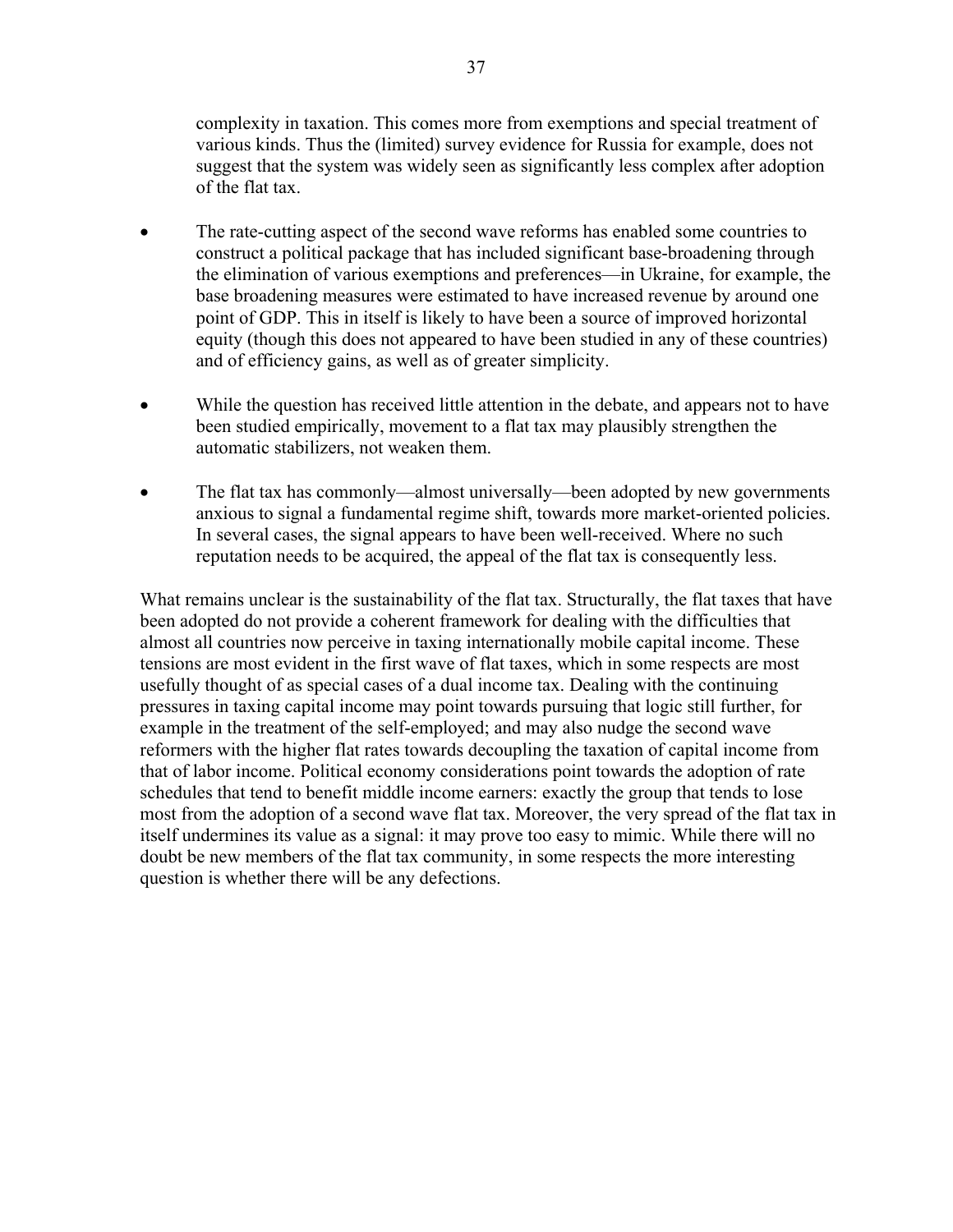#### **REFERENCES**

- Allingham, Michael, and Agnar Sandmo, 1972, "Income Tax Evasion: A Theoretical Analysis," *Journal of Public Economics*, Vol. 1, pp. 323–38.
- Andreoni, James, Brian Erard, and Jonathan Feinstein, 1999, "Tax Compliance," *Journal of Economic Literature*, Vol. 36, pp. 818–60.
- Auerbach, Alan, and Daniel Feenberg, 2000, "The Significance of Federal Taxes As Automatic Stabilizers," *Journal of Economic Perspectives*, Vol. 14, pp. 37–56.
- Besley, Timothy, and Stephen Coate, 1995, "The Design of Income Maintenance Programs," *Review of Economic Studies*, Vol. 62, pp. 187–221.
- Boadway, Robin, Katherine Cuff, and Maurice Marchand, 2000, "Optimal Income Taxation with Quasi-Linear Preferences Revisited," *Journal of Public Economic Theory*, Vol. 2, pp. 435–60.
- Bohn, Henning, and Charles Stuart, 2003, "Voting and Nonlinear Taxes in a Stylized Representative Democracy," CESifo Working Paper No. 1058 (Munich: CESifo).
- Bradford, David, 2003, "The X-Tax in the World Economy," CEPS Working Paper No. 93 (Brussels: Centre for European Policy Studies).
- Brennan, Geoffrey, and James Buchanan, 1977, "Towards a Tax Constitution for Leviathan," *Journal of Public Economics*, Vol. 8, pp. 3255–73.
- Brook, Anne-Marie, and Willi Leibfritz, 2005, "Slovakia's Introduction of a Flat Tax as Part of Wider Economic Reforms," OECD Economics Department Working Paper No. 448 (Paris: Organization for Economic Cooperation and Development).
- Chua, Dale, 2003, "Tax Reform in Russia," in *Russia Rebounds*, ed. by David Owen and David Robinson (Washington: International Monetary Fund).
- Dardoni, V., and Peter Lambert, 1988, "Welfare Rankings of Income Distributions—A Role for the Variance and Some Insights for Tax Reform," *Social Choice and Welfare*, Vol. 5, pp. 1–17.
- Davies, James B., and Michael Hoy, 2002, "Flat Rate Taxes and Inequality Measurement," *Journal of Public Economics*, Vol. 84, pp. 33–46.
- Edwards, Jeremy, and Michael Keen, 1996, "Tax Competition and Leviathan," *European Economic Review*, Vol. 40, pp. 113–34.
- Feldstein, Martin, 1995, "The Effect of Marginal Tax Rates on Taxable Income: A Panel Study of the 1986 Tax Reform Act," *Journal of Political Economy*, Vol. 103, pp. 551–72.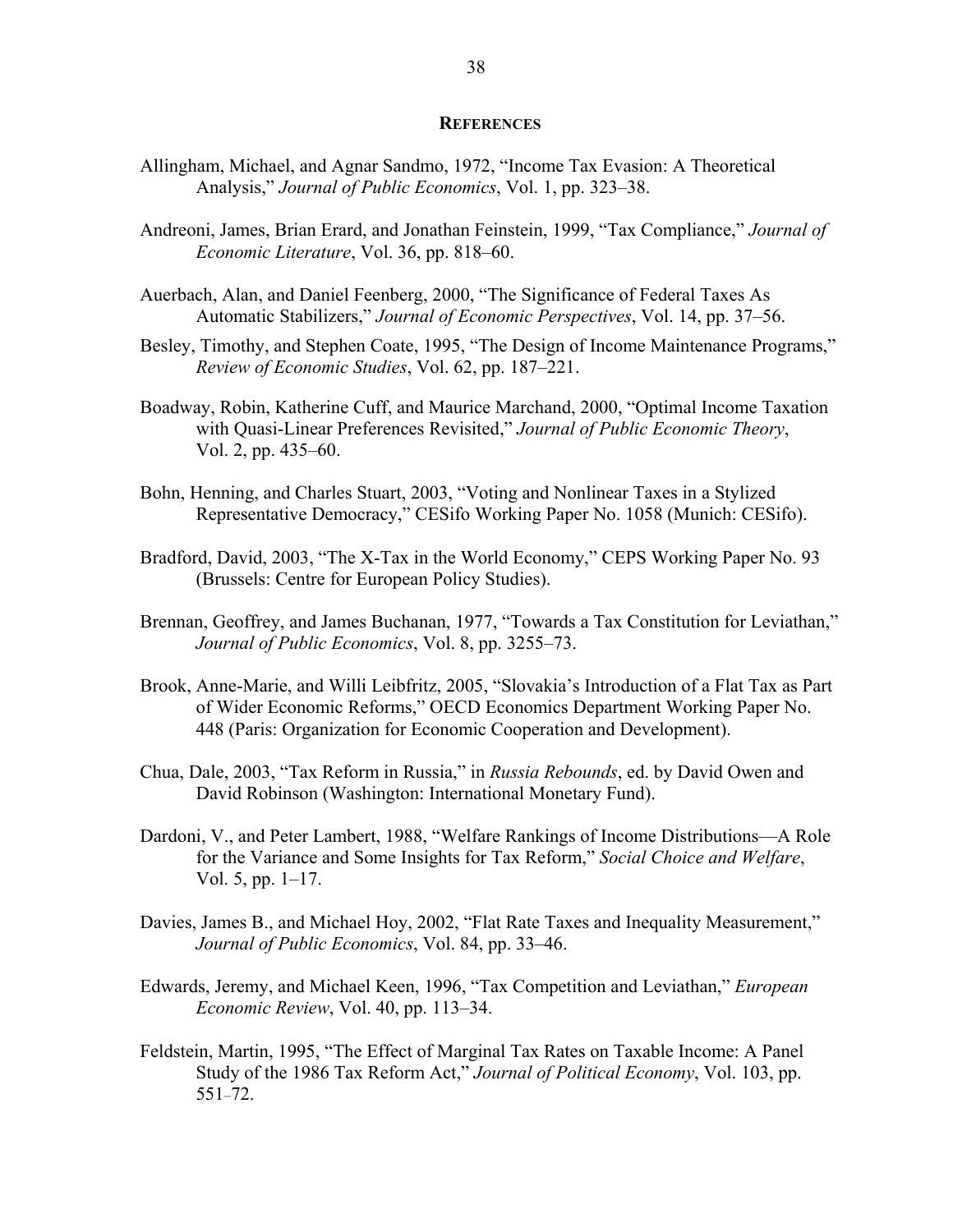- Gaddy, C.G., and W.G. Gale, 2005, "Demythologizing the Russian Flat Tax," *Tax Notes International*, March 14, pp. 983–88.
- Goolsbee, A., 1999, "Evidence on the High-Income Laffer-Curve from Six Decades of Tax Reform," *Brookings Papers on Economic Activity*, pp. 1–64.
- Hall, Robert E., and Alvin Rabushka, 1983, *Low Tax, Simple Tax, Flat Tax* (New York: McGraw Hill).

———, and Alvin Rabushka, 1985, *The Flat Tax* (Stanford: Hoover Institution Press).

- Hemming, Richard, and Michael Keen, 1983, "Single-Crossing Conditions in Comparisons of Tax Progressivity," *Journal of Public Economics*, Vol. 20, pp. 373–80.
- Hindriks, Jean, Michael Keen, and Abhinay Muthoo, 1999, "Corruption, Extortion, and Evasion," *Journal of Public Economics*, Vol. 74, pp. 395–430.
- Ivanova, Anna, Michael Keen, and Alexander Klemm, 2005, "The Russian "Flat Tax" Reform," *Economic Policy*, Vol. 20, pp. 397–444.
- Jakobsson, U., 1976, "On the Measurement of the Degree of Progression," *Journal of Public Economics*, Vol. 5, pp. 161–68.
- Kanbur, Ravi, Michael Keen, and Matti Tuomala, 1994, "Optimal Nonlinear Income Taxation for Income Poverty Alleviation," *European Economic Review*, Vol. 38, pp. 1613–32.
- Lambert, Peter, 1993, *The Distribution and Redistribution of Income* (Manchester: Manchester University Press).
- Larsen, Thomas, 2006, "A Flat Tax in Denmark?" *IB Revija*, Vol. XXXX, pp. 111–17.
- Lindert, Peter, 2000, "Three Centuries of Inequality in Britain and America," in *Handbook of Income Distribution*, ed. By A.B. Atkinson and F. Bourguignon (North-Holland: Amsterdam).
- Milanovic, Branko, 1999, "Explaining the Increase in Inequality During the Transition," Mimeo, World Bank Policy Research Department (Washington: World Bank).
- Mikloš, Ivan, Marek Jakoby, and Karol Morvay, 2005, "Tax Reform in the Slovak Republic." *CESifo DICE Report*, Vol. 3, pp. 53-60.
- Ministry of Finance of the Slovak Republic, 2005, *First Year of the Tax Reform, or 19 Percent at Work*, Economic Analysis 8.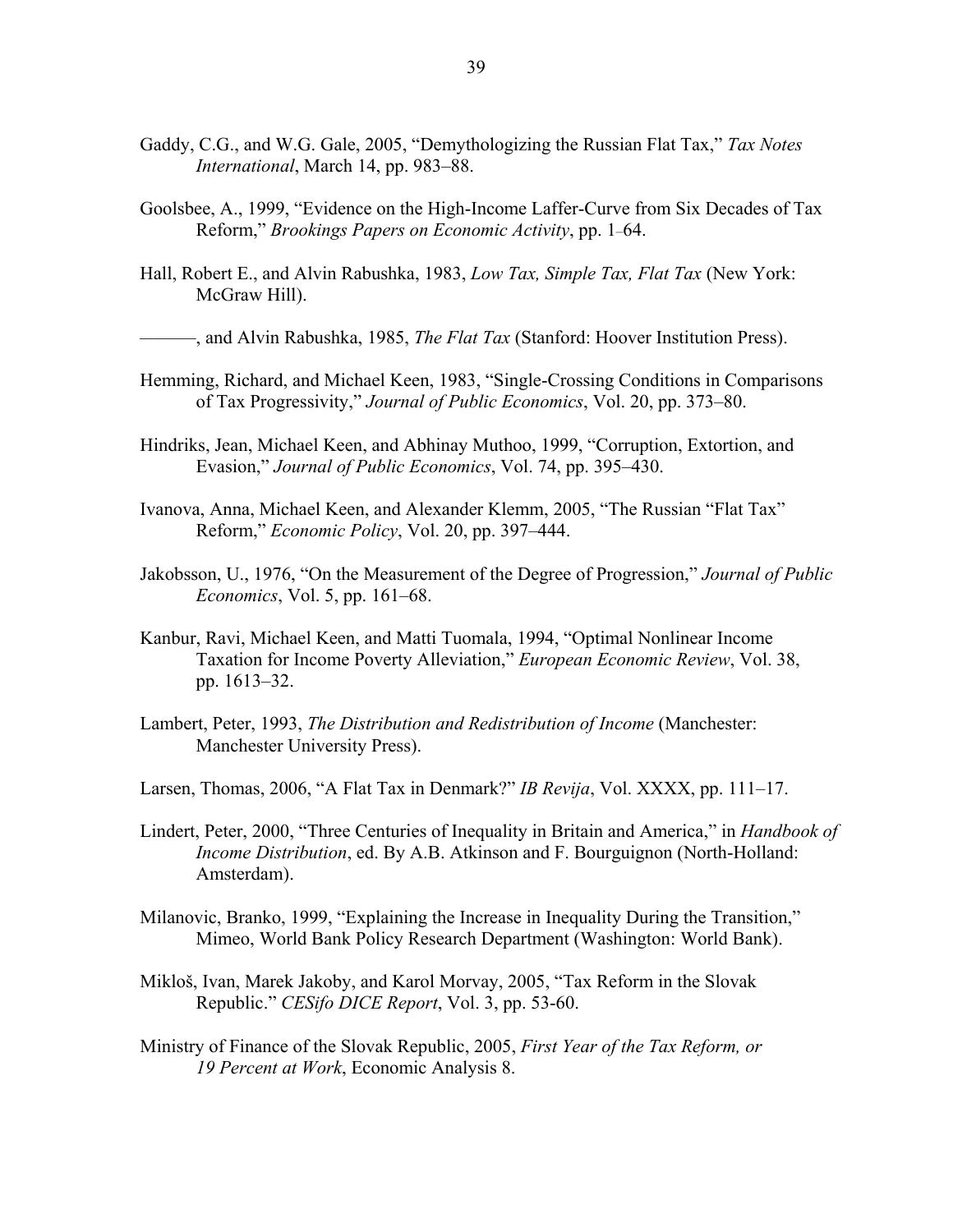- Mirrlees, James A., 1971, "An Exploration in the Theory of Optimum Income Taxation," *Review of Economic Studies*, 38, pp. 175–208.
- Mitchell, Daniel J., 2005, "Eastern Europe's Flat Tax Revolution," *Tax Notes International*¸ March 14, pp. 989–90.
- Mitra, Pradeep, and Nicholas H. Stern, 2003, "Tax Systems in Transition," World Bank Policy Research Working Paper 2947 (Washington: World Bank).
- Moore, David, 2005, "Slovakia's Tax and Welfare Reforms," IMF Working Paper 05/133 (Washington: International Monetary Fund).
- Murphy, Richard, 2006, "Flat Tax: Not as Simple as They'd Have You Think,"*IB Revija*, Vol. XXXX, pp. 94–100.
- Peichl, Andreas, 2006, "The Distributional Effects of a Flat Tax Reform in Germany—A Microsimulation Analysis," *IB Revija*, Vol. XXXX, pp. 90–93.
- Persson, Mats, 1995, "Why are Taxes So High in Egalitarian Countries?" *Scandinavian Journal of Economics*, Vol. 97, pp. 569–80.
- Poterba, James, 1991, "Is the Gasoline Tax Regressive?" in *Tax Policy and the Economy*, ed. by David Bradford¸ Vol. 5, pp. 145–64.
- Price Waterhouse (1996), *Individual Taxes, 1996.*
- Rabushka, Alvin, 2005, "A Competitive Flat Tax May Spread to Lithuania," *Hoover Institution Public Policy Inquiry*, March 24.
- Roberts, Kevin, 1977, "Voting Over Income Tax Schedules," *Journal of Public Economics*, Vol. 8, pp. 329–40.
- Saez, Emmanuel, 2002, "Optimal Income Transfer Programs: Intensive Versus Extensive Labor Supply Responses," *Quarterly Journal of Economics*, Vol. 117, pp. 1039–73.
- Sinelnikov-Mourylev, S., S. Batkibekov, P. Kadotchnikov, and D. Nekipelov (undated), "Income Tax Reform in the Russian Federation: An Estimation of the Outcomes" (Moscow: Institute for Economies in Transition).
- Slemrod, Joel, 2001, "A General Model of the Behavioral Response to Taxation," *International Tax and Public Finance*, Vol. 8, pp. 119–28.
- \_\_\_\_\_, and Shlomo Yitzhaki, 2002, "Tax Avoidance, Evasion, and Administration," in *Handbook of Public Economics*, (ed) Alan Auerbach and Martin Feldstein (North-Holland: Amsterdam) pp. 1423–70.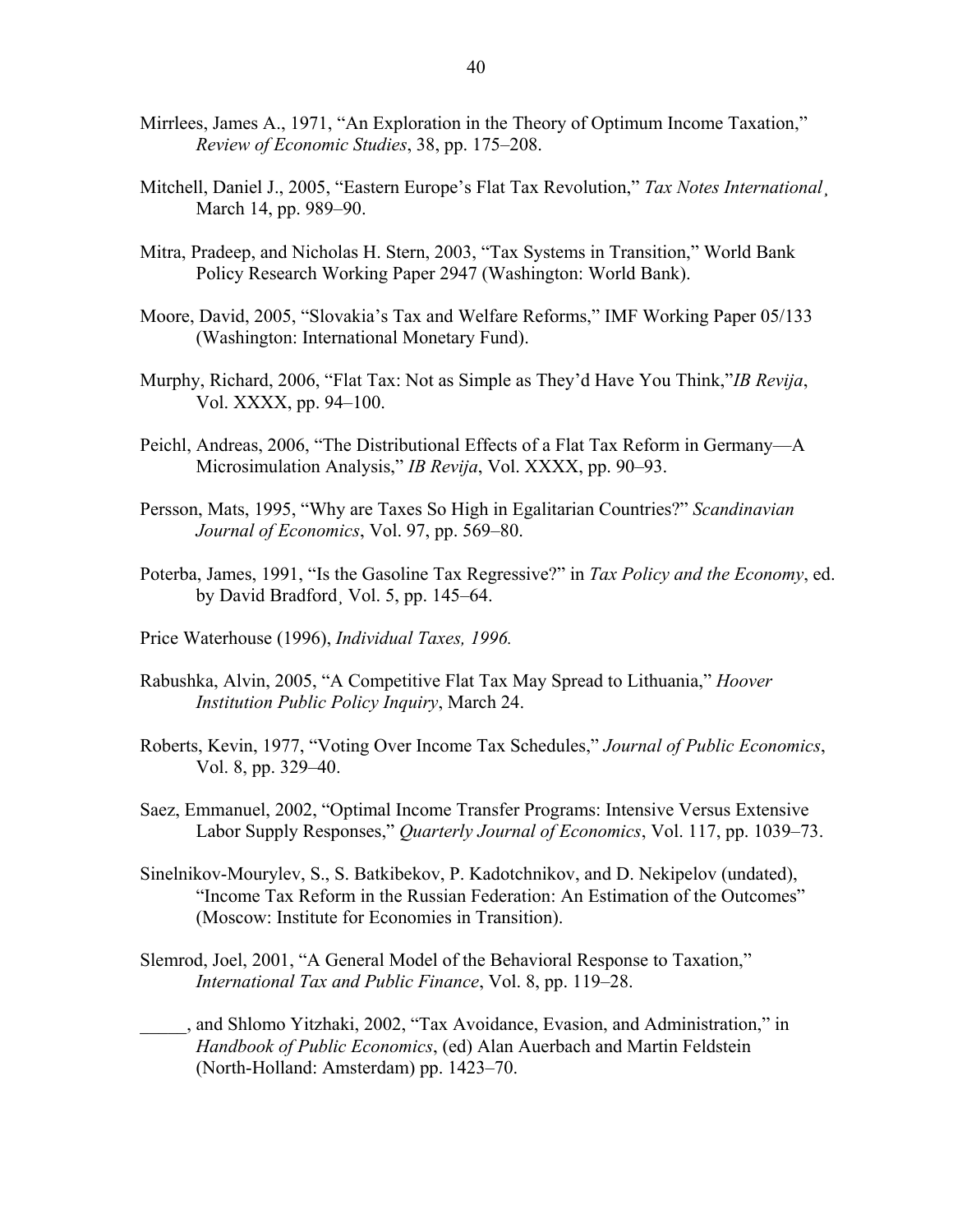- Stephanyan, Vahram, 2003, "Reforming Tax Systems: Experience of the Baltics, Russia, and Other Countries of the Former Soviet Union," IMF Working Paper 03/173 (Washington: International Monetary Fund).
- Teather, Richard (2005), "A Flat Tax for the UK—A Practical Reality," Briefing (Adam Smith Institute: London).
- Tuomala, Matti, 1990, *Optimal Income Tax and Redistribution* (Oxford: Clarendon Press).
- World Bank, 2005, *The Quest for Equitable Growth in the Slovak Republic*, Report No. 32433 SK (Washington: World Bank).
- Yitzhaki, Shlomo, 1974, "A Note on 'Income Tax Evasion: A Theoretical Analysis,'" *Journal of Public Economics*, Vol. 3, pp. 201–02.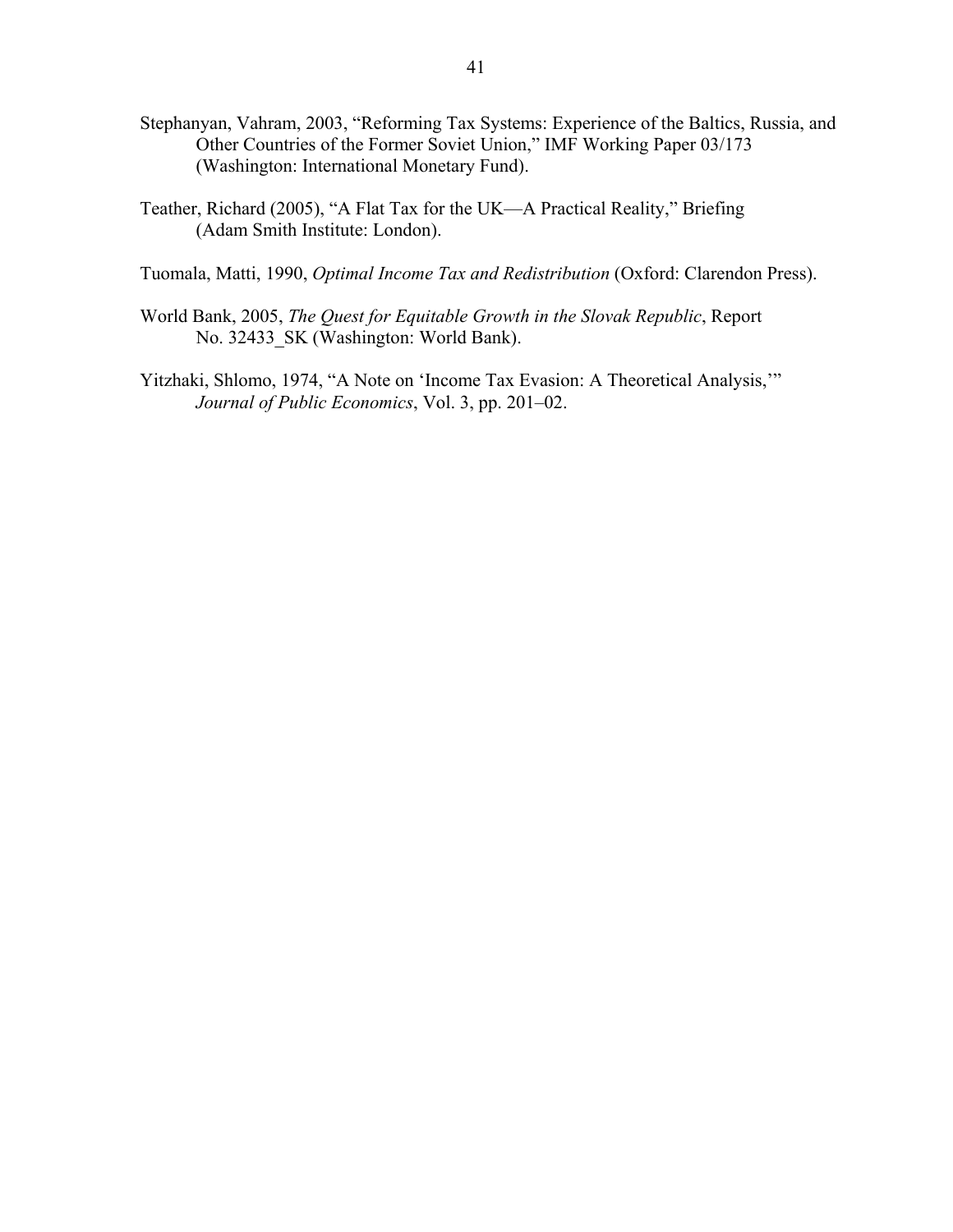| Social Contributions VAT Rates<br>Employer Employee<br>Employer Employee<br>Social Contributions<br>zero<br>zero<br>$\overline{\mathcal{E}}$<br>33<br>33<br>$\overline{\mathcal{E}}$<br>Capital gains usually untaxed.<br>withholding, 4/; Capital gains<br>Interest and Capital Gains<br>Interest and Capital Gains<br>2/ General rate of tax on labor and corporate income 24 percent in 2006; to be reduced by one point each year to 20 percent in 2009.<br>usually taxed as ordinary<br>Interest: 10 percent final<br>Capital gains taxed as<br>ŃIN<br>ordinary income<br>3/ Inter-company dividends carried a tax credit at 26/74 percent. (From 2005, intra-company dividends are exempt.)<br>income.<br>4/ Interest income from credit institutions untaxed in 1994; non-exempt interest taxed at 24 percent in 2006<br>Corporate Tax and Dividends 1/<br>Corporate Tax and Dividends 2/<br>No withholding system<br>Rates Treatment of dividends<br>Rates Treatment of dividends<br>ŃIN<br>26 Exempt<br>$\sum_{i=1}^{n}$<br>1/ Retained profits untaxed from 2000, and distributions taxed at the general rate.<br>292/<br>35<br>29<br>Personal allowances<br>Personal allowances<br>EEK 3,600 3/<br>EEK 2,400<br>LTD 115<br>LTD <sub>35</sub><br>General Income Tax 1/<br>General Income Tax<br>10, 18, 24, 28, 33<br>16, 24, 33<br>Rates<br>Rates<br>26<br>33<br>Lithuania<br>Estonia<br>Notes:<br>1994<br>1993<br>1993<br>1994 | Summary of the "Flat Tax" Reforms |                 |
|--------------------------------------------------------------------------------------------------------------------------------------------------------------------------------------------------------------------------------------------------------------------------------------------------------------------------------------------------------------------------------------------------------------------------------------------------------------------------------------------------------------------------------------------------------------------------------------------------------------------------------------------------------------------------------------------------------------------------------------------------------------------------------------------------------------------------------------------------------------------------------------------------------------------------------------------------------------------------------------------------------------------------------------------------------------------------------------------------------------------------------------------------------------------------------------------------------------------------------------------------------------------------------------------------------------------------------------------------------------------------------------------------------------------------------------------|-----------------------------------|-----------------|
|                                                                                                                                                                                                                                                                                                                                                                                                                                                                                                                                                                                                                                                                                                                                                                                                                                                                                                                                                                                                                                                                                                                                                                                                                                                                                                                                                                                                                                            |                                   |                 |
|                                                                                                                                                                                                                                                                                                                                                                                                                                                                                                                                                                                                                                                                                                                                                                                                                                                                                                                                                                                                                                                                                                                                                                                                                                                                                                                                                                                                                                            |                                   |                 |
|                                                                                                                                                                                                                                                                                                                                                                                                                                                                                                                                                                                                                                                                                                                                                                                                                                                                                                                                                                                                                                                                                                                                                                                                                                                                                                                                                                                                                                            |                                   |                 |
|                                                                                                                                                                                                                                                                                                                                                                                                                                                                                                                                                                                                                                                                                                                                                                                                                                                                                                                                                                                                                                                                                                                                                                                                                                                                                                                                                                                                                                            |                                   | $\overline{18}$ |
|                                                                                                                                                                                                                                                                                                                                                                                                                                                                                                                                                                                                                                                                                                                                                                                                                                                                                                                                                                                                                                                                                                                                                                                                                                                                                                                                                                                                                                            |                                   | 18              |
|                                                                                                                                                                                                                                                                                                                                                                                                                                                                                                                                                                                                                                                                                                                                                                                                                                                                                                                                                                                                                                                                                                                                                                                                                                                                                                                                                                                                                                            |                                   |                 |
|                                                                                                                                                                                                                                                                                                                                                                                                                                                                                                                                                                                                                                                                                                                                                                                                                                                                                                                                                                                                                                                                                                                                                                                                                                                                                                                                                                                                                                            |                                   | VAT Rates       |
|                                                                                                                                                                                                                                                                                                                                                                                                                                                                                                                                                                                                                                                                                                                                                                                                                                                                                                                                                                                                                                                                                                                                                                                                                                                                                                                                                                                                                                            |                                   |                 |
|                                                                                                                                                                                                                                                                                                                                                                                                                                                                                                                                                                                                                                                                                                                                                                                                                                                                                                                                                                                                                                                                                                                                                                                                                                                                                                                                                                                                                                            |                                   | 18              |
|                                                                                                                                                                                                                                                                                                                                                                                                                                                                                                                                                                                                                                                                                                                                                                                                                                                                                                                                                                                                                                                                                                                                                                                                                                                                                                                                                                                                                                            |                                   | $18\,$          |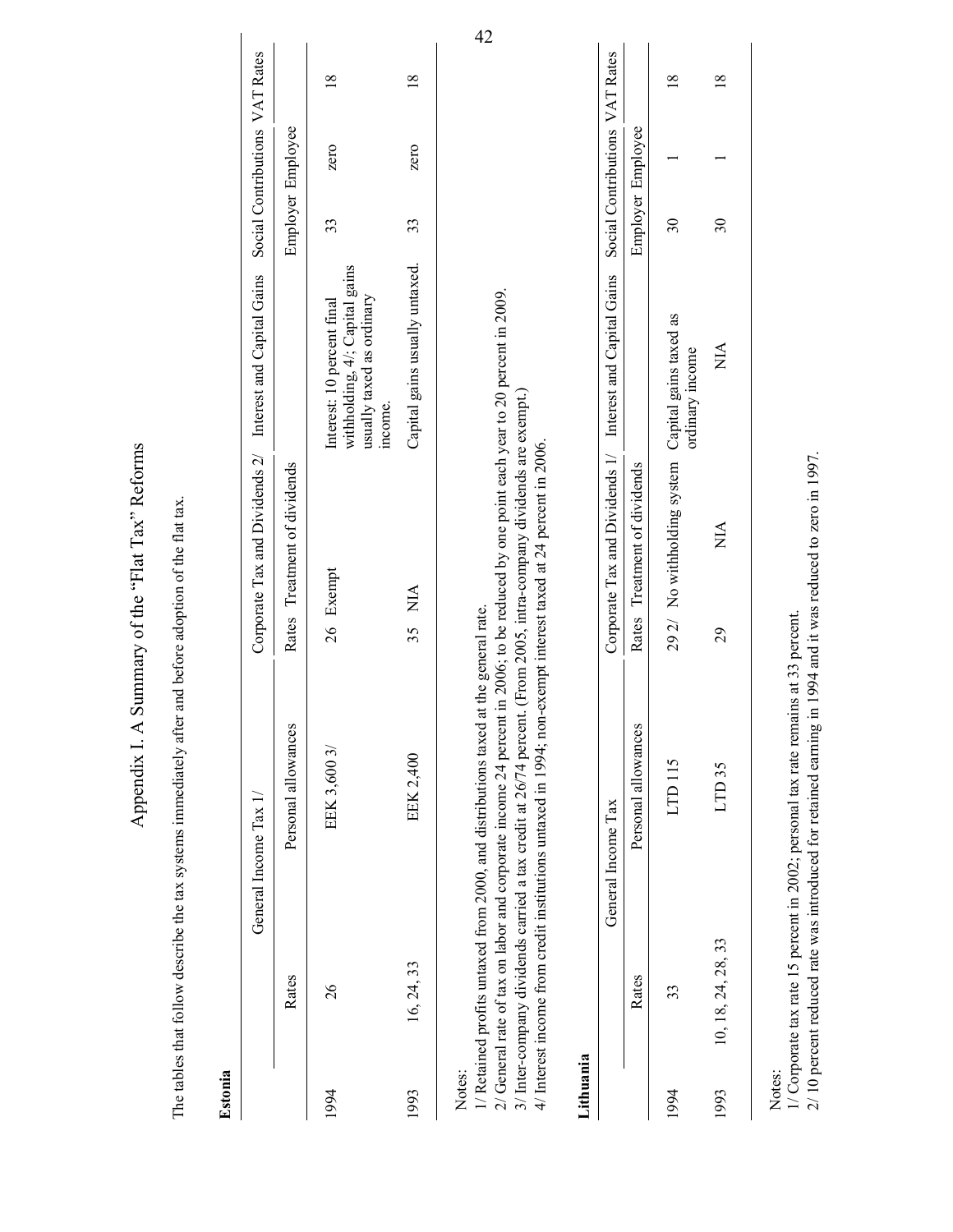| Social Contributions VAT Rates<br>Employer Employee<br>Employer Employee<br>Zero<br>5<br>decreasing<br>from 35.6<br>Marginal<br>percent<br>rates<br>$\frac{5}{5}$<br>38.5<br>33<br>37<br>Interest and Capital Gains<br>bank interest; Capital gains:<br>withholding; Capital gains:<br>Interest: 13 percent, except<br>taxed as ordinary income<br>taxed as ordinary income<br>with credit for underlying 35 percent on 'excessive'<br>Interest: 15 percent final<br>Dividends paid by Latvia Deposit interest paid by<br>Latvian bank exempt<br>No change<br>Corporate Tax and Dividends<br>Treatment of dividends<br>Treatment of dividends<br>35 1/30 percent withholding,<br>company exempt<br>30 15 percent final<br>withholding<br>25 1/No change<br>CT2/<br>Rates<br>1/ Corporate tax rate 15 percent in 2006; personal tax rate remains at 25 percent<br>Rates<br>25<br>LVL 270, plus 138 for spouse and per<br>and per<br>Personal allowances<br>Personal allowances<br>LVL 252, plus 126 for spouse<br>child<br>RU 3,168 per annum<br>RU 4,800 per annum<br>General Income Tax<br>child<br>12, 20, 30<br>25,10<br>Rates<br>Rates<br>25<br>13<br>Notes:<br>Russia<br>1996<br>2000<br>1997<br>2001 |  | General Income Tax | Corporate Tax and Dividends | Interest and Capital Gains | Social Contributions VAT Rates |          |
|------------------------------------------------------------------------------------------------------------------------------------------------------------------------------------------------------------------------------------------------------------------------------------------------------------------------------------------------------------------------------------------------------------------------------------------------------------------------------------------------------------------------------------------------------------------------------------------------------------------------------------------------------------------------------------------------------------------------------------------------------------------------------------------------------------------------------------------------------------------------------------------------------------------------------------------------------------------------------------------------------------------------------------------------------------------------------------------------------------------------------------------------------------------------------------------------------------|--|--------------------|-----------------------------|----------------------------|--------------------------------|----------|
|                                                                                                                                                                                                                                                                                                                                                                                                                                                                                                                                                                                                                                                                                                                                                                                                                                                                                                                                                                                                                                                                                                                                                                                                            |  |                    |                             |                            |                                |          |
|                                                                                                                                                                                                                                                                                                                                                                                                                                                                                                                                                                                                                                                                                                                                                                                                                                                                                                                                                                                                                                                                                                                                                                                                            |  |                    |                             |                            |                                | ٩<br>18, |
|                                                                                                                                                                                                                                                                                                                                                                                                                                                                                                                                                                                                                                                                                                                                                                                                                                                                                                                                                                                                                                                                                                                                                                                                            |  |                    |                             |                            |                                | 18,9     |
|                                                                                                                                                                                                                                                                                                                                                                                                                                                                                                                                                                                                                                                                                                                                                                                                                                                                                                                                                                                                                                                                                                                                                                                                            |  |                    |                             |                            |                                |          |
|                                                                                                                                                                                                                                                                                                                                                                                                                                                                                                                                                                                                                                                                                                                                                                                                                                                                                                                                                                                                                                                                                                                                                                                                            |  |                    |                             |                            |                                |          |
|                                                                                                                                                                                                                                                                                                                                                                                                                                                                                                                                                                                                                                                                                                                                                                                                                                                                                                                                                                                                                                                                                                                                                                                                            |  |                    |                             |                            |                                | 43       |
|                                                                                                                                                                                                                                                                                                                                                                                                                                                                                                                                                                                                                                                                                                                                                                                                                                                                                                                                                                                                                                                                                                                                                                                                            |  |                    |                             |                            |                                | 20,10    |
|                                                                                                                                                                                                                                                                                                                                                                                                                                                                                                                                                                                                                                                                                                                                                                                                                                                                                                                                                                                                                                                                                                                                                                                                            |  |                    |                             |                            |                                | 20,10    |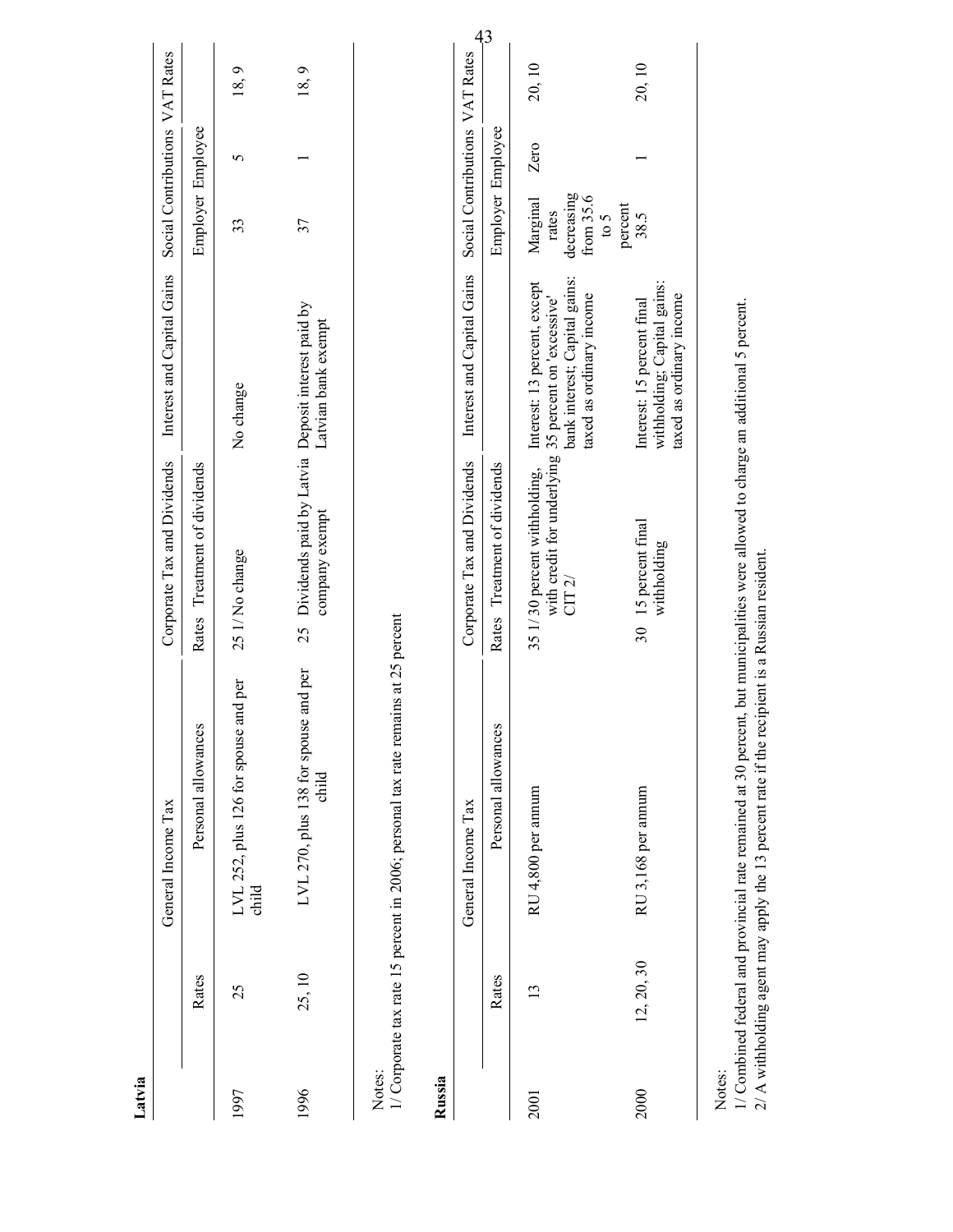|                                                        |                                                  | General Income Tax                                                                                           | Corporate Tax and Dividends                                                       | Interest and Capital Gains                                                                  | Social Contributions VAT Rates                      |           |                 |
|--------------------------------------------------------|--------------------------------------------------|--------------------------------------------------------------------------------------------------------------|-----------------------------------------------------------------------------------|---------------------------------------------------------------------------------------------|-----------------------------------------------------|-----------|-----------------|
|                                                        | Rates                                            | Personal allowances                                                                                          | Rates Treatment of dividends                                                      |                                                                                             | Employer Employee                                   |           |                 |
| 2004                                                   | $\overline{19}$                                  | SK 80,832; spouse, SK 80,832                                                                                 | Exempt<br>$\overline{19}$                                                         | withholding; Capital gains;<br>taxed as ordinary income<br>Interest: 19 percent             | 35.2                                                | 13.4      | $\overline{19}$ |
| 2003                                                   | 10, 20, 28, 35, 38 $2/$                          | SK 38,760; spouse,<br>SK 12,000                                                                              | 15 percent final<br>withholding<br>25                                             | withholding; Capital gains:<br>taxed as ordinary income<br>Interest: 15 percent final       | 38.2                                                | 12.8      | 20, 14          |
|                                                        | 1/ Plus annual tax credit of SK 4,800 per child. | 2/ These rates applied to wage income; additional rates applied to other forms of income.                    |                                                                                   |                                                                                             |                                                     |           |                 |
| Ukraine                                                |                                                  |                                                                                                              |                                                                                   |                                                                                             |                                                     |           | 44              |
|                                                        | Rates                                            | Personal allowances<br>General Income Tax                                                                    | Corporate Tax and Dividends<br>Rates Treatment of dividends                       | Interest and Capital Gains                                                                  | Social Contributions VAT Rates<br>Employer Employee |           |                 |
| 2004                                                   | 13                                               | less than 1.4 minimum monthly living<br>Hrv 61.5 per month for those earning<br>amounts                      | 13 percent final<br>withholding<br>25                                             | Interest: final withholding at<br>13 percent 2/; Capital gains:<br>taxed as ordinary income | No change                                           | $2 - 3.5$ | $\overline{c}$  |
| 2003                                                   | 10, 15, 20, 30, 40                               | Hrv 17 per month                                                                                             | 30 percent withholding in Interest: exempt; Capital<br>advance<br>$\overline{30}$ | gains: taxed as ordinary<br>income                                                          | dependent<br>accident 9<br>37 plus<br>sector        | 1.75-3    | $\overline{c}$  |
| 2/ Rate has since been reduced to 5 percent.<br>Notes: |                                                  | 1/ There are in addition sector-specific contributions for accident insurance, at rates of 0.25-0.5 percent. |                                                                                   |                                                                                             |                                                     |           |                 |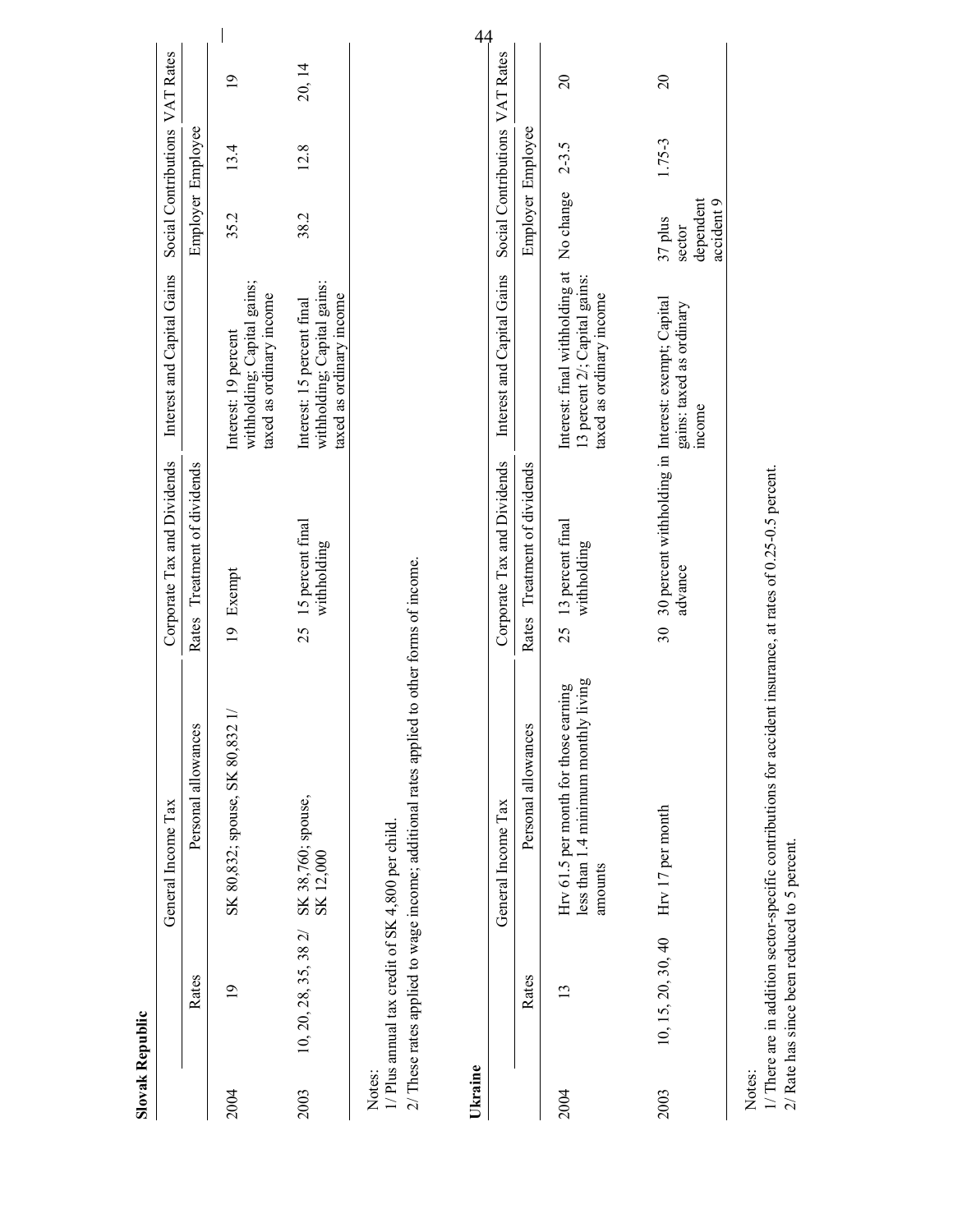| Georgia |                                                                                                                                      |                                                                                                                                                                                                                                                                                                                                                                                                                |                                                     |                                                                                         |                                 |                 |
|---------|--------------------------------------------------------------------------------------------------------------------------------------|----------------------------------------------------------------------------------------------------------------------------------------------------------------------------------------------------------------------------------------------------------------------------------------------------------------------------------------------------------------------------------------------------------------|-----------------------------------------------------|-----------------------------------------------------------------------------------------|---------------------------------|-----------------|
|         |                                                                                                                                      | General Income Tax                                                                                                                                                                                                                                                                                                                                                                                             | Corporate Tax and Dividends                         | Interest and Capital Gains                                                              | Social Contributions VAT Rates  |                 |
|         | Rates                                                                                                                                | Personal allowances                                                                                                                                                                                                                                                                                                                                                                                            | Treatment of dividends<br>Rates                     |                                                                                         | Employer Employee               |                 |
| 2005    | $\overline{2}$                                                                                                                       | No basic exemption                                                                                                                                                                                                                                                                                                                                                                                             | No change<br>$\overline{20}$                        | No change                                                                               | zero<br>$\Omega$                | $\overline{18}$ |
| 2004    | 12, 15, 17, 20                                                                                                                       | GEL 108 basic exemption                                                                                                                                                                                                                                                                                                                                                                                        | 10 percent final<br>withholding<br>$\overline{20}$  | withholding; capital gains:<br>taxed as ordinary income<br>Interest: 10 percent final   | $\mathbf{C}$<br>$\overline{31}$ | $\Omega$        |
| Romania |                                                                                                                                      |                                                                                                                                                                                                                                                                                                                                                                                                                |                                                     |                                                                                         |                                 |                 |
|         |                                                                                                                                      | General Income Tax                                                                                                                                                                                                                                                                                                                                                                                             | Corporate Tax and Dividends                         | Interest and Capital Gains                                                              | Social Contributions            | VAT Rates       |
|         | Rates                                                                                                                                | Personal allowances                                                                                                                                                                                                                                                                                                                                                                                            | Rates Treatment of dividends                        |                                                                                         | Employer Employee               |                 |
| 2005    | $\frac{6}{1}$                                                                                                                        | additional 1 million per dependent<br>ROL 2.5 million per month, with                                                                                                                                                                                                                                                                                                                                          | 10 percent final<br>withholding 1/<br>$\frac{6}{2}$ | withholding; capital gains:<br>Interest: 10 percent final<br>10 percent                 | no change no change             | 19, 9           |
| 2004    | 18, 23, 28, 34, 40                                                                                                                   | additional 1 million for spouse and each<br>with<br>ROL 2 million per month,<br>dependent child                                                                                                                                                                                                                                                                                                                | 25 2/5 percent final<br>withholding                 | 1 percent final withholding<br>withholding; capital gains:<br>Interest: 1 percent final | 9.5<br>$22 - 323$               | 19, 9           |
| Notes:  | 2. "NIA" indicates no information available.<br>3/ Depending on the nature of work<br>General notes to table<br>1/ Rates in percent. | 4/ Corporation tax is classical (that is, no allowance made for underlying corporate tax paid) unless otherwise indicated.<br>3/ Social contribution rates are in several cases aggregates of distinct charges.<br>2/ Reduced rates applied to exporters and in disadvantaged regions.<br>1/ Tax on investment income raised to 16 percent in 2006<br>3/ Tax on investment income raised to 16 percent in 2006 |                                                     |                                                                                         |                                 |                 |
|         |                                                                                                                                      | 5/ Description of interest and capital gains taxation relates to individual taxpayers.                                                                                                                                                                                                                                                                                                                         |                                                     |                                                                                         |                                 |                 |

45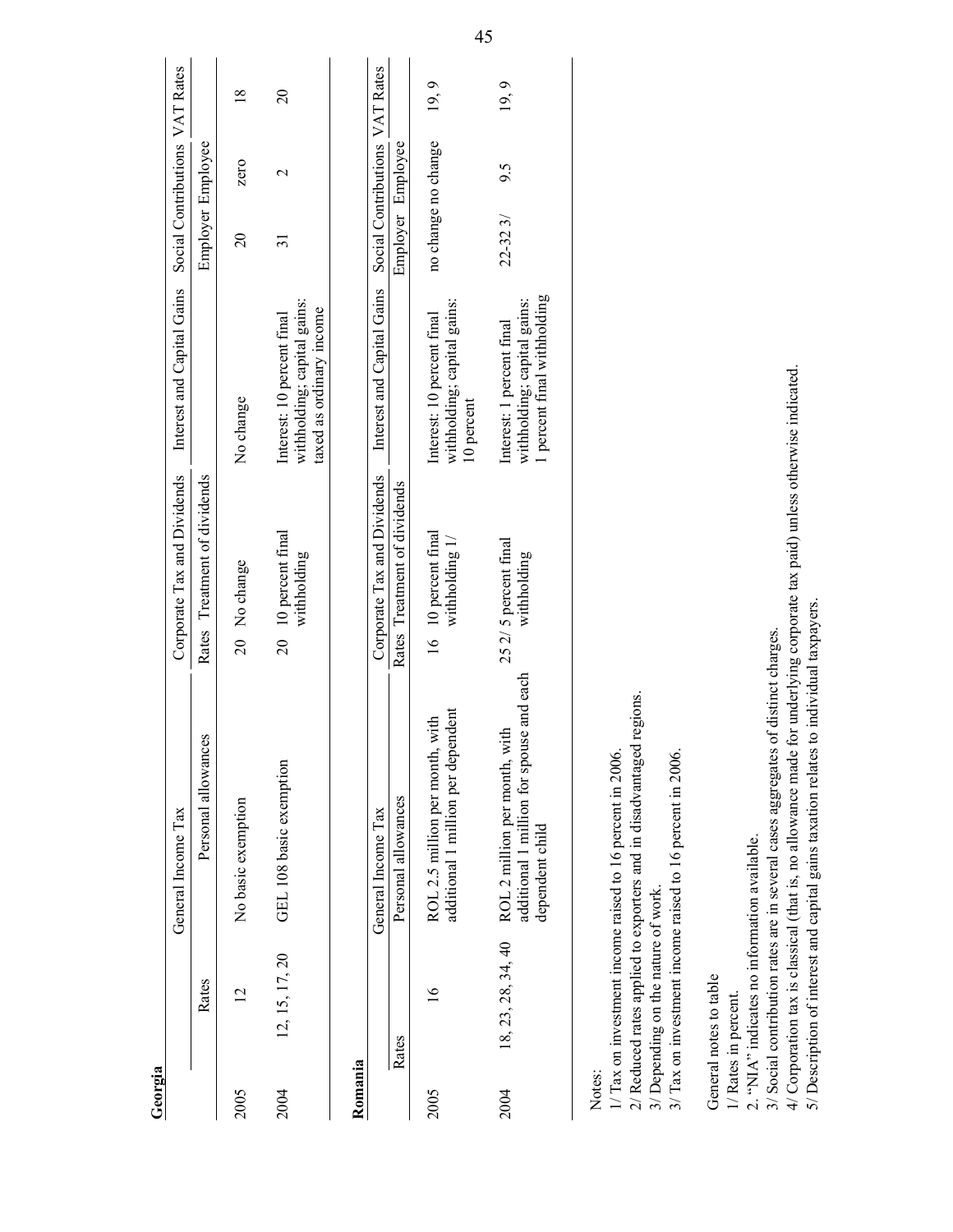|                    |                           | Personal Income Tax   | Corporate Income Tax             |                       | <b>Indirect Taxes</b>            |                       |
|--------------------|---------------------------|-----------------------|----------------------------------|-----------------------|----------------------------------|-----------------------|
|                    | Year Before<br>the Reform | Year of<br>the Reform | <b>Year Before</b><br>the Reform | Year of<br>the Reform | <b>Year Before</b><br>the Reform | Year of the<br>Reform |
|                    |                           |                       |                                  |                       |                                  |                       |
| Estonia            | 8.5                       | 8.1                   | 4.8                              | 3.5                   | 11.1                             | 13.3                  |
| Georgia            | 2.7                       | 2.5                   | 1.6                              | 1.9                   | 8.1                              | 11.0                  |
| Latvia             | 5.4                       | 5.6                   | 2.0                              | 2.4                   | 12.6                             | 12.5                  |
| Lithuania          | 5.0                       | 5.4                   | 5.3                              | 2.5                   | 6.21/                            | 6.31/                 |
| Romania            | 3.0                       | 2.3                   | 2.7                              | 2.4                   | 10.2                             | 10.9                  |
| Russia             | 2.4                       | 2.9                   | 5.5                              | 5.8                   | 8.6                              | 9.9                   |
| Slovak             | 3.3                       | 2.6                   | 2.8                              | 2.4                   | 9.8                              | 11.4                  |
| Ukraine            | 5.1                       | 3.8                   | 5.0                              | 4.7                   | 8.8                              | 8.6                   |
| Unweighted average | 4.4                       | 4.1                   | 3.7                              | 3.2                   | 9.4                              | 10.5                  |

# Appendix II. Composition of Tax Revenues Before and After Introduction of the Flat Taxes (In percent of GDP)

Sources: IMF country documents; and Fund staff estimates.

1/ Includes only VAT.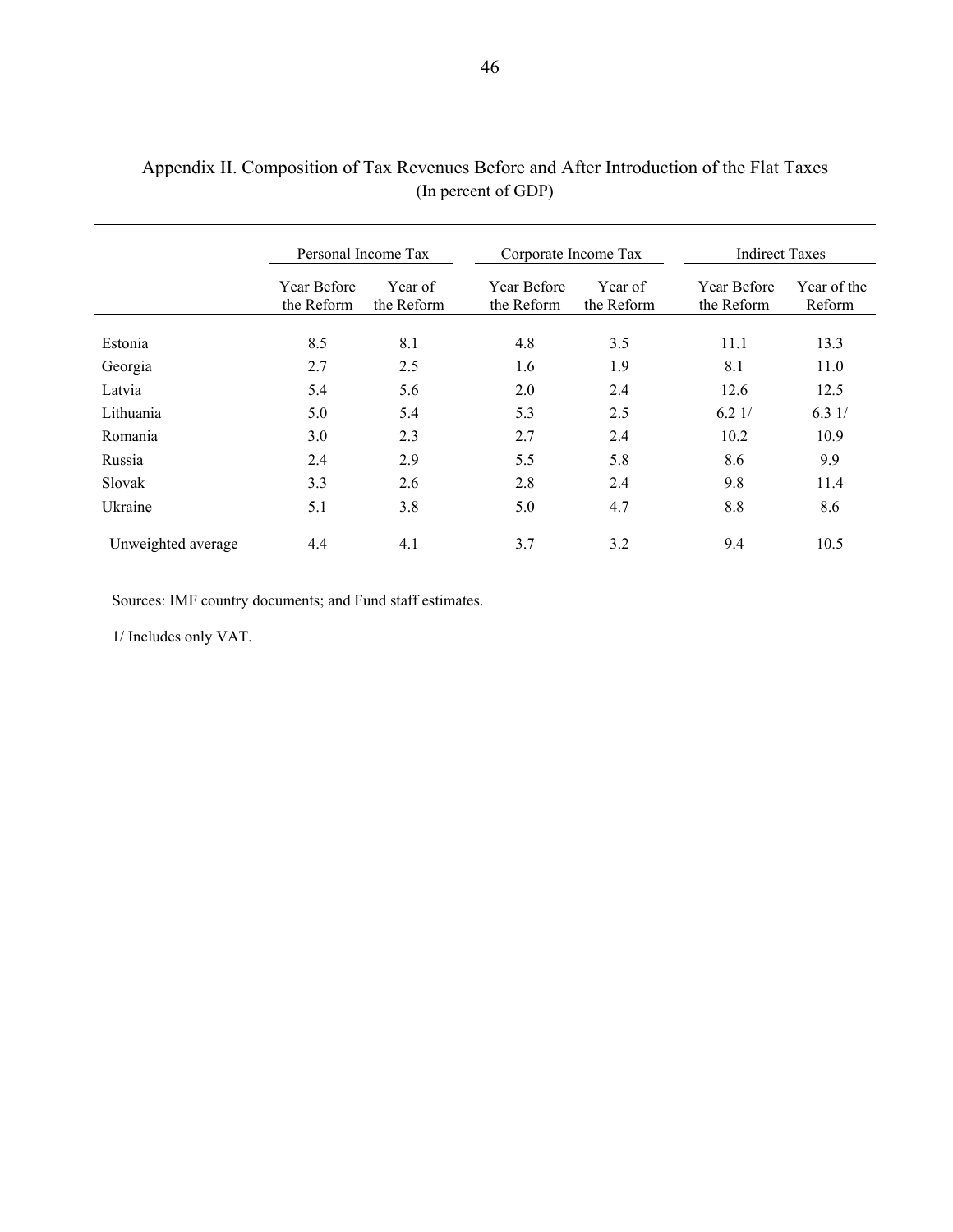Appendix III. Equity Aspects of the Flat Tax

#### **The effective flat tax schedule is** *more* **progressive than the statutory**

To compare the statutory schedule

$$
T_F(Y) = \max[t.(Y - A_F), 0]
$$
 (A3.1)

with the effective schedule

 $\overline{a}$ 

$$
T_F^*(Y) = \max[t \cdot (Y - A_F - \overline{E}), 0] \tag{A3.2}
$$

where  $\overline{E}$  denotes the amount of concealment, the same for all taxpayers (as shown in the text), we apply the Hemming-Keen result for non-equal yield comparisons described in the text. For this, denote by *R* the revenue raised by each tax and define the normalized schedules

$$
\hat{T}_F = \frac{T_F}{R_F} ; \qquad \hat{T}_F^* = \frac{T_F^*}{R_F^*}.
$$
\n(A3.3)

The marginal rate under the normalized effective flat tax schedule is higher than that under the normalized statutory, since

$$
\hat{T}_F^* - \hat{T}_F' = \frac{t}{R_F^*} - \frac{t}{R_F} = \frac{t}{R_F} \left( \frac{R_F}{R_F^*} - 1 \right) > 0, \tag{A3.4}
$$

the inequality being because the effective schedule raises less than the statutory. So, where the normalized statutory and effective schedules cross (as they must, since they raise the same revenue), the effective cuts from below—and so is more progressive.

#### **The effective pre-existing tax schedule is** *less* **progressive than the statutory**

In this case we use the result of Jakobsson (1976) that tax *M* more progressive than *L*, whatever the distribution of income, iff the elasticity of tax payments under *M* is greater than that under *L*. Elasticity under the effective schedule  $T^*$  (omitting the subscript *P*) is

$$
\frac{YT^{*}}{T} = \frac{YT'(Y - E(Y)).(1 - E')}{T(Y - E(Y))} < \frac{YT'(Y - E(Y))}{T(Y - E(Y))} < \frac{YT'(Y)}{T(Y)}
$$
(A3.5)

where the first inequality is from  $E' < 1$  (as shown in the text) and the second from log convexity of *T*. 55

<sup>&</sup>lt;sup>55</sup> Since  $\partial \ln[T(Y)] / \partial Y = T' / T$ , log convexity means that  $T'(Y) / T(Y)$  increases with Y.